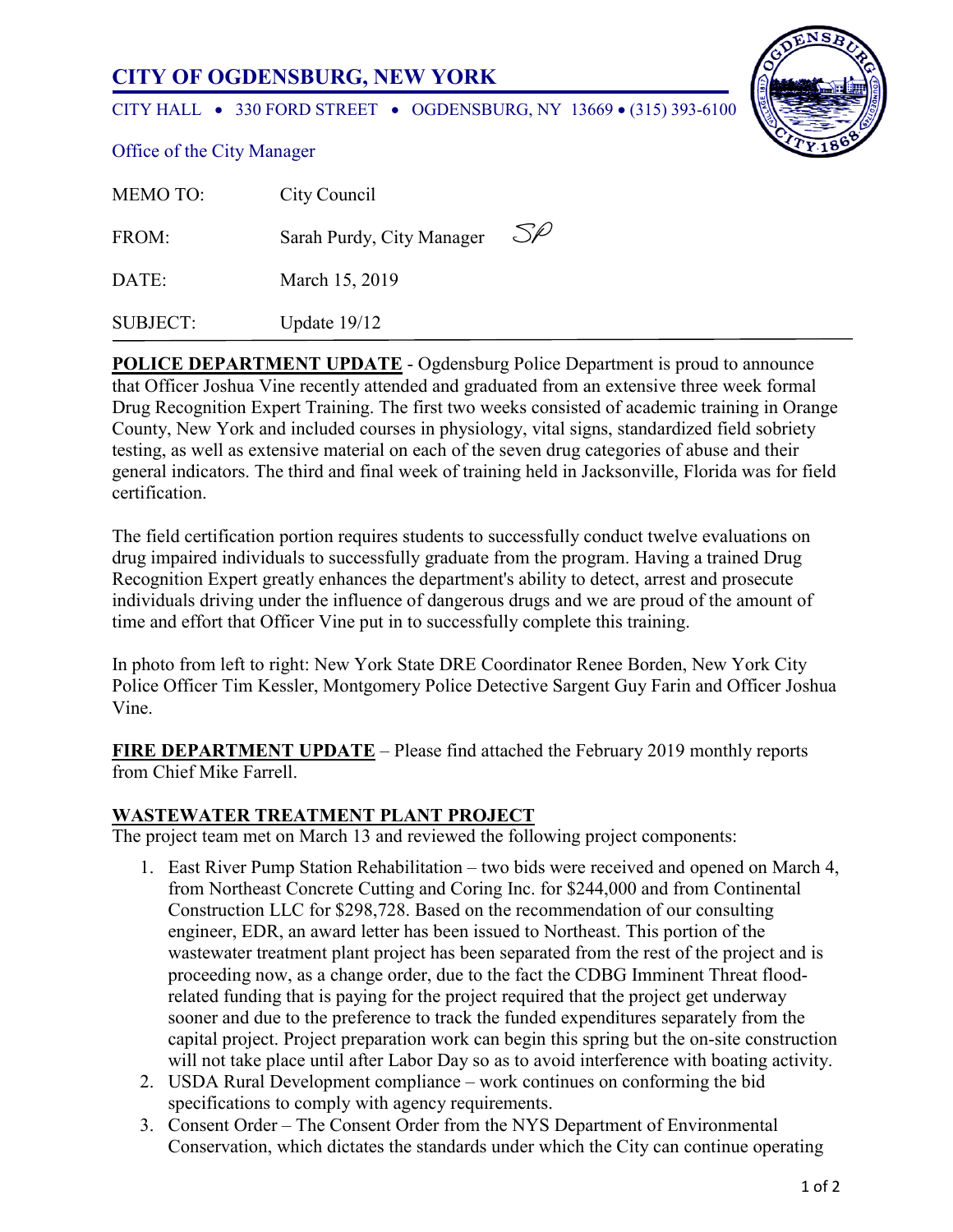March 15, 2019 Update 19/12 Page 2

> the wastewater treatment plant while working to bring it into compliance with DEC regulations, expires at the end of 2020. Given that the capital construction project will still be underway then, the City, with EDR's assistance, is starting the process of seeking an extension in order to avoid the implementation of fines.

The next team meeting is on March 27.

**WATER FILTRATION PLANT PROJECT** - Work continues on the Preliminary Engineering Report, which is examining what updates and renovations are needed to the plant and the operations. A progress report is scheduled for the project team immediately after the March 27 Wastewater Treatment Plant meeting.

### **VILLAGE OF HEUVELTON TREATMENT PLANT CONSOLIDATION STUDY -** As

has been reported, the Village of Heuvelton is hosting a public meeting at 6 p.m. on Tuesday, March 26 at the Village/Town offices to share information on the status of the plant consolidation study. The purpose of the study, which is funded by a Department of State grant, is to evaluate and compare the feasibility of upgrading the Village's existing wastewater treatment plant with the feasibility of constructing a sewer pipeline along NYS Route 812 in order to instead pump wastewater to Ogdensburg's treatment system. Heuvelton is the lead agency for this study, and Ogdensburg is the supporting agency. At this meeting information will be shared about the study work completed thus far, the potential next steps, and the potential impact of the alternatives to Village ratepayers.

**COMPTROLLER UPDATE** – Please find attached the January 2019 Revenue and Expense Reports from Tim Johnson.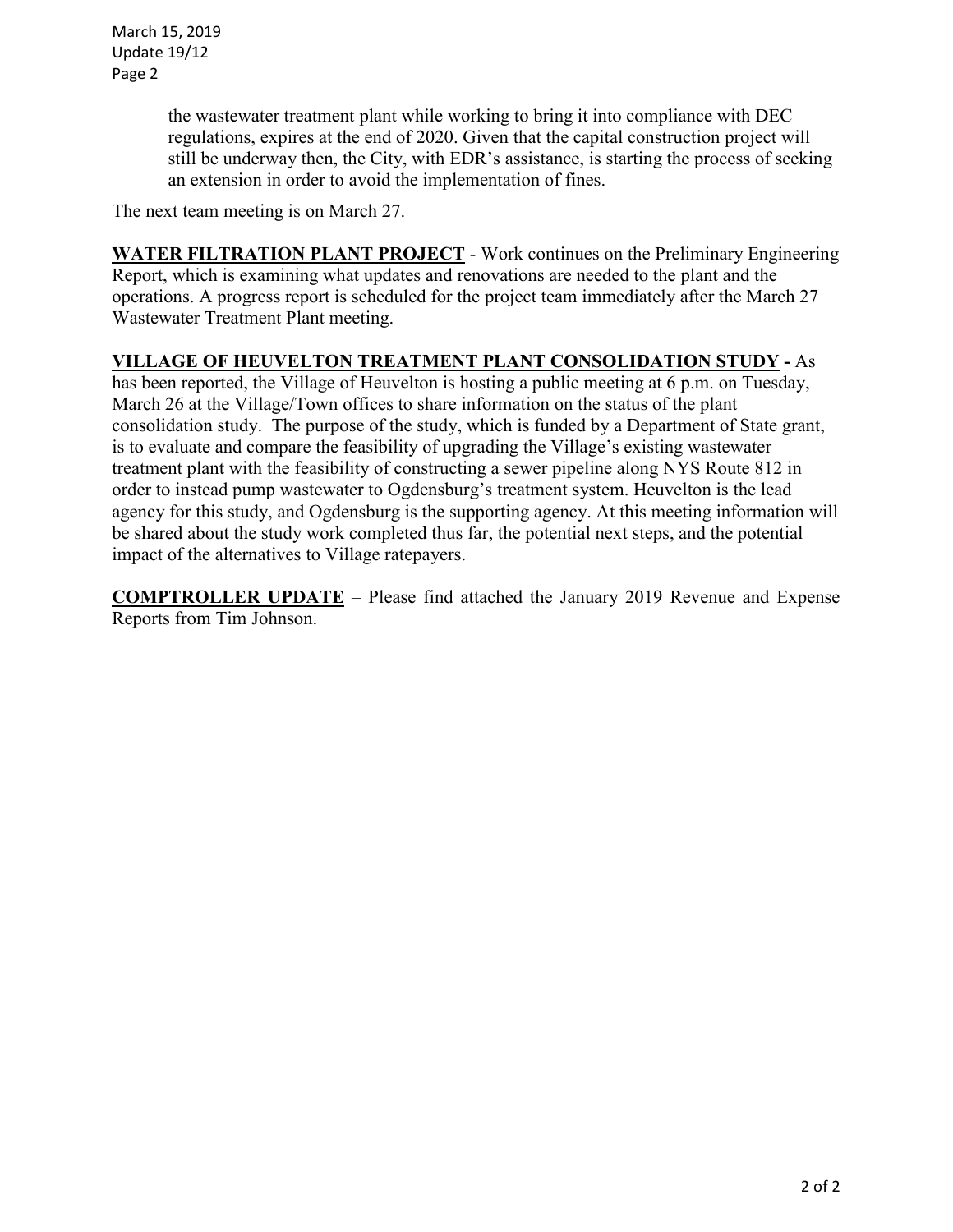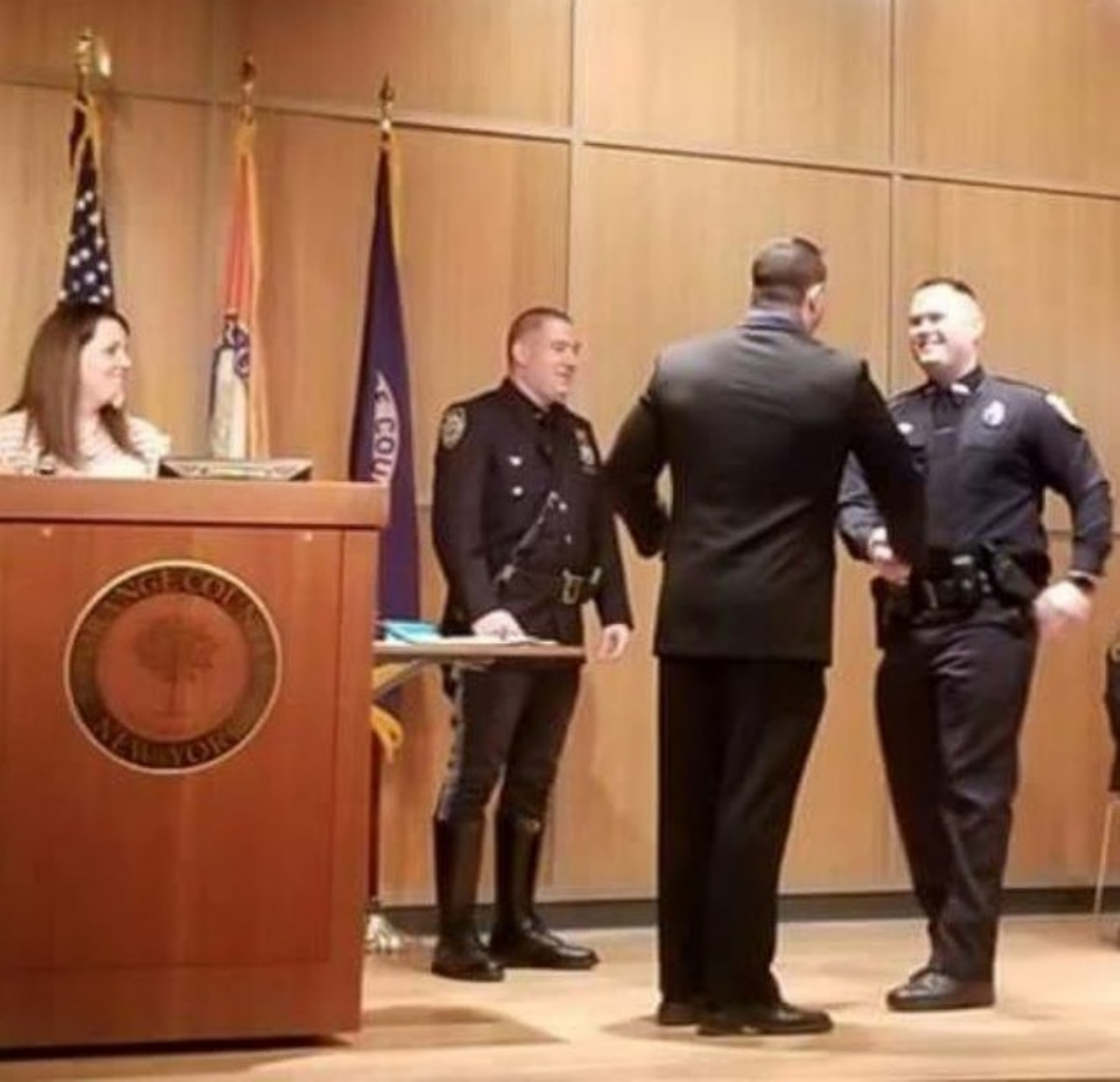# **City of Ogdensburg Fire Department Monthly Fire Report for February 2019**

|                 |         | Category                        | <b>Fires</b> | Ruptures<br>No Fire | <b>EMS</b> | Hazardous<br>Conditions | Service /<br>Good Intent | <b>False Alarms</b> | Special<br>Conditions |
|-----------------|---------|---------------------------------|--------------|---------------------|------------|-------------------------|--------------------------|---------------------|-----------------------|
| # Calls         | 146     | 1-2 Family                      |              |                     | 39         |                         |                          |                     |                       |
|                 |         | 3+ Family                       |              |                     | 20         |                         |                          |                     |                       |
| \$ of Fire Loss | \$5,000 | <b>Other Res.</b>               |              |                     |            |                         |                          |                     |                       |
|                 |         | Commercial                      |              |                     |            |                         | 26                       |                     |                       |
| Hrs. on Call    | 188.1   | Vehicle                         |              | Fire only           | Fire only  | Fire only               | Fire only                | Fire only           | Fire only             |
|                 |         | Other / Outside                 |              |                     |            |                         |                          |                     |                       |
|                 |         | Included Above Mutual Aid Given |              |                     |            |                         |                          |                     |                       |
|                 |         | Total                           |              |                     | 77         |                         | 49                       |                     |                       |

Average Seconds from Dispatch to arrival on scene 214.2

| # of Inspections: | 21   | Category                | Inspections | <b>YTD Total</b> | # of Fire Prevention Calls: |     |
|-------------------|------|-------------------------|-------------|------------------|-----------------------------|-----|
|                   |      | Assembly-initial        | 12          |                  |                             |     |
| Hrs. on Insp:     | 19.9 | <b>Business-initial</b> |             |                  | Hrs. of Fire Prevention:    | 0.5 |
|                   |      | Residential             |             |                  |                             |     |
|                   |      | Assembly-reinsp.        |             |                  |                             |     |
|                   |      | Business-reinsp.        |             |                  |                             |     |
|                   |      | Other                   |             |                  |                             |     |
|                   |      | Total                   | 21          | 21               |                             |     |

### **Inspections: Fire Prevention:**

### **Training Hours:**

| Shift   | <b>Current Year</b> | <b>Prior Year</b> |
|---------|---------------------|-------------------|
| Shift 1 | 120                 | 152               |
| Shift 2 | 100                 | 117               |
| Shift 3 | 126                 | 112               |
| Shift 4 | 110                 | 135               |

#### **Training Overtime:**

| Shift     | <b>Current Year</b> | <b>Prior Year</b>    |  |                     |                   | Reimbursable              |                   |  |
|-----------|---------------------|----------------------|--|---------------------|-------------------|---------------------------|-------------------|--|
| Shift 1   | 120                 | 152                  |  | Training Time Owed  |                   | <b>Training Time Owed</b> |                   |  |
| Shift 2   | 100                 | 117                  |  | <b>Current Year</b> | <b>Prior Year</b> | <b>Current Year</b>       | <b>Prior Year</b> |  |
| Shift 3   | 126                 | 112                  |  | 213.25              | 279.25            | 400.75                    | 494.75            |  |
| _ _ _ _ _ | .                   | $\sim$ $\sim$ $\sim$ |  |                     |                   |                           |                   |  |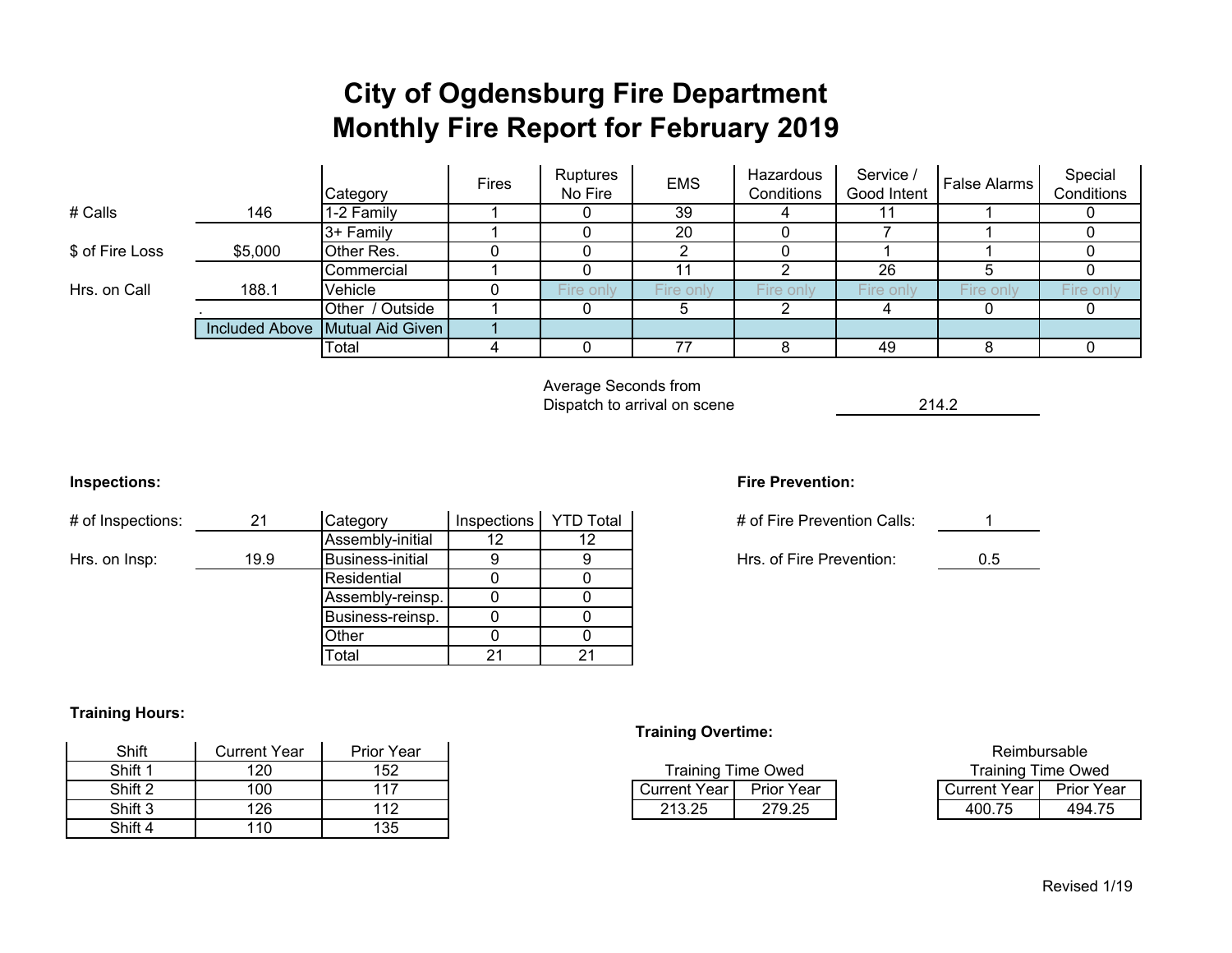### **Personnel: Time and Accrual Hours Used**

| Category                 | Months Total | Prior Year | <b>YTD Total</b> |                               |                   |
|--------------------------|--------------|------------|------------------|-------------------------------|-------------------|
| <b>Sick Leave</b>        | 105.5        | 264.75     | 426.5            | <b>Compensatory Overtime:</b> |                   |
| W/C-207a                 |              | 168        |                  |                               |                   |
| <b>Training Overtime</b> | 6.5          | 37.5       |                  |                               | Comp. Time Owed   |
| Comp. Overtime           | 67.25        | 38.5       | 303.75           | <b>Current Year</b>           | <b>Prior Year</b> |
| Personal Leave           | 270.5        | 242.5      | 562.5            | 3589                          | 3782              |

| Overtime: |  | Hours Paid/Banked (Straight Time Equivalent) |
|-----------|--|----------------------------------------------|
|-----------|--|----------------------------------------------|

| Category              | <b>Months Total</b> | <b>Prior Year</b> | <b>YTD Total</b> |
|-----------------------|---------------------|-------------------|------------------|
| Comp. Overtime        | 65                  | 29                | 121.75           |
| <b>Sick Leave</b>     | 91                  | 97                | 136              |
| Article 14d (cashout) |                     |                   | 200              |
| <b>Add'l Manpower</b> | 100.5               | 13.5              | 146              |
| Incident Holdover     | 9                   |                   | 16.5             |
| HazMat                |                     | 36                |                  |
| W/C-207a              |                     |                   |                  |
| Funeral Leave         |                     |                   |                  |
| Meeting/Hearing       |                     |                   |                  |
| <b>Mutual Aid</b>     |                     |                   | 85               |
| Total                 | 265.5               | 175.5             | 705.25           |

### **Vehicle Info:**

### **Compensatory Overtime:**

| Comp. Time Owed |                   |  |  |  |  |
|-----------------|-------------------|--|--|--|--|
| Current Year    | <b>Prior Year</b> |  |  |  |  |
| 3589            | 3782              |  |  |  |  |

| Category             | Months Total | <b>Prior Year</b> | <b>YTD Total</b> |
|----------------------|--------------|-------------------|------------------|
| $#$ Calls            | 146          | 144               | 283              |
| <b>Fuel Used</b>     | 192.9        | 115.5             | 357.6            |
| <b>IMiles Driven</b> | 966.1        | 1090.6            | 1943.4           |

| No.             | <b>Fuel Used</b> | Mileage | Vehicle Repairs (Description)                          | Cost |
|-----------------|------------------|---------|--------------------------------------------------------|------|
| CO <sub>1</sub> | 10.1             | 30.8    |                                                        |      |
| C <sub>2</sub>  | 33.4             | 422     |                                                        |      |
| R <sub>1</sub>  |                  |         |                                                        |      |
| R31             | 52.6             | 209.7   |                                                        |      |
| E1              | 15.4             | 94      |                                                        |      |
| E <sub>2</sub>  | 7.3              | 77      |                                                        |      |
| E <sub>3</sub>  | 54.1             | 115.6   |                                                        |      |
| Q1              | 20               | 15      | Annual aerial inspection, Repaired air compressor leak |      |

#### **Vehicle Accidents:**

**Special Activities:** Aerial and ground ladders tested. Began 2019 business and public assembly inspections

Officer Signature: Newselet 1/19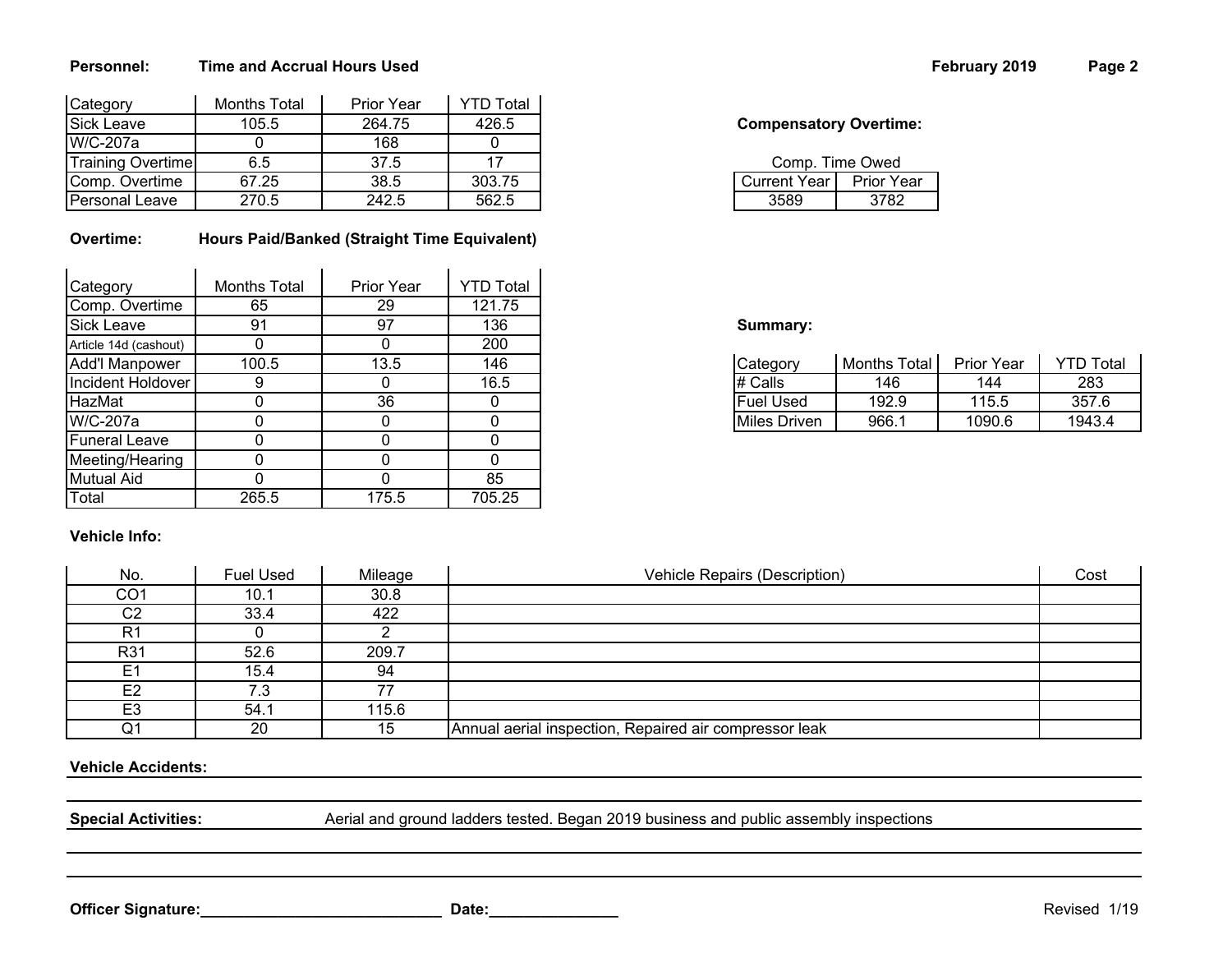# Overtime Spending

| Department      | January    | February         | March      | April            | May              | June       |
|-----------------|------------|------------------|------------|------------------|------------------|------------|
| Monthly         | \$6,666.66 | \$6,666.66       | \$6,666.66 | \$6,666.66       | \$6,666.66       | \$6,666.66 |
| Budget*         |            |                  |            |                  |                  |            |
| Actual          | \$5,711.20 | \$1559.14        |            |                  |                  |            |
| <b>Spending</b> |            |                  |            |                  |                  |            |
| Reimbursed      | $\theta$   | $\boldsymbol{0}$ |            | $\boldsymbol{0}$ | $\boldsymbol{0}$ |            |
| OT coverage     |            |                  |            |                  |                  |            |
| Net OT          | \$5,711.20 | \$1559.14        |            |                  |                  |            |
| <b>Spending</b> |            |                  |            |                  |                  |            |
| Better/Worse    | \$955.46   | \$5107.52        |            |                  |                  |            |
| Vs Budget       |            |                  |            |                  |                  |            |
| % YTD Vs        | $7.0\%$    | $9.1\%$          |            |                  |                  |            |
| <b>Budget</b>   |            |                  |            |                  |                  |            |

### **2019 Monthly Overtime Tracking – Fire Department**

| Department    | <b>July 2012</b> | August         | September  | October    | November       | December       |
|---------------|------------------|----------------|------------|------------|----------------|----------------|
| Monthly       | \$6,666.66       | \$6,666.66     | \$6,666.66 | \$6,666.66 | \$6,666.00     | \$6,666.66     |
| Budget*       |                  |                |            |            |                |                |
| Actual        |                  |                |            |            |                |                |
| Spending      |                  |                |            |            |                |                |
| Reimbursed    | $\theta$         | $\overline{0}$ | $\theta$   |            | $\overline{0}$ | $\overline{0}$ |
| OT coverage   |                  |                |            |            |                |                |
| Net OT        |                  |                |            |            |                |                |
| Spending      |                  |                |            |            |                |                |
| Better/Worse  |                  |                |            |            |                |                |
| Vs Budget     |                  |                |            |            |                |                |
| % YTD Vs      |                  |                |            |            |                |                |
| <b>Budget</b> |                  |                |            |            |                |                |

\*For now, divide yearly budget amount by 12.

\*\*For an example to the above spending analysis, please see <http://annapolis.gov/upload/images/government/reports/overtime.pdf>

I also have 7 employees that are over 200 hours of back time on the books. This time is paid down to 200 hours on December 1st every year per the 2017-2019 contract. This totals 2019 Overtime thru February 28th at \$14585.17 which is 18.2 % of the 2019 Budgeted Overtime (\$80,000). In Comparison 2018 Overtime at 02/28/2018 was \$11,547.69 which is approximately 14.5 % of the 2018 Budgeted Amount (\$79,741)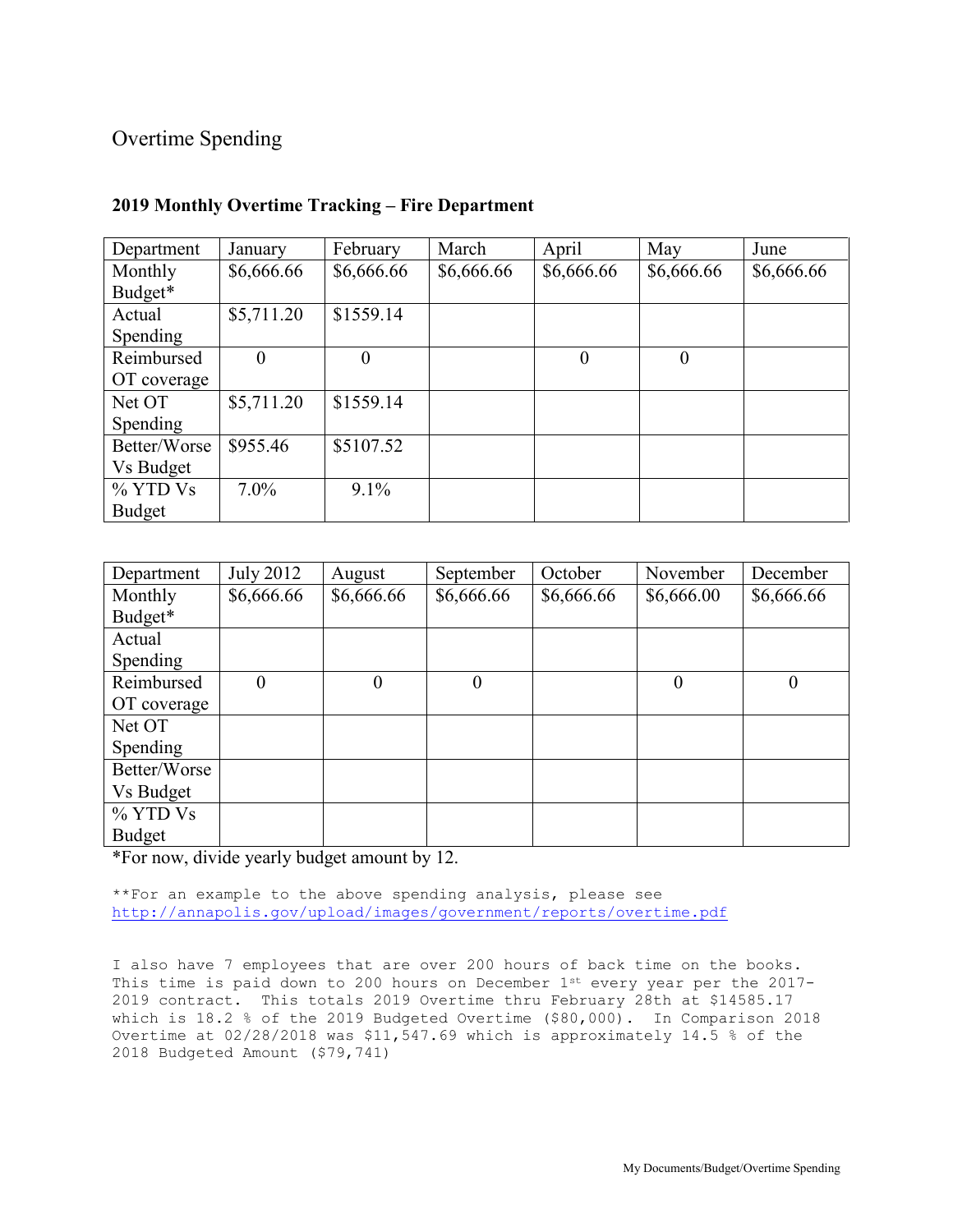City of Ogdensburg

#### 2/22/19

### Reporting for fund(s): 1/1/19 to 1/31/19

Department : 1000 **-** General Fund Revenues

|                | <b>Revenue Analysis</b>                    |                             |                 |                             |             |                                 |  |  |  |  |  |
|----------------|--------------------------------------------|-----------------------------|-----------------|-----------------------------|-------------|---------------------------------|--|--|--|--|--|
| <b>Account</b> | <b>Description</b>                         | <b>Estimated</b><br>Revenue | <b>Receipts</b> | Revenue<br><b>Remaining</b> | <b>Rcvd</b> | Percentages<br><b>Remaining</b> |  |  |  |  |  |
| A1001          | Real Property Taxes<br>(City)              | \$5,569,965.00              | \$0.00          | \$5,569,965.00              |             | 100.00                          |  |  |  |  |  |
| A1080          | Federal Payments In<br>Lieu Of Tax         | \$28,000.00                 | \$0.00          | \$28,000.00                 |             | 100.00                          |  |  |  |  |  |
| A1081          | Other Payments In Lieu<br>Of Taxes         | \$6,166.00                  | \$0.00          | \$6,166.00                  |             | 100.00                          |  |  |  |  |  |
| A1090          | <b>Interest And Penalties</b>              | \$175,000.00                | \$4,349.07      | \$170,650.93                | 2.49        | 97.51                           |  |  |  |  |  |
| A1110          | Sales And Use Tax                          | \$3,676,000.00              | \$0.00          | \$3,676,000.00              |             | 100.00                          |  |  |  |  |  |
| A1130          | Utilities Gross Receipt<br>Tax             | \$290,000.00                | \$1,673.15      | \$288,326.85                | 0.58        | 99.42                           |  |  |  |  |  |
| A1240          | <b>Comptroller Fees</b>                    | \$31,800.00                 | \$1,838.26      | \$29,961.74                 | 5.78        | 94.22                           |  |  |  |  |  |
| A1241          | Tax Search/Parcel<br><b>Status Reports</b> | \$300.00                    | \$0.00          | \$300.00                    |             | 100.00                          |  |  |  |  |  |
| A1255          | <b>Clerk Fees</b>                          | \$28,000.00                 | \$236.35        | \$27,763.65                 | 0.84        | 99.16                           |  |  |  |  |  |
| A1256          | Marriage Fees                              | \$750.00                    | \$0.00          | \$750.00                    |             | 100.00                          |  |  |  |  |  |
| A1520          | Police Fees                                | \$250.00                    | \$0.00          | \$250.00                    |             | 100.00                          |  |  |  |  |  |
| A1521          | <b>Traffic Violations</b>                  | \$7,500.00                  | \$0.00          | \$7,500.00                  |             | 100.00                          |  |  |  |  |  |
| A1560          | Code Enforcement                           | \$36,000.00                 | \$0.00          | \$36,000.00                 |             | 100.00                          |  |  |  |  |  |
| A1712          | PW Services-Weeds,<br>Stumps & Yard Waste  | \$6,000.00                  | (\$68.89)       | \$6,068.89                  | $-1.15$     | 101.15                          |  |  |  |  |  |
| A1730          | <b>Sidewalk Snow</b><br>Removal            | \$1,000.00                  | \$0.00          | \$1,000.00                  |             | 100.00                          |  |  |  |  |  |
| A2001          | Park & Recreation<br>Charges               | \$21,000.00                 | \$506.60        | \$20,493.40                 | 2.41        | 97.59                           |  |  |  |  |  |
| A2004          | Pool<br>Concessions/Lifeguard              | \$6,400.00                  | \$0.00          | \$6,400.00                  |             | 100.00                          |  |  |  |  |  |
| A2005          | Arena                                      | \$51,500.00                 | \$8,020.00      | \$43,480.00                 | 15.57       | 84.43                           |  |  |  |  |  |
| A2006          | Marina Dock Rental                         | \$43,500.00                 | \$687.75        | \$42,812.25                 | 1.58        | 98.42                           |  |  |  |  |  |
| A2143          | <b>Outside Water Users</b>                 | \$109,000.00                | \$0.00          | \$109,000.00                |             | 100.00                          |  |  |  |  |  |
| A2260          | <b>Airport Security</b>                    | \$158,600.00                | \$0.00          | \$158,600.00                |             | 100.00                          |  |  |  |  |  |
| A2265          | <b>County Hazmat</b><br>Reimbursement      | \$17,500.00                 | \$0.00          | \$17,500.00                 |             | 100.00                          |  |  |  |  |  |
| A2302          | Snow Removal Aid                           | \$45,000.00                 | \$0.00          | \$45,000.00                 |             | 100.00                          |  |  |  |  |  |
| A2401          | <b>Interest And Earnings</b>               | \$52,147.00                 | \$6,909.01      | \$45,237.99                 | 13.25       | 86.75                           |  |  |  |  |  |
| A2410          | Rental Income                              | \$3,570.00                  | \$0.00          | \$3,570.00                  |             | 100.00                          |  |  |  |  |  |
| A2411          | Rental of Real Property                    | \$50,000.00                 | \$0.00          | \$50,000.00                 |             | 100.00                          |  |  |  |  |  |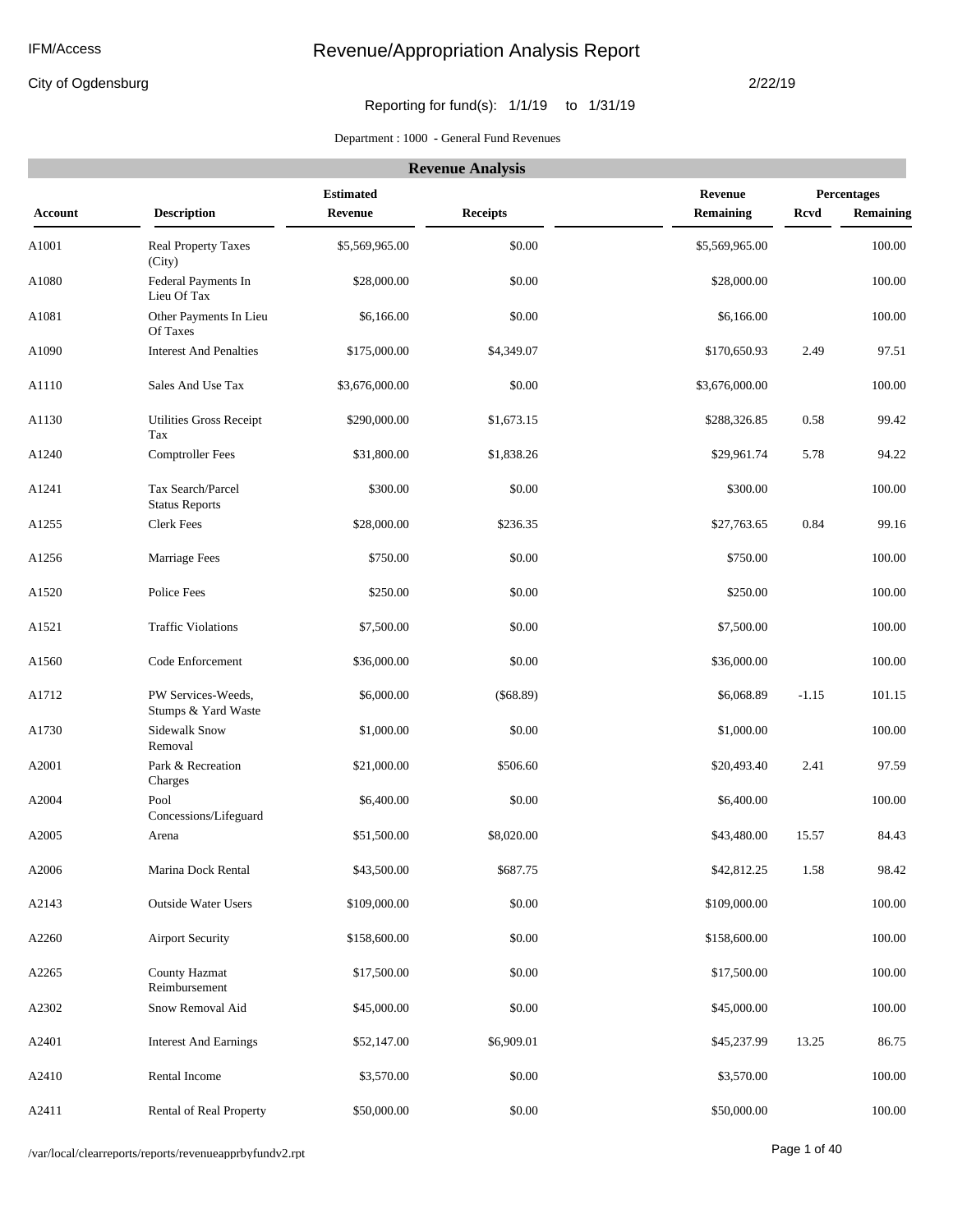### City of Ogdensburg

#### 2/22/19

### Reporting for fund(s): 1/1/19 to 1/31/19

#### Department : 1000 **-** General Fund Revenues

| A2450 | Commissions                   | \$90.00         | \$0.00      |        | \$90.00         |        | 100.00     |
|-------|-------------------------------|-----------------|-------------|--------|-----------------|--------|------------|
| A2540 | <b>Bingo Licenses</b>         | \$285.00        | \$0.00      |        | \$285.00        |        | 100.00     |
| A2544 | Dog Licenses                  | \$14,000.00     | \$0.00      |        | \$14,000.00     |        | 100.00     |
| A2545 | Other Licenses                | \$1,500.00      | \$0.00      |        | \$1,500.00      |        | 100.00     |
| A2555 | <b>Building Permits</b>       | \$25,000.00     | \$9,344.93  |        | \$15,655.07     | 37.38  | 62.62      |
| A2590 | Other Permits                 | \$100.00        | \$10.50     |        | \$89.50         | 10.50  | 89.50      |
| A2610 | <b>Fines And Forfeitures</b>  | \$40,000.00     | \$0.00      |        | \$40,000.00     |        | 100.00     |
| A2625 | DA Asset Forfeiture           | \$5,000.00      | \$0.00      |        | \$5,000.00      |        | 100.00     |
| A2627 | K-9 Program                   | \$2,300.00      | \$0.00      |        | \$2,300.00      |        | 100.00     |
| A2655 | <b>Other Minor Sales</b>      | \$3,000.00      | \$0.00      |        | \$3,000.00      |        | 100.00     |
| A2660 | Sale Of Real Property         | \$10,000.00     | \$2,631.00  |        | \$7,369.00      | 26.31  | 73.69      |
| A2665 | Sale Of Equipment             | \$5,000.00      | \$0.00      |        | \$5,000.00      |        | 100.00     |
| A2705 | Gifts And<br>Donations/DARE   | \$2,000.00      | \$0.00      |        | \$2,000.00      |        | $100.00\,$ |
| A2710 | Premium on<br>Obligations     | \$4,000.00      | \$0.00      |        | \$4,000.00      |        | 100.00     |
| A2770 | Miscellaneous Receipts        | \$4,300.00      | \$65.00     |        | \$4,235.00      | 1.51   | 98.49      |
| A2801 | <b>Interfund Revenues</b>     | \$932,726.00    | \$0.00      |        | \$932,726.00    |        | 100.00     |
| A2802 | Hydro Project Income          | \$35,000.00     | \$0.00      |        | \$35,000.00     |        | 100.00     |
| A3001 | <b>State Revenue Sharing</b>  | \$1,708,659.00  | \$0.00      |        | \$1,708,659.00  |        | 100.00     |
| A3005 | Mortgage Tax                  | \$44,000.00     | \$0.00      |        | \$44,000.00     |        | 100.00     |
| A3021 | State Aid Court<br>Facilities | \$8,000.00      | \$0.00      |        | \$8,000.00      |        | 100.00     |
| A3089 | Misc. State Aid               | \$100,000.00    | \$0.00      |        | \$100,000.00    |        | 100.00     |
| A3501 | Consolidated Highway<br>Aid   | \$321,000.00    | \$0.00      |        | \$321,000.00    |        | 100.00     |
| A3820 | Youth Programs<br>Recreation  | \$2,410.00      | \$2,410.00  |        | \$0.00          | 100.00 |            |
| A4089 | Federal Reimbursement         | \$17,000.00     | \$0.00      |        | \$17,000.00     |        | 100.00     |
| A4103 | Operation Stonegarden<br>2017 | \$52,000.00     | \$0.00      |        | \$52,000.00     |        | 100.00     |
|       | Total:                        | \$13,752,318.00 | \$38,612.73 | \$0.00 | \$13,713,705.27 |        |            |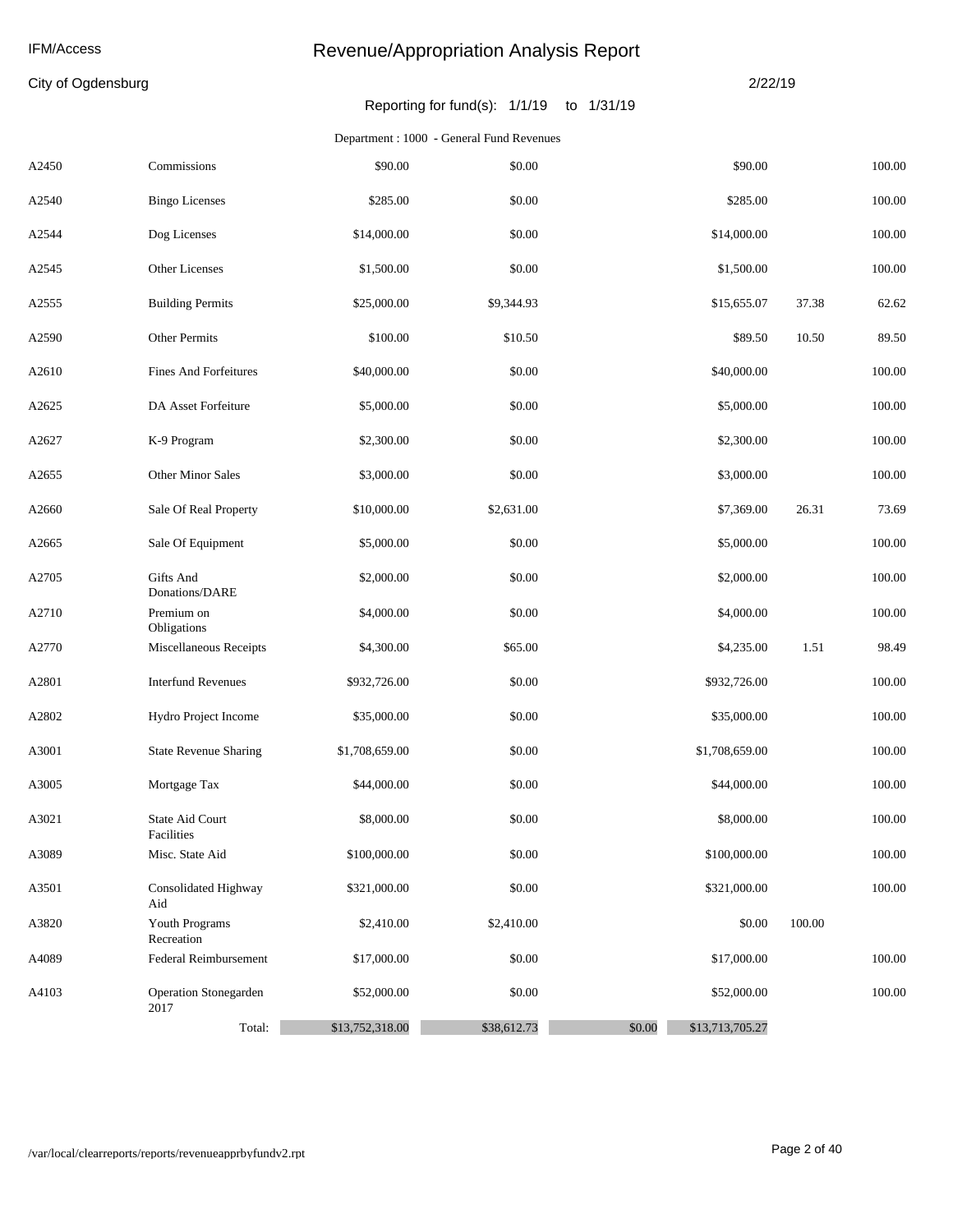City of Ogdensburg

#### 2/22/19

Reporting for fund(s): 1/1/19 to 1/31/19

Department : 1010 **-** Mayor/Council

|                |                            |               | <b>Appropriation Analysis</b> |                     |                     |             |                  |
|----------------|----------------------------|---------------|-------------------------------|---------------------|---------------------|-------------|------------------|
|                |                            | <b>Budget</b> |                               | Outstanding         | <b>Unencumbered</b> |             | Percentages      |
| <b>Account</b> | <b>Description</b>         | Amount        | <b>Expenditures</b>           | <b>Encumbrances</b> | <b>Balance</b>      | <b>Used</b> | <b>Remaining</b> |
| A1010.110      | Salaries                   | \$37,788.00   | \$2,943.60                    |                     | \$34,844.40         | 7.79        | 92.21            |
|                | A1010.1:                   | \$37,788.00   | \$2,943.60                    | \$0.00              | \$34,844.40         | 7.79        | 92.21            |
| A1010.420      | Office Expense             | \$7,000.00    | \$0.00                        |                     | \$7,000.00          |             | 100.00           |
| A1010.425      | Telephone                  | \$750.00      | \$0.56                        |                     | \$749.44            | 0.07        | 99.93            |
| A1010.440      | Equipment<br>Maintenance   | \$300.00      | \$18.33                       |                     | \$281.67            | 6.11        | 93.89<br>        |
|                | A1010.4:                   | \$8,050.00    | \$18.89                       | \$0.00              | \$8,031.11          | 0.23        | 99.77            |
| A1010.810      | <b>State Retirement</b>    | \$3,046.00    | \$254.00                      |                     | \$2,792.00          | 8.34        | 91.66            |
| A1010.830      | Social Security<br>Expense | \$2,891.00    | \$215.79                      |                     | \$2,675.21          | 7.46        | 92.54            |
| A1010.850      | <b>NYS Disability</b>      | \$4.00        | \$0.00                        |                     | \$4.00              |             | 100.00           |
| A1010.860      | <b>Health Insurance</b>    | \$2,915.00    | \$246.82                      |                     | \$2,668.18          | 8.47        | 91.53            |
|                | A1010.8:                   | \$8,856.00    | \$716.61                      | \$0.00              | \$8,139.39          | 8.09        | 91.91            |
|                | Total:                     | \$54,694.00   | \$3,679.10                    | \$0.00              | \$51,014.90         |             |                  |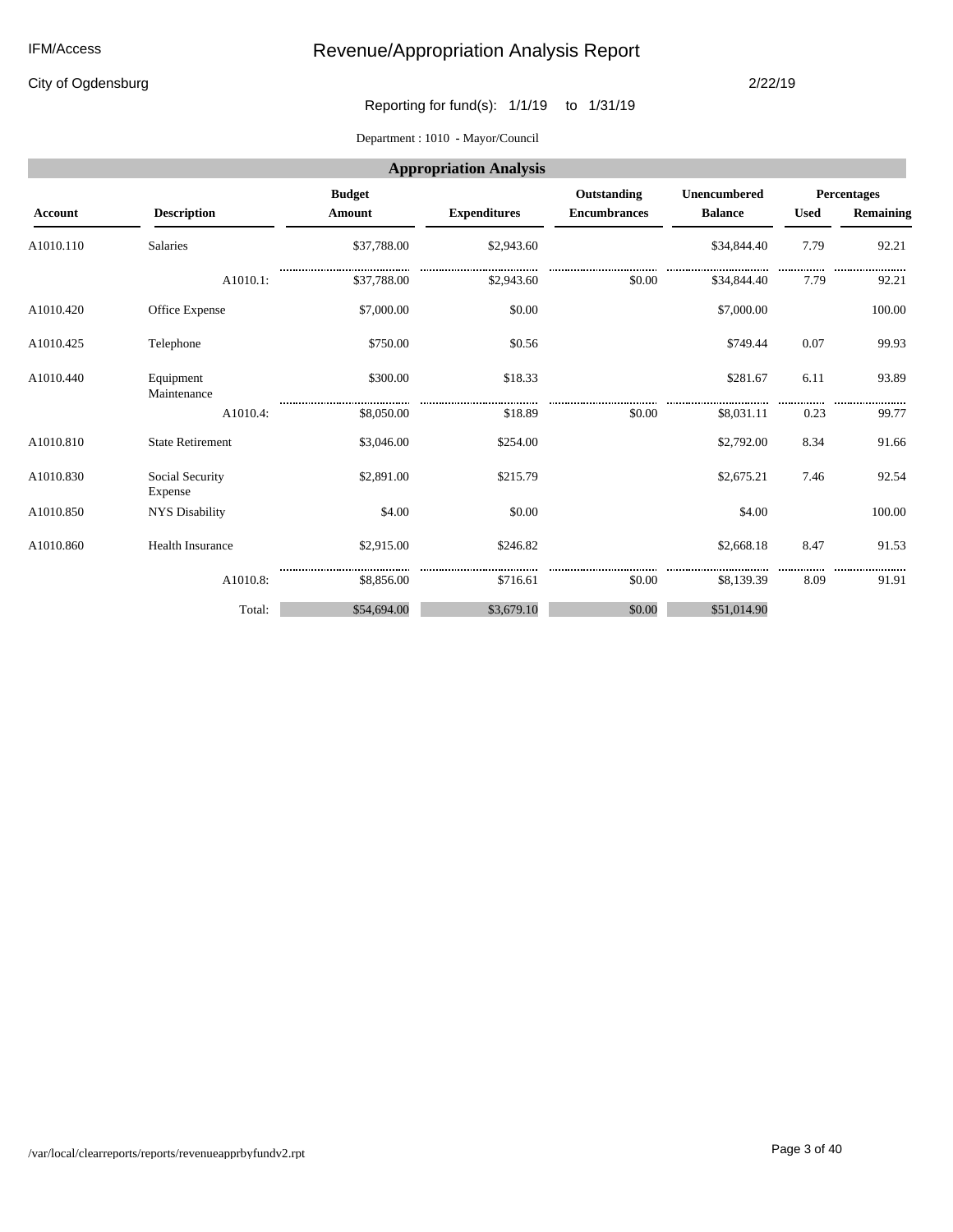City of Ogdensburg

#### 2/22/19

Reporting for fund(s): 1/1/19 to 1/31/19

Department : 1230 **-** City Manager

|           |                            |                         | <b>Appropriation Analysis</b> |                                    |                                |             |                                 |
|-----------|----------------------------|-------------------------|-------------------------------|------------------------------------|--------------------------------|-------------|---------------------------------|
| Account   | <b>Description</b>         | <b>Budget</b><br>Amount | <b>Expenditures</b>           | Outstanding<br><b>Encumbrances</b> | Unencumbered<br><b>Balance</b> | <b>Used</b> | <b>Percentages</b><br>Remaining |
| A1230.110 | <b>Salaries</b>            | \$149,863.00            | \$11,638.34                   |                                    | \$138,224.66                   | 7.77        | 92.23                           |
| A1230.150 | Longevity Incentive        | \$167.00                | \$0.00                        |                                    | \$167.00                       |             | 100.00                          |
|           | A1230.1:                   | \$150,030.00            | \$11,638.34                   | \$0.00                             | \$138,391.66                   | 7.76        | 92.24                           |
| A1230.410 | Travel                     | \$500.00                | \$0.00                        |                                    | \$500.00                       |             | 100.00                          |
| A1230.420 | Office Expense             | \$1,300.00              | \$0.00                        |                                    | \$1,300.00                     |             | 100.00                          |
| A1230.425 | Telephone                  | \$750.00                | $(\$46.53)$                   |                                    | \$796.53                       | $-6.20$     | 106.20                          |
| A1230.440 | Equipment<br>Maintenance   | \$300.00                | \$18.34                       |                                    | \$281.66                       | 6.11        | 93.89                           |
|           | A1230.4:                   | \$2.850.00              | ( \$28.19)                    | \$0.00                             | \$2,878.19                     | $-0.99$     | 100.99                          |
| A1230.510 | Professional Training      | \$500.00                | \$0.00                        |                                    | \$500.00                       |             | 100.00                          |
|           | A1230.5:                   | \$500.00                | \$0.00                        | \$0.00                             | \$500.00                       | 0.00        | 100.00                          |
| A1230.810 | <b>State Retirement</b>    | \$22,611.00             | \$1,884.00                    |                                    | \$20,727.00                    | 8.33        | 91.67                           |
| A1230.830 | Social Security<br>Expense | \$11,478.00             | \$853.18                      |                                    | \$10,624.82                    | 7.43        | 92.57                           |
| A1230.850 | <b>NYS Disability</b>      | \$29.00                 | \$0.00                        |                                    | \$29.00                        |             | 100.00                          |
| A1230.860 | <b>Health Insurance</b>    | \$15,971.00             | \$1,326.55                    |                                    | \$14,644.45                    | 8.31        | 91.69                           |
|           | A1230.8:                   | \$50,089.00             | \$4,063.73                    | \$0.00                             | \$46,025.27                    | 8.11        | 91.89                           |
|           | Total:                     | \$203,469.00            | \$15,673.88                   | \$0.00                             | \$187,795.12                   |             |                                 |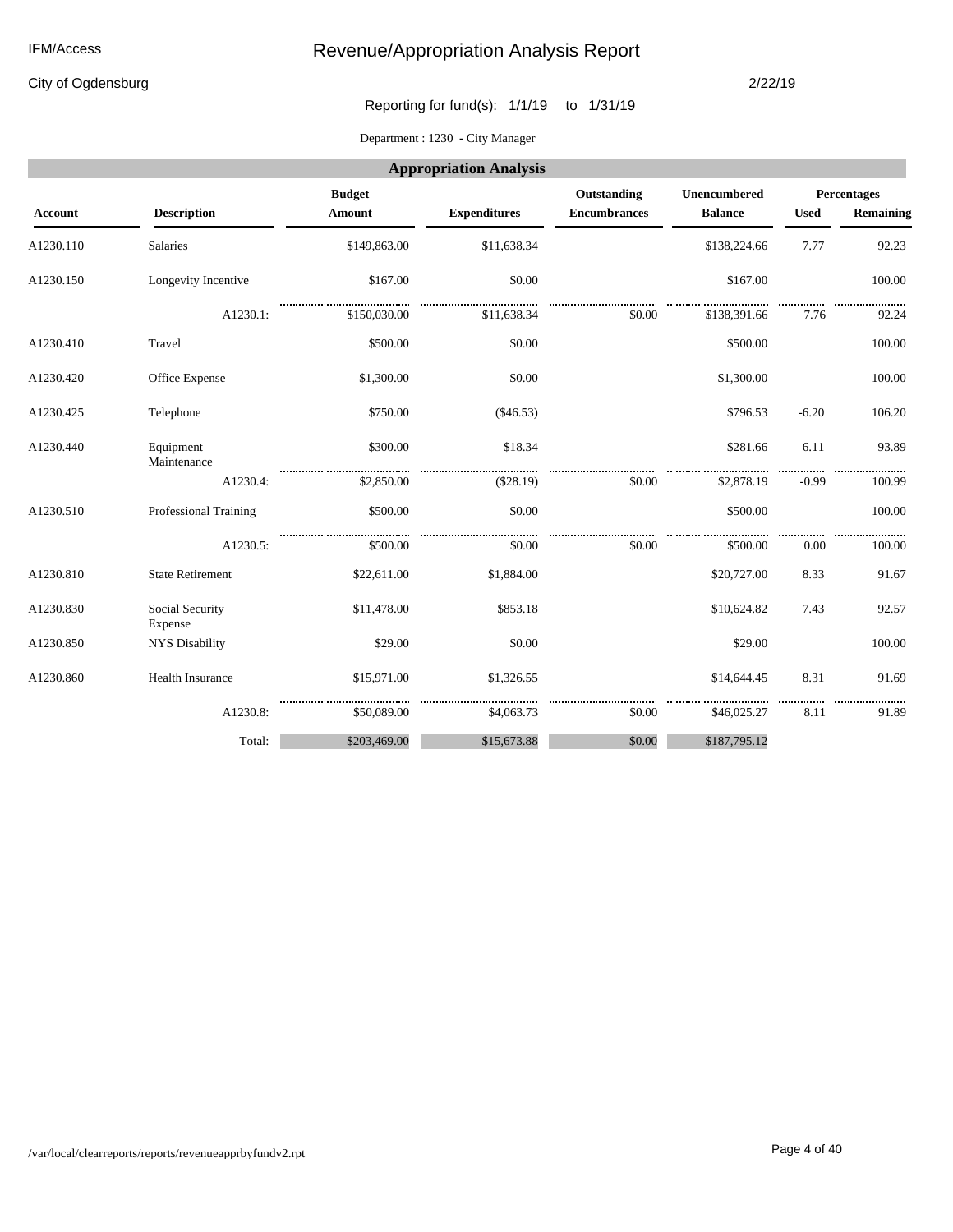#### IFM/Access

# Revenue/Appropriation Analysis Report

City of Ogdensburg

#### 2/22/19

Reporting for fund(s): 1/1/19 to 1/31/19

Department : 1315 **-** Comptroller

|                |                            |                         | <b>Appropriation Analysis</b> |                                    |                                |             |                                 |
|----------------|----------------------------|-------------------------|-------------------------------|------------------------------------|--------------------------------|-------------|---------------------------------|
| <b>Account</b> | <b>Description</b>         | <b>Budget</b><br>Amount | <b>Expenditures</b>           | Outstanding<br><b>Encumbrances</b> | Unencumbered<br><b>Balance</b> | <b>Used</b> | <b>Percentages</b><br>Remaining |
| A1315.110      | Salaries                   | \$178,720.00            | \$14,149.08                   |                                    | \$164,570.92                   | 7.92        | 92.08                           |
| A1315.150      | Longevity Incentive        | \$750.00                | \$0.00                        |                                    | \$750.00                       |             | 100.00                          |
|                | A1315.1:                   | \$179,470.00            | \$14,149.08                   | \$0.00                             | \$165,320.92                   | 7.88        | 92.12                           |
| A1315.220      | Office Equipment           | \$500.00                | \$0.00                        |                                    | \$500.00                       |             | 100.00                          |
|                | A1315.2:                   | \$500.00                | \$0.00                        | \$0.00                             | \$500.00                       | 0.00        | 100.00                          |
| A1315.310      | Capital Equipment          | \$2,000.00              | \$0.00                        |                                    | \$2,000.00                     |             | 100.00                          |
|                | A1315.3:                   | \$2,000.00              | \$0.00                        | \$0.00                             | \$2,000.00                     | 0.00        | 100.00                          |
| A1315.410      | Travel                     | \$1,000.00              | \$0.00                        |                                    | \$1,000.00                     |             | 100.00                          |
| A1315.415      | <b>Computer Expense</b>    | \$39,933.00             | \$1,846.00                    |                                    | \$38,087.00                    | 4.62        | 95.38                           |
| A1315.420      | Office Expense             | \$300.00                | \$0.00                        |                                    | \$300.00                       |             | 100.00                          |
| A1315.425      | Telephone                  | \$150.00                | \$3.93                        |                                    | \$146.07                       | 2.62        | 97.38                           |
|                | A1315.4:                   | \$41,383.00             | \$1,849.93                    | \$0.00                             | \$39,533.07                    | 4.47        | 95.53                           |
| A1315.510      | Professional Training      | \$1,000.00              | \$0.00                        |                                    | \$1,000.00                     |             | 100.00                          |
| A1315.522      | Audit                      | \$21,600.00             | \$0.00                        |                                    | \$21,600.00                    |             | 100.00                          |
|                | A1315.5:                   | \$22,600.00             | \$0.00                        | \$0.00                             | \$22,600.00                    | 0.00        | 100.00                          |
| A1315.810      | <b>State Retirement</b>    | \$26,407.00             | \$2,201.00                    |                                    | \$24,206.00                    | 8.33        | 91.67                           |
| A1315.830      | Social Security<br>Expense | \$13,730.00             | \$1,037.24                    |                                    | \$12,692.76                    | 7.55        | 92.45                           |
| A1315.850      | <b>NYS Disability</b>      | \$27.00                 | \$0.00                        |                                    | \$27.00                        |             | 100.00                          |
| A1315.860      | Health Insurance           | \$41,382.00             | \$3,310.46                    |                                    | \$38,071.54                    | 8.00        | 92.00                           |
|                | A1315.8:                   | \$81,546.00             | \$6,548.70                    | \$0.00                             | \$74,997.30                    | 8.03        | 91.97                           |
|                | Total:                     | \$327,499.00            | \$22,547.71                   | \$0.00                             | \$304,951.29                   |             |                                 |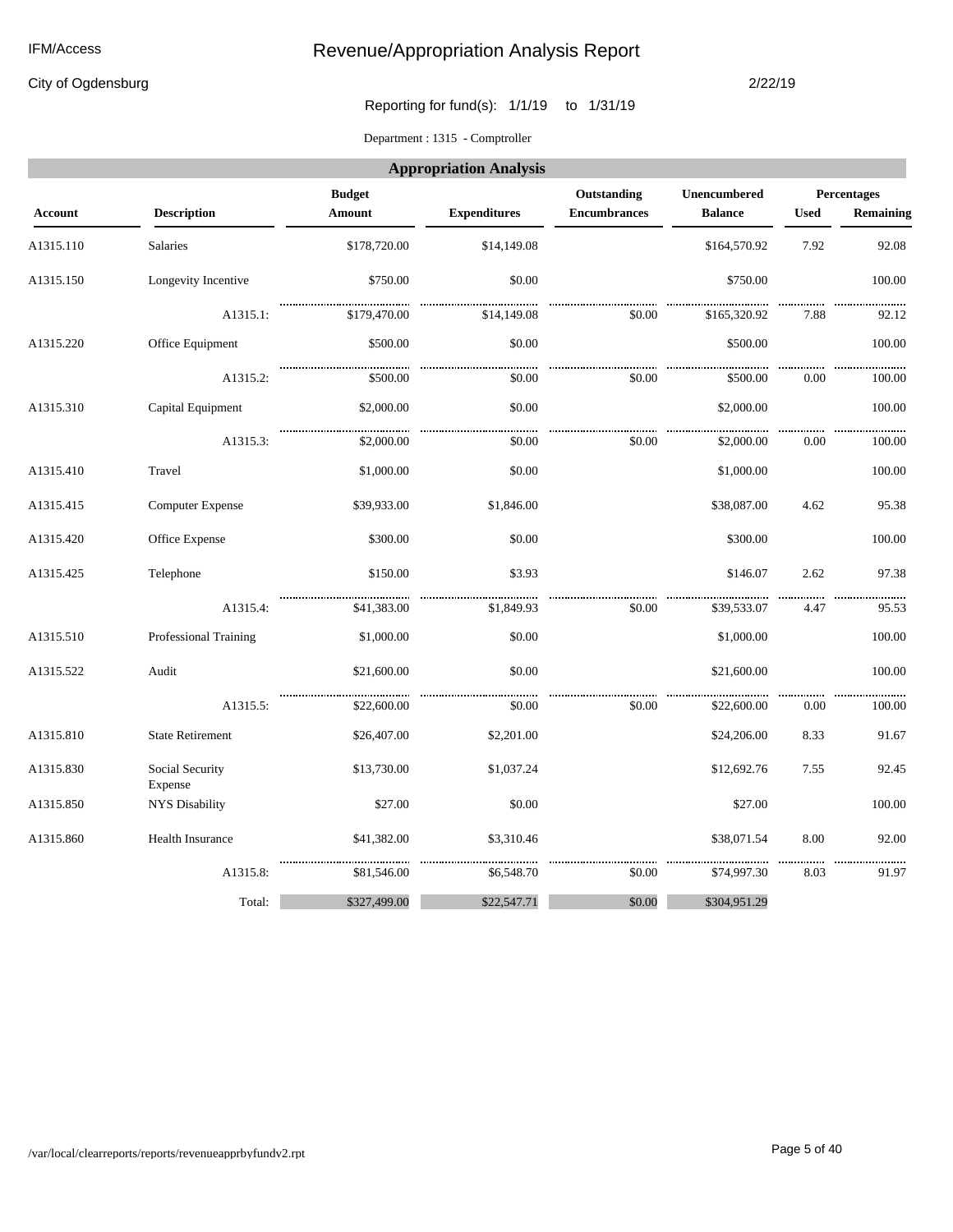City of Ogdensburg

2/22/19

Reporting for fund(s): 1/1/19 to 1/31/19

Department : 1355 **-** Assessments

|                |                             |                         | <b>Appropriation Analysis</b> |                                    |                                |             |                                 |
|----------------|-----------------------------|-------------------------|-------------------------------|------------------------------------|--------------------------------|-------------|---------------------------------|
| <b>Account</b> | <b>Description</b>          | <b>Budget</b><br>Amount | <b>Expenditures</b>           | Outstanding<br><b>Encumbrances</b> | Unencumbered<br><b>Balance</b> | <b>Used</b> | <b>Percentages</b><br>Remaining |
| A1355.110      | <b>Salaries</b>             | \$58,000.00             | \$4,675.76                    |                                    | \$53,324.24                    | 8.06        | 91.94                           |
|                | A1355.1:                    | \$58,000.00             | \$4,675.76                    | \$0.00                             | \$53,324.24                    | 8.06        | 91.94                           |
| A1355.220      | Office Equipment            | \$900.00                | \$0.00                        |                                    | \$900.00                       |             | 100.00                          |
|                | A1355.2:                    | \$900.00                | \$0.00                        | \$0.00                             | \$900.00                       | 0.00        | 100.00                          |
| A1355.410      | Travel                      | \$700.00                | \$0.00                        |                                    | \$700.00                       |             | 100.00                          |
| A1355.420      | Office Expense              | \$1,000.00              | \$15.00                       |                                    | \$985.00                       | 1.50        | 98.50                           |
| A1355.425      | Telephone                   | \$1,550.00              | \$1.53                        |                                    | \$1,548.47                     | 0.10        | 99.90                           |
| A1355.430      | Printing &<br>Advertisement | \$100.00                | \$0.00                        |                                    | \$100.00                       |             | 100.00                          |
| A1355.440      | Equipment<br>Maintenance    | \$3,000.00              | \$315.22                      |                                    | \$2,684.78                     | 10.51       | 89.49                           |
| A1355.480      | Gasoline                    | \$500.00                | \$0.00                        |                                    | \$500.00                       |             | 100.00                          |
| A1355.490      | Materials & Supplies        | \$650.00                | \$0.00                        |                                    | \$650.00                       |             | 100.00                          |
|                | A1355.4:                    | \$7,500.00              | \$331.75                      | \$0.00                             | \$7,168.25                     | 4.42        | 95.58                           |
| A1355.510      | Professional Training       | \$700.00                | \$0.00                        |                                    | \$700.00                       |             | 100.00                          |
| A1355.515      | Consultants                 | \$10,000.00             | \$0.00                        |                                    | \$10,000.00                    |             | 100.00                          |
| A1355.516      | <b>Board of Review</b>      | \$1,850.00              | \$0.00                        |                                    | \$1,850.00                     |             | 100.00                          |
|                | A1355.5:                    | \$12,550.00             | \$0.00                        | \$0.00                             | \$12,550.00                    | 0.00        | 100.00                          |
| A1355.810      | <b>State Retirement</b>     | \$12,352.00             | \$1,029.00                    |                                    | \$11,323.00                    | 8.33        | 91.67                           |
| A1355.830      | Social Security<br>Expense  | \$4,437.00              | \$342.77                      |                                    | \$4,094.23                     | 7.73        | 92.27                           |
| A1355.850      | <b>NYS Disability</b>       | \$18.00                 | \$0.00                        |                                    | \$18.00                        |             | 100.00                          |
| A1355.860      | <b>Health Insurance</b>     | \$28,004.00             | \$1,961.11                    |                                    | \$26,042.89                    | 7.00        | 93.00                           |
|                | A1355.8:                    | \$44,811.00             | \$3,332.88                    | \$0.00                             | \$41,478.12                    | 7.44        | 92.56                           |
|                | Total:                      | \$123,761.00            | \$8,340.39                    | \$0.00                             | \$115,420.61                   |             |                                 |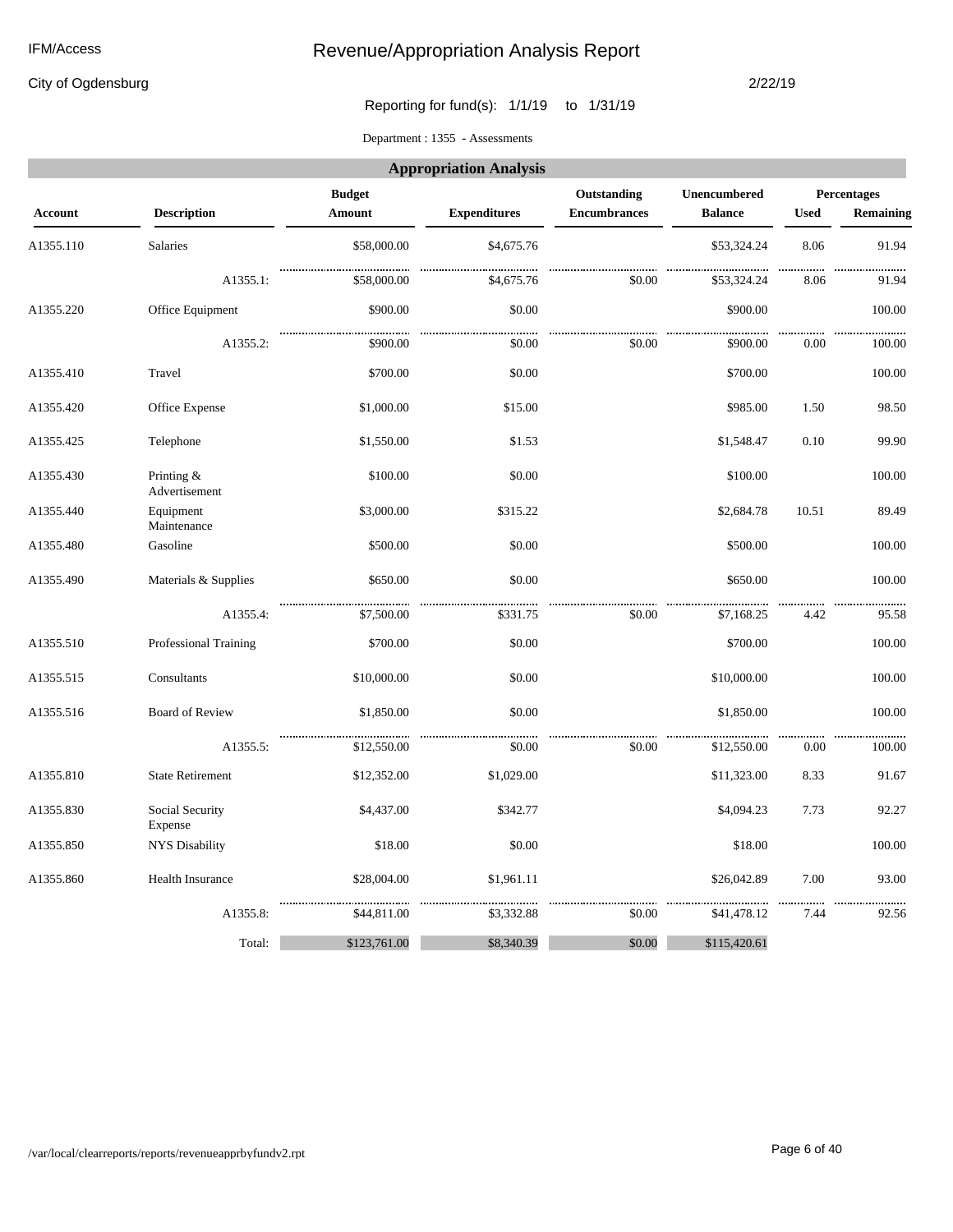City of Ogdensburg

#### 2/22/19

Reporting for fund(s): 1/1/19 to 1/31/19

Department : 1410 **-** City Clerk

|           |                            |                         | <b>Appropriation Analysis</b> |                                    |                                |             |                                 |
|-----------|----------------------------|-------------------------|-------------------------------|------------------------------------|--------------------------------|-------------|---------------------------------|
| Account   | <b>Description</b>         | <b>Budget</b><br>Amount | <b>Expenditures</b>           | Outstanding<br><b>Encumbrances</b> | Unencumbered<br><b>Balance</b> | <b>Used</b> | <b>Percentages</b><br>Remaining |
|           |                            |                         |                               |                                    |                                |             |                                 |
| A1410.110 | <b>Salaries</b>            | \$81,742.00             | \$6,445.08                    |                                    | \$75,296.92                    | 7.88        | 92.12                           |
| A1410.140 | Retirement Incentive       | \$19,589.00             | \$19,588.50                   |                                    | \$0.50                         | 100.00      |                                 |
|           | A1410.1:                   | \$101,331.00            | \$26,033.58                   | \$0.00                             | \$75,297.42                    | 25.69       | 74.31                           |
| A1410.220 | Office Equipment           | \$500.00                | \$0.00                        |                                    | \$500.00                       |             | 100.00                          |
|           | A1410.2:                   | \$500.00                | \$0.00                        | \$0.00                             | \$500.00                       | 0.00        | 100.00                          |
| A1410.410 | Travel                     | \$100.00                | \$0.00                        |                                    | \$100.00                       |             | 100.00                          |
| A1410.420 | Office Expense             | \$500.00                | \$0.00                        |                                    | \$500.00                       |             | 100.00                          |
| A1410.425 | Telephone                  | \$750.00                | \$0.27                        |                                    | \$749.73                       | 0.04        | 99.96                           |
| A1410.440 | Equipment<br>Maintenance   | \$3,000.00              | \$212.15                      |                                    | \$2,787.85                     | 7.07        | 92.93                           |
| A1410.490 | Materials & Supplies       | \$400.00                | \$0.00                        |                                    | \$400.00                       |             | 100.00                          |
|           | A1410.4:                   | \$4,750.00              | \$212.42                      | \$0.00                             | \$4,537.58                     | 4.47        | 95.53                           |
| A1410.510 | Professional Training      | \$200.00                | \$0.00                        |                                    | \$200.00                       |             | 100.00                          |
| A1410.518 | <b>Contracted Service</b>  | \$1,980.00              | \$1,980.00                    |                                    | \$0.00                         | 100.00      |                                 |
|           | A1410.5:                   | \$2,180.00              | \$1,980.00                    | \$0.00                             | \$200.00                       | 90.83       | 9.17                            |
| A1410.810 | <b>State Retirement</b>    | \$16,509.00             | \$1,376.00                    |                                    | \$15,133.00                    | 8.33        | 91.67                           |
| A1410.830 | Social Security<br>Expense | \$7,752.00              | \$1,908.46                    |                                    | \$5,843.54                     | 24.62       | 75.38                           |
| A1410.850 | <b>NYS Disability</b>      | \$36.00                 | \$0.00                        |                                    | \$36.00                        |             | 100.00                          |
| A1410.860 | <b>Health Insurance</b>    | \$49,518.00             | \$7,560.55                    |                                    | \$41,957.45                    | 15.27       | 84.73                           |
|           | A1410.8:                   | \$73,815.00             | \$10,845.01                   | \$0.00                             | \$62,969.99                    | 14.69       | 85.31                           |
|           | Total:                     | \$182,576.00            | \$39,071.01                   | \$0.00                             | \$143,504.99                   |             |                                 |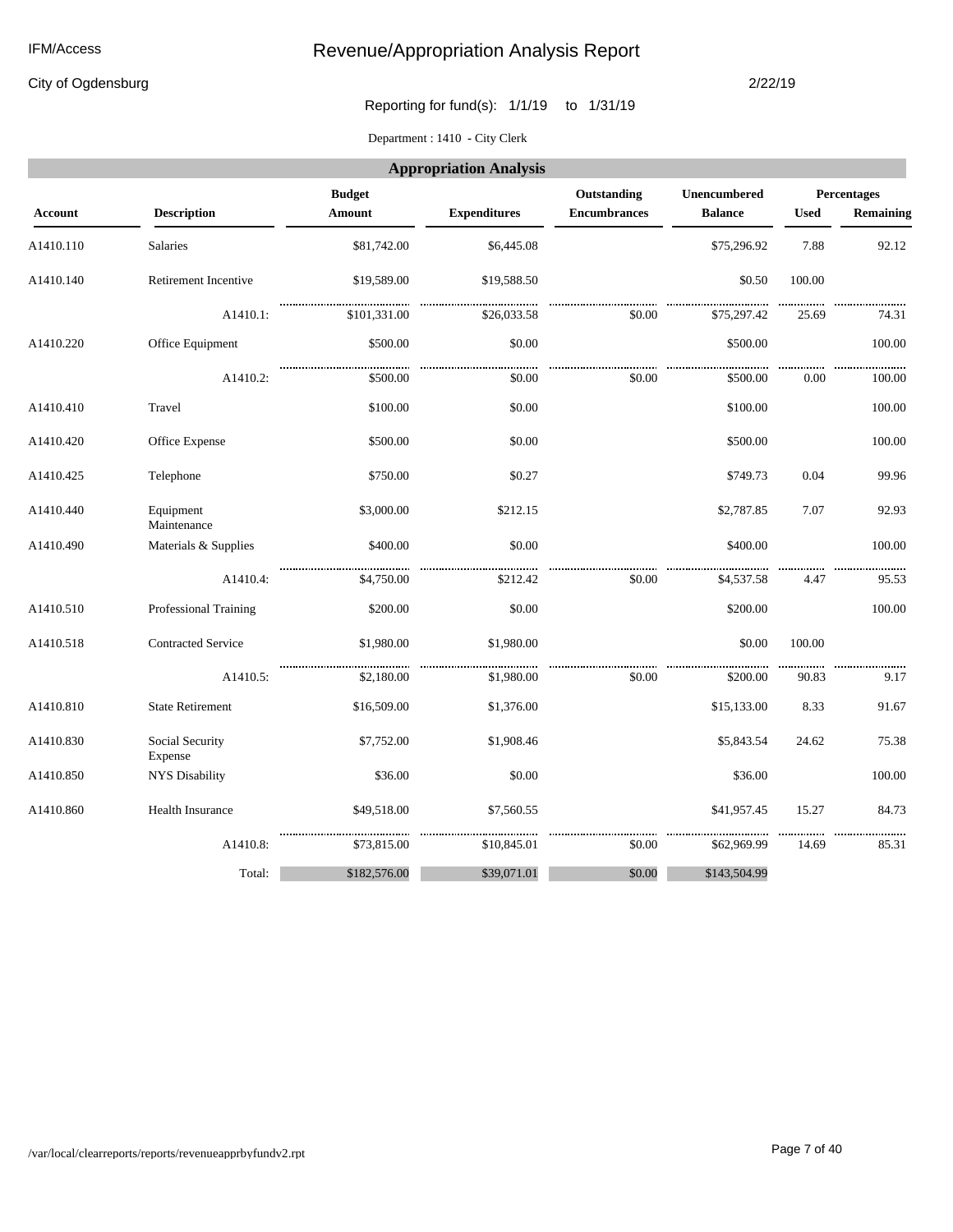City of Ogdensburg

#### 2/22/19

### Reporting for fund(s): 1/1/19 to 1/31/19

Department : 1420 **-** Law

|                |                            |               | <b>Appropriation Analysis</b> |                     |                |             |             |
|----------------|----------------------------|---------------|-------------------------------|---------------------|----------------|-------------|-------------|
|                |                            | <b>Budget</b> |                               | Outstanding         | Unencumbered   |             | Percentages |
| <b>Account</b> | <b>Description</b>         | Amount        | <b>Expenditures</b>           | <b>Encumbrances</b> | <b>Balance</b> | <b>Used</b> | Remaining   |
| A1420.110      | <b>Salaries</b>            | \$9,788.00    | \$789.70                      |                     | \$8,998.30     | 8.07        | 91.93       |
|                | A1420.1:                   | \$9,788.00    | \$789.70                      | \$0.00              | \$8,998.30     | 8.07        | 91.93       |
| A1420.420      | Office Expense             | \$200.00      | \$0.00                        |                     | \$200.00       |             | 100.00      |
| A1420.490      | Materials & Supplies       | \$250.00      | \$18.33                       |                     | \$231.67       | 7.33        | 92.67       |
|                | A1420.4:                   | \$450.00      | \$18.33                       | \$0.00              | \$431.67       | 4.07        | 95.93       |
| A1420.515      | Consultants                | \$100,000.00  | \$588.80                      |                     | \$99,411.20    | 0.59        | 99.41       |
|                | A1420.5:                   | \$100,000.00  | \$588.80                      | \$0.00              | \$99,411.20    | 0.59        | .<br>99.41  |
| A1420.810      | <b>State Retirement</b>    | \$1,504.00    | \$125.00                      |                     | \$1,379.00     | 8.31        | 91.69       |
| A1420.830      | Social Security<br>Expense | \$749.00      | \$57.89                       |                     | \$691.11       | 7.73        | 92.27       |
| A1420.850      | <b>NYS Disability</b>      | \$4.00        | \$0.00                        |                     | \$4.00         |             | 100.00      |
| A1420.860      | Health Insurance           | \$2,915.00    | \$246.82                      |                     | \$2,668.18     | 8.47        | 91.53       |
|                | A1420.8:                   | \$5,172.00    | \$429.71                      | \$0.00              | \$4,742.29     | 8.31        | 91.69       |
|                | Total:                     | \$115,410.00  | \$1,826.54                    | \$0.00              | \$113,583.46   |             |             |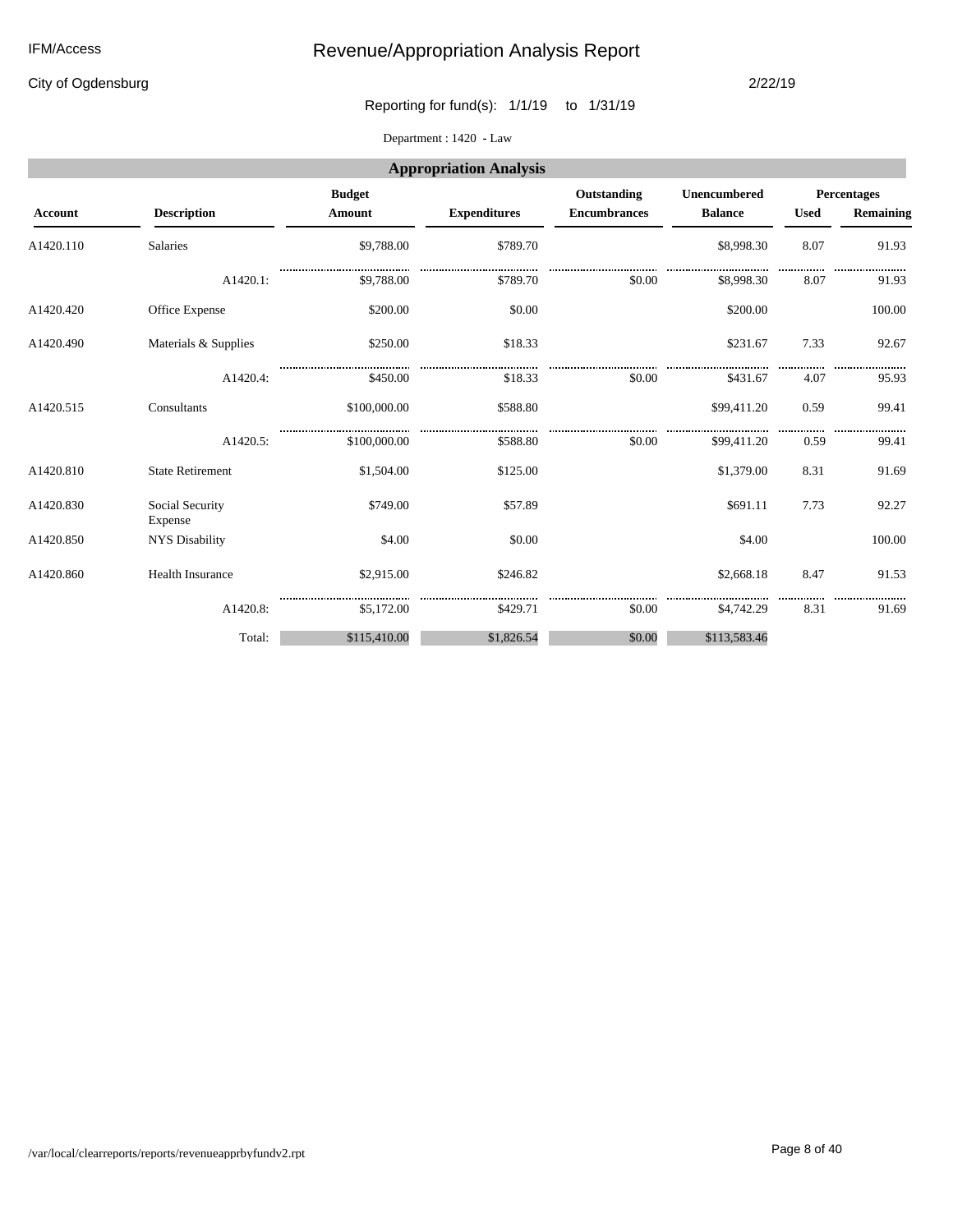City of Ogdensburg

#### 2/22/19

Reporting for fund(s): 1/1/19 to 1/31/19

Department : 1440 **-** Engineering

|           |                            |               | <b>Appropriation Analysis</b> |                                    |                                |             |                          |
|-----------|----------------------------|---------------|-------------------------------|------------------------------------|--------------------------------|-------------|--------------------------|
|           | <b>Description</b>         | <b>Budget</b> | <b>Expenditures</b>           | Outstanding<br><b>Encumbrances</b> | Unencumbered<br><b>Balance</b> | <b>Used</b> | Percentages<br>Remaining |
| Account   |                            | Amount        |                               |                                    |                                |             |                          |
| A1440.110 | Salaries                   | \$48,354.00   | \$3,812.54                    |                                    | \$44,541.46                    | 7.88        | 92.12                    |
|           | A1440.1:                   | \$48,354.00   | \$3,812.54                    | \$0.00                             | \$44,541.46                    | 7.88        | 92.12                    |
| A1440.220 | Office Equipment           | \$2,500.00    | \$0.00                        |                                    | \$2,500.00                     |             | 100.00                   |
|           | A1440.2:                   | \$2,500.00    | \$0.00                        | \$0.00                             | \$2,500.00                     | 0.00        | 100.00                   |
| A1440.420 | Office Expense             | \$65.00       | \$0.00                        |                                    | \$65.00                        |             | 100.00                   |
| A1440.425 | Telephone                  | \$840.00      | \$3.37                        |                                    | \$836.63                       | 0.40        | 99.60                    |
| A1440.440 | Equipment<br>Maintenance   | \$1,236.00    | \$27.50                       |                                    | \$1,208.50                     | 2.22        | 97.78                    |
| A1440.490 | Materials & Supplies       | \$125.00      | \$0.00                        |                                    | \$125.00                       |             | 100.00                   |
|           | A1440.4:                   | \$2,266.00    | \$30.87                       | \$0.00                             | \$2,235.13                     | 1.36        | 98.64                    |
| A1440.515 | Consultants                | \$29,550.00   | \$0.00                        |                                    | \$29,550.00                    |             | 100.00                   |
|           | A1440.5:                   | \$29,550.00   | \$0.00                        | \$0.00                             | \$29,550.00                    | 0.00        | 100.00                   |
| A1440.810 | <b>State Retirement</b>    | \$7,546.00    | \$629.00                      |                                    | \$6,917.00                     | 8.34        | 91.66                    |
| A1440.830 | Social Security<br>Expense | \$3,700.00    | \$279.49                      |                                    | \$3,420.51                     | 7.55        | 92.45                    |
| A1440.850 | <b>NYS Disability</b>      | \$18.00       | \$0.00                        |                                    | \$18.00                        |             | 100.00                   |
| A1440.860 | Health Insurance           | \$22,790.00   | \$1,920.98                    |                                    | \$20,869.02                    | 8.43        | 91.57                    |
|           | A1440.8:                   | \$34,054.00   | \$2,829.47                    | \$0.00                             | \$31,224.53                    | 8.31        | 91.69                    |
|           | Total:                     | \$116,724.00  | \$6,672.88                    | \$0.00                             | \$110,051.12                   |             |                          |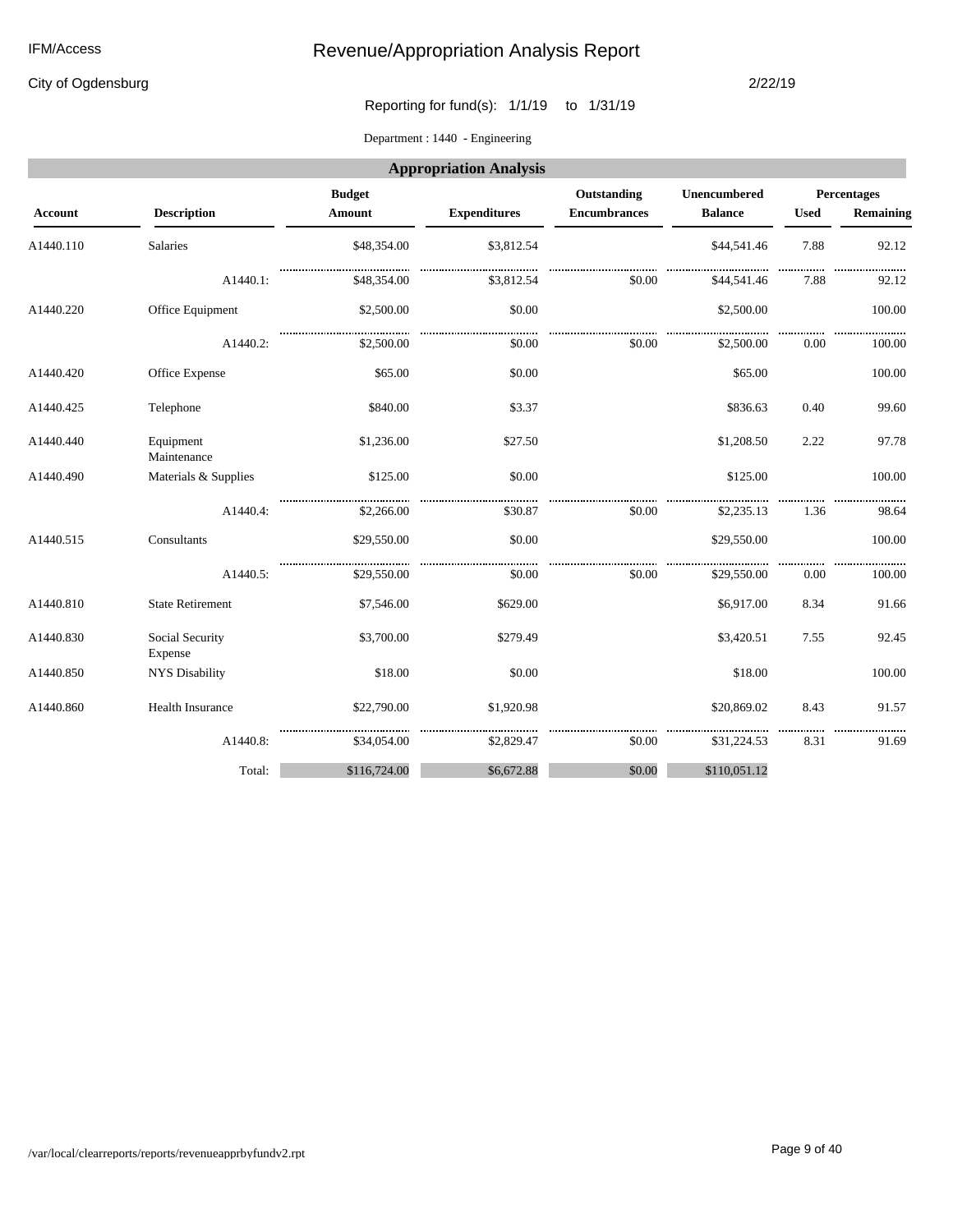City of Ogdensburg

#### 2/22/19

### Reporting for fund(s): 1/1/19 to 1/31/19

#### Department : 1490 **-** Public Works Administration

|                |                                 |                                | <b>Appropriation Analysis</b> |                                    |                                |             |                          |
|----------------|---------------------------------|--------------------------------|-------------------------------|------------------------------------|--------------------------------|-------------|--------------------------|
| <b>Account</b> | <b>Description</b>              | <b>Budget</b><br><b>Amount</b> | <b>Expenditures</b>           | Outstanding<br><b>Encumbrances</b> | Unencumbered<br><b>Balance</b> | <b>Used</b> | Percentages<br>Remaining |
|                |                                 |                                |                               |                                    |                                |             |                          |
| A1490.110      | Salaries                        | \$81,575.00                    | \$6,910.77                    |                                    | \$74,664.23                    | 8.47        | 91.53                    |
| A1490.120      | Overtime                        | \$4,140.00                     | \$276.33                      |                                    | \$3,863.67                     | 6.67        | 93.33                    |
| A1490.150      | Longevity Incentive             | \$10,368.00                    | \$0.00                        |                                    | \$10,368.00                    |             | 100.00                   |
| A1490.155      | Clothing Allowance              | \$413.00                       | \$283.00                      |                                    | \$130.00                       | 68.52       | 31.48                    |
|                | A1490.1:                        | \$96,496.00                    | \$7,470.10                    | \$0.00                             | \$89,025.90                    | 7.74        | 92.26                    |
| A1490.220      | Office Equipment                | \$1,500.00                     | \$0.00                        |                                    | \$1,500.00                     |             | 100.00                   |
|                | A1490.2:                        | \$1,500.00                     | \$0.00                        | \$0.00                             | \$1,500.00                     | 0.00        | .<br>100.00              |
| A1490.410      | Travel                          | \$500.00                       | \$0.00                        |                                    | \$500.00                       |             | 100.00                   |
| A1490.420      | Office Expense                  | \$500.00                       | \$0.00                        |                                    | \$500.00                       |             | 100.00                   |
| A1490.421      | <b>Medical Expense</b>          | \$500.00                       | \$0.00                        |                                    | \$500.00                       |             | 100.00                   |
| A1490.425      | Telephone                       | \$2,800.00                     | \$65.84                       |                                    | \$2,734.16                     | 2.35        | 97.65                    |
| A1490.440      | Equipment<br>Maintenance        | \$500.00                       | \$0.00                        |                                    | \$500.00                       |             | 100.00                   |
| A1490.490      | Materials & Supplies            | \$500.00                       | \$0.00                        |                                    | \$500.00                       |             | 100.00                   |
|                | A1490.4:                        | \$5,300.00                     | \$65.84                       | \$0.00                             | \$5,234.16                     | 1.24        | 98.76                    |
| A1490.510      | Professional Training           | \$500.00                       | \$0.00                        |                                    | \$500.00                       |             | 100.00                   |
| A1490.550      | Uniform & Clothing<br>Allowance | \$180.00                       | \$0.00                        |                                    | \$180.00                       |             | 100.00                   |
|                | A1490.5:                        | \$680.00                       | \$0.00                        | \$0.00                             | \$680.00                       | 0.00        | 100.00                   |
| A1490.810      | <b>State Retirement</b>         | \$12,351.00                    | \$1,029.00                    |                                    | \$11,322.00                    | 8.33        | 91.67                    |
| A1490.830      | Social Security<br>Expense      | \$7,382.00                     | \$547.62                      |                                    | \$6,834.38                     | 7.42        | 92.58                    |
| A1490.850      | NYS Disability                  | \$24.00                        | \$0.00                        |                                    | \$24.00                        |             | 100.00                   |
| A1490.860      | Health Insurance                | \$19,487.00                    | \$2,037.32                    |                                    | \$17,449.68                    | 10.45       | 89.55                    |
|                | A1490.8:                        | \$39,244.00                    | \$3,613.94                    | \$0.00                             | \$35,630.06                    | 9.21        | 90.79                    |
|                | Total:                          | \$143,220.00                   | \$11,149.88                   | \$0.00                             | \$132,070.12                   |             |                          |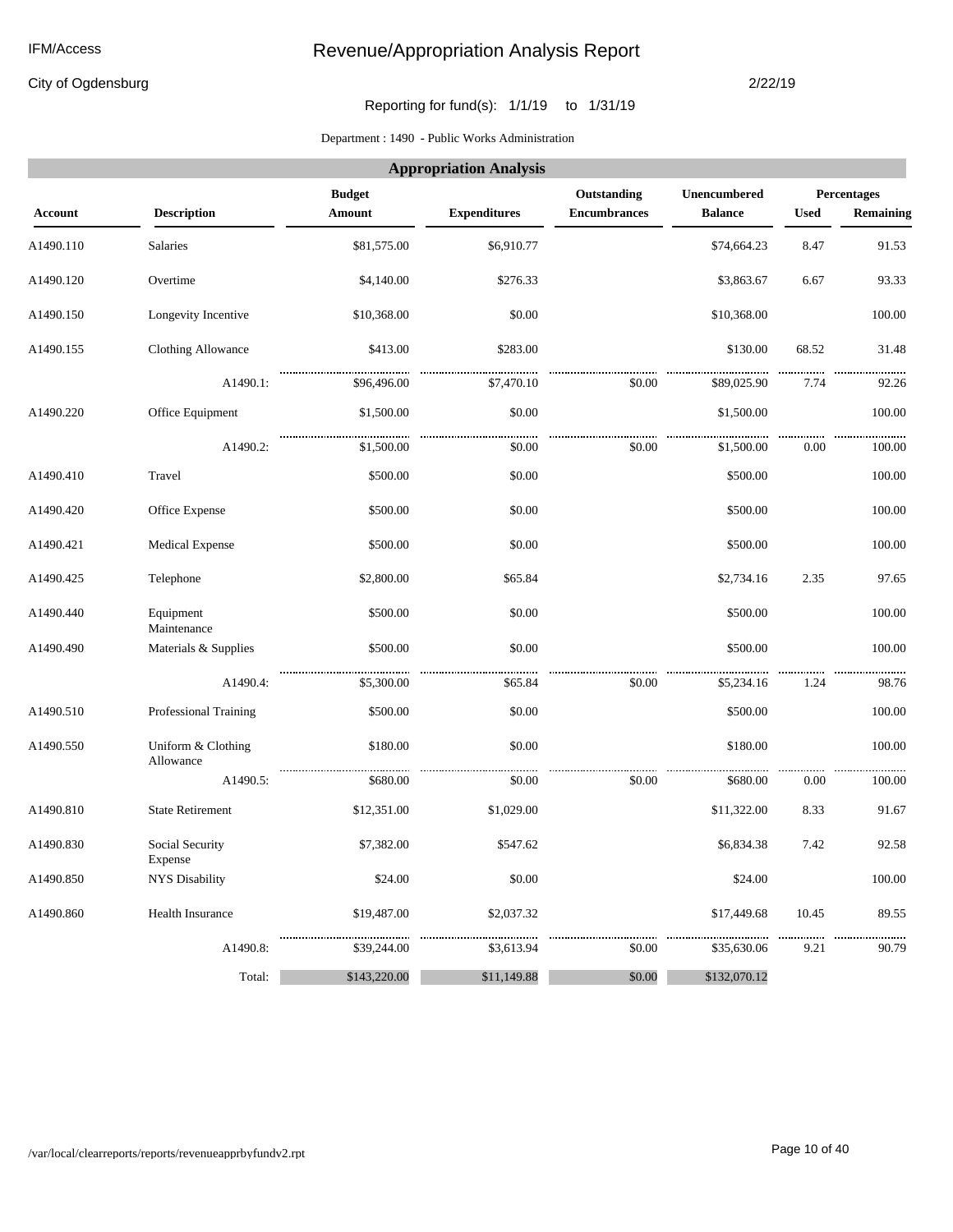City of Ogdensburg

#### 2/22/19

### Reporting for fund(s): 1/1/19 to 1/31/19

Department : 1620 **-** City Hall Building

|                | <b>Appropriation Analysis</b> |               |                     |                     |                |             |             |  |  |  |  |  |
|----------------|-------------------------------|---------------|---------------------|---------------------|----------------|-------------|-------------|--|--|--|--|--|
|                |                               | <b>Budget</b> |                     | Outstanding         | Unencumbered   |             | Percentages |  |  |  |  |  |
| <b>Account</b> | <b>Description</b>            | Amount        | <b>Expenditures</b> | <b>Encumbrances</b> | <b>Balance</b> | <b>Used</b> | Remaining   |  |  |  |  |  |
| A1620.110      | Salaries                      | \$32,324.00   | \$2,617.27          |                     | \$29,706.73    | 8.10        | 91.90       |  |  |  |  |  |
|                | A1620.1:                      | \$32,324.00   | \$2,617.27          | \$0.00              | \$29,706.73    | 8.10        | 91.90       |  |  |  |  |  |
| A1620.330      | <b>Capital Construction</b>   | \$17,500.00   | \$0.00              |                     | \$17,500.00    |             | 100.00      |  |  |  |  |  |
|                | A1620.3:                      | \$17,500.00   | \$0.00              | \$0.00              | \$17,500.00    | 0.00        | 100.00      |  |  |  |  |  |
| A1620.440      | Equipment<br>Maintenance      | \$7,000.00    | \$0.00              |                     | \$7,000.00     |             | 100.00      |  |  |  |  |  |
| A1620.450      | <b>Building Maintenance</b>   | \$5,000.00    | \$254.00            |                     | \$4,746.00     | 5.08        | 94.92       |  |  |  |  |  |
| A1620.460      | Heat, Lights & Power          | \$25,000.00   | \$2,269.93          |                     | \$22,730.07    | 9.08        | 90.92       |  |  |  |  |  |
| A1620.490      | Materials & Supplies          | \$6,500.00    | \$5.85              |                     | \$6,494.15     | 0.09        | 99.91       |  |  |  |  |  |
|                | A1620.4:                      | \$43,500.00   | \$2,529.78          | \$0.00              | \$40,970.22    | 5.82        | 94.18       |  |  |  |  |  |
| A1620.830      | Social Security<br>Expense    | \$2,473.00    | \$191.87            |                     | \$2,281.13     | 7.76        | 92.24       |  |  |  |  |  |
| A1620.850      | <b>NYS Disability</b>         | \$36.00       | \$0.00              |                     | \$36.00        |             | 100.00      |  |  |  |  |  |
|                | A1620.8:                      | \$2,509.00    | \$191.87            | \$0.00              | \$2,317.13     | 7.65        | 92.35       |  |  |  |  |  |
|                | Total:                        | \$95,833.00   | \$5,338.92          | \$0.00              | \$90,494.08    |             |             |  |  |  |  |  |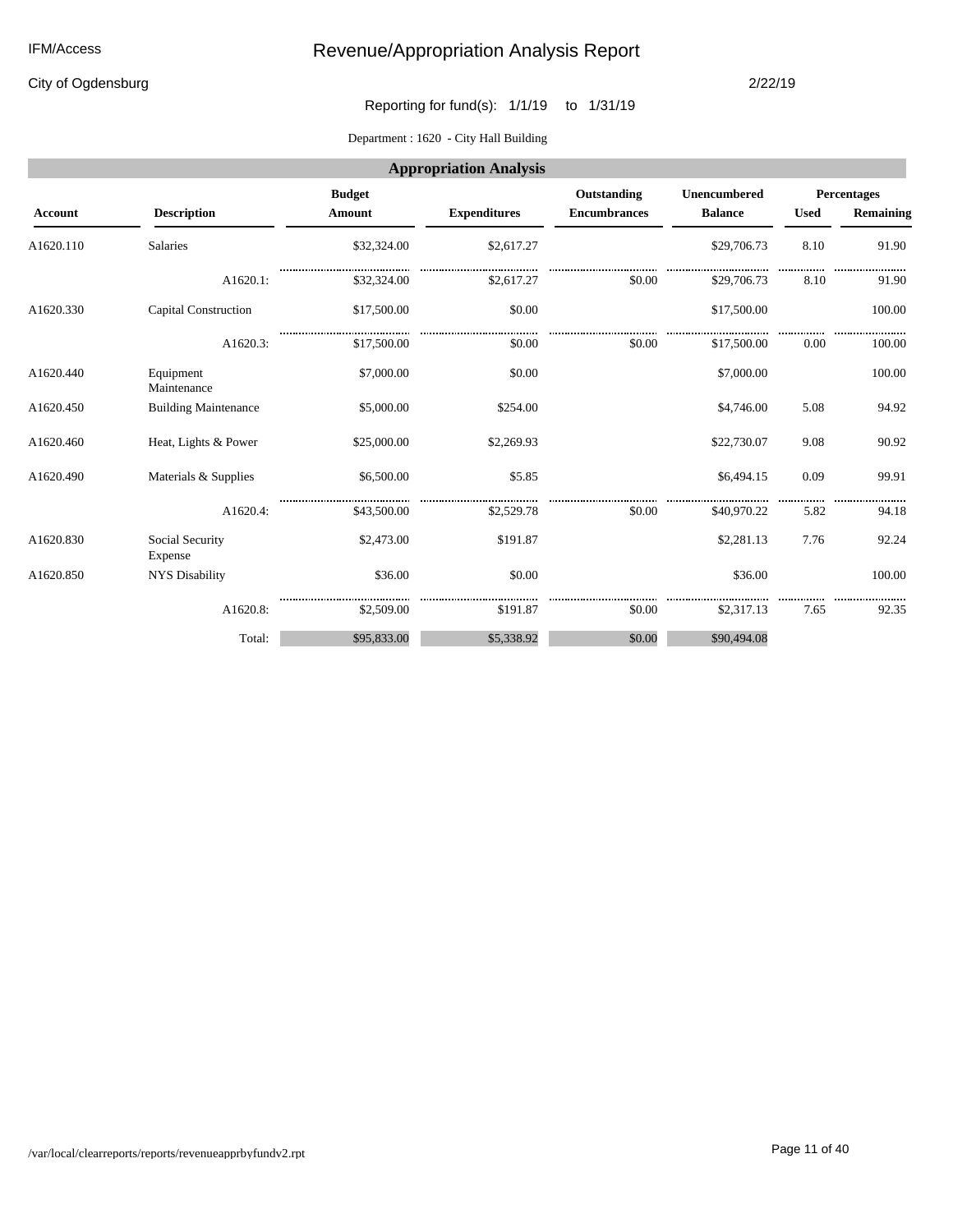City of Ogdensburg

#### 2/22/19

Reporting for fund(s): 1/1/19 to 1/31/19

Department : 1670 **-** Central Services

|           | <b>Appropriation Analysis</b>                                      |              |                     |                     |                |             |           |  |  |  |  |  |
|-----------|--------------------------------------------------------------------|--------------|---------------------|---------------------|----------------|-------------|-----------|--|--|--|--|--|
|           | <b>Budget</b><br>Outstanding<br>Unencumbered<br><b>Percentages</b> |              |                     |                     |                |             |           |  |  |  |  |  |
| Account   | <b>Description</b>                                                 | Amount       | <b>Expenditures</b> | <b>Encumbrances</b> | <b>Balance</b> | <b>Used</b> | Remaining |  |  |  |  |  |
| A1670.220 | Office Equipment                                                   | \$500.00     | \$0.00              |                     | \$500.00       |             | 100.00    |  |  |  |  |  |
|           | A1670.2:                                                           | \$500.00     | \$0.00              | \$0.00              | \$500.00       | 0.00        | 100.00    |  |  |  |  |  |
| A1670.310 | Capital Equipment                                                  | \$5,000.00   | \$0.00              |                     | \$5,000.00     |             | 100.00    |  |  |  |  |  |
|           | A1670.3:                                                           | \$5,000.00   | \$0.00              | \$0.00              | \$5,000.00     | 0.00        | 100.00    |  |  |  |  |  |
| A1670.420 | Office Expense                                                     | \$35,000.00  | \$3,206.61          |                     | \$31,793.39    | 9.16        | 90.84     |  |  |  |  |  |
| A1670.425 | Telephone                                                          | \$3,700.00   | \$0.18              |                     | \$3,699.82     |             | 100.00    |  |  |  |  |  |
| A1670.430 | Printing $&$<br>Advertisement                                      | \$8,000.00   | \$0.00              |                     | \$8,000.00     |             | 100.00    |  |  |  |  |  |
| A1670.440 | Equipment<br>Maintenance                                           | \$23,000.00  | \$2,500.00          |                     | \$20,500.00    | 10.87       | 89.13     |  |  |  |  |  |
| A1670.490 | Materials & Supplies                                               | \$10,000.00  | \$537.85            |                     | \$9,462.15     | 5.38        | 94.62     |  |  |  |  |  |
| A1670.498 | <b>Other Contractual</b><br>Expense                                | \$18,000.00  | \$1,306.52          |                     | \$16,693.48    | 7.26        | 92.74     |  |  |  |  |  |
|           | A1670.4:                                                           | \$97,700.00  | \$7,551.16          | \$0.00              | \$90,148.84    | 7.73        | <br>92.27 |  |  |  |  |  |
|           | Total:                                                             | \$103,200.00 | \$7,551.16          | \$0.00              | \$95,648.84    |             |           |  |  |  |  |  |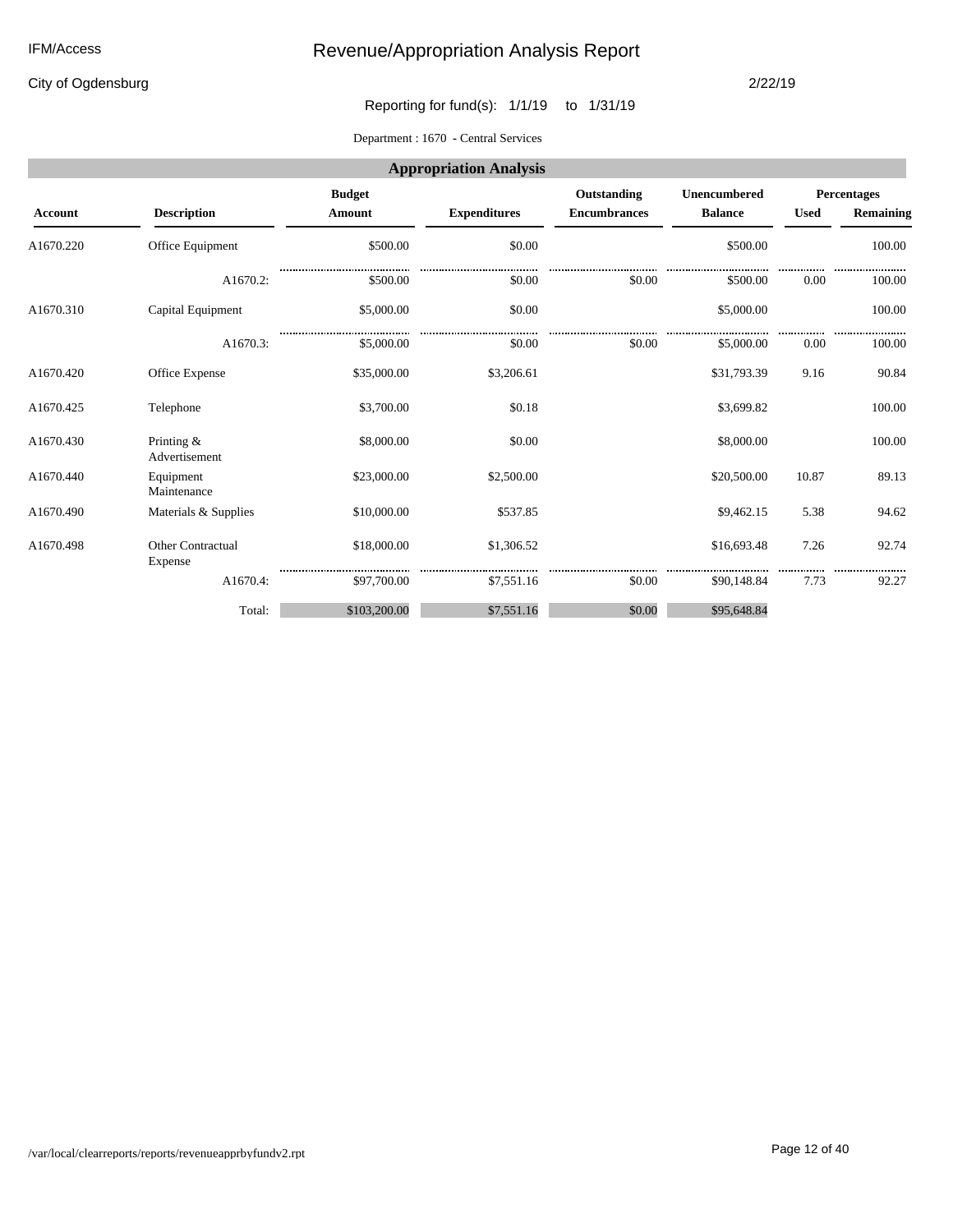City of Ogdensburg

2/22/19

### Reporting for fund(s): 1/1/19 to 1/31/19

Department : 1964 **-** Refund of Real Property Tax

| <b>Appropriation Analysis</b> |                    |                         |                     |                                    |                                       |             |                                 |  |  |  |
|-------------------------------|--------------------|-------------------------|---------------------|------------------------------------|---------------------------------------|-------------|---------------------------------|--|--|--|
| Account                       | <b>Description</b> | <b>Budget</b><br>Amount | <b>Expenditures</b> | Outstanding<br><b>Encumbrances</b> | <b>Unencumbered</b><br><b>Balance</b> | <b>Used</b> | <b>Percentages</b><br>Remaining |  |  |  |
| A1964.469                     | Refund             | \$50,000.00             | \$0.00              |                                    | \$50,000.00                           |             | 100.00                          |  |  |  |
|                               | A1964.4:           | \$50,000.00             | <br>\$0.00          | <br>\$0.00                         | <br>\$50,000.00                       | <br>0.00    | <br>100.00                      |  |  |  |
|                               | Total:             | \$50,000.00             | \$0.00              | \$0.00                             | \$50,000.00                           |             |                                 |  |  |  |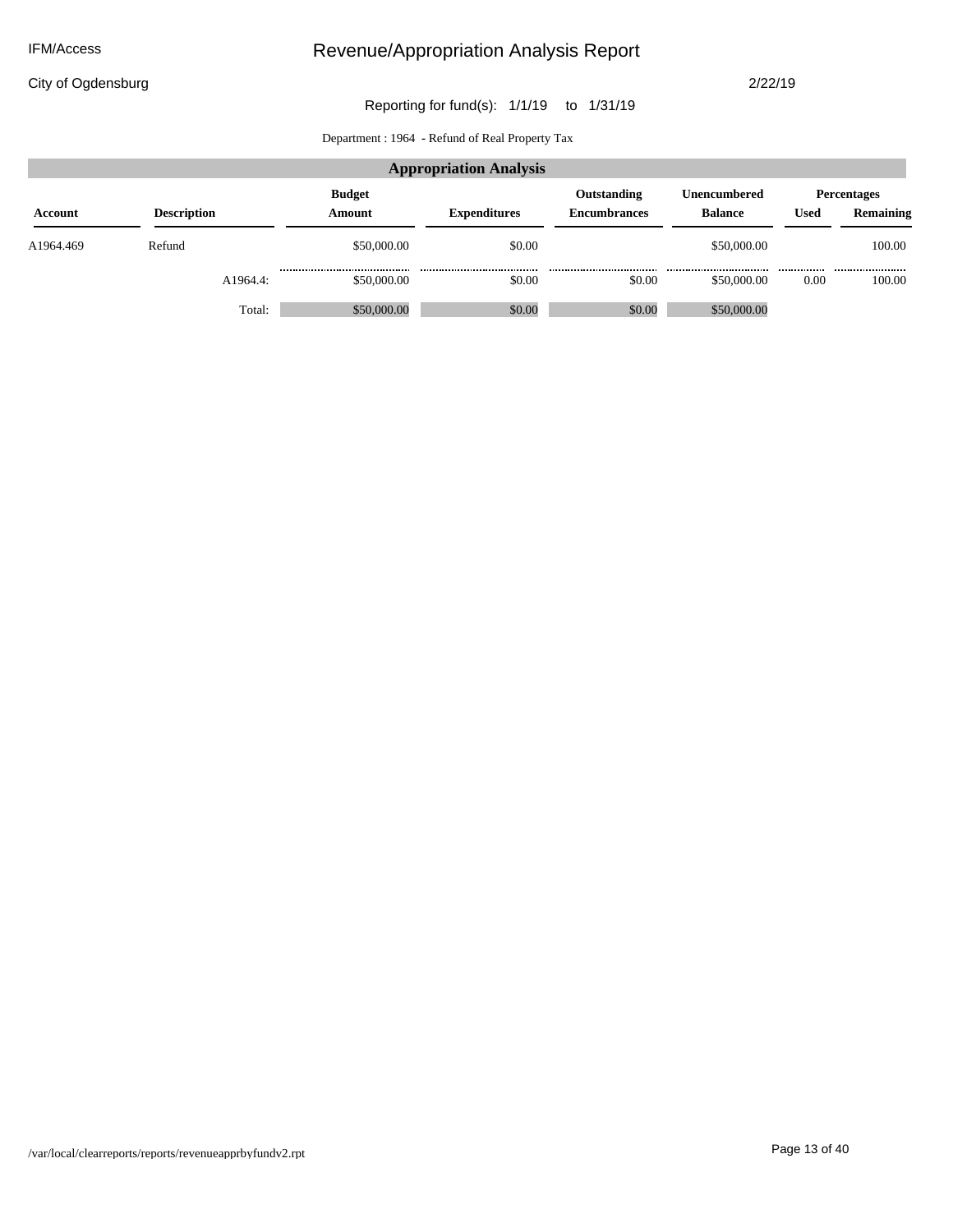City of Ogdensburg

#### 2/22/19

### Reporting for fund(s): 1/1/19 to 1/31/19

Department : 1990 **-** Contingency Account

|           | <b>Appropriation Analysis</b> |                         |                     |                                    |                                       |             |                                 |  |  |  |
|-----------|-------------------------------|-------------------------|---------------------|------------------------------------|---------------------------------------|-------------|---------------------------------|--|--|--|
| Account   | <b>Description</b>            | <b>Budget</b><br>Amount | <b>Expenditures</b> | Outstanding<br><b>Encumbrances</b> | <b>Unencumbered</b><br><b>Balance</b> | <b>Used</b> | <b>Percentages</b><br>Remaining |  |  |  |
| A1990.130 | Sick Leave Incentive          | \$40,000.00             | \$0.00              |                                    | \$40,000.00                           |             | 100.00                          |  |  |  |
| A1990.140 | Retirement Incentive          | \$40,000.00             | \$0.00              |                                    | \$40,000.00                           |             | 100.00                          |  |  |  |
|           | A1990.1:                      | <br>\$80,000.00         | \$0.00              | \$0.00                             | \$80,000.00                           | <br>0.00    | <br>100.00                      |  |  |  |
| A1990.498 | Other Contractual<br>Expense  | \$80,000.00             | \$0.00              |                                    | \$80,000.00                           |             | 100.00                          |  |  |  |
|           | A1990.4:                      | \$80,000.00             | \$0.00              | \$0.00                             | \$80,000.00                           | <br>0.00    | <br>100.00                      |  |  |  |
|           | Total:                        | \$160,000.00            | \$0.00              | \$0.00                             | \$160,000.00                          |             |                                 |  |  |  |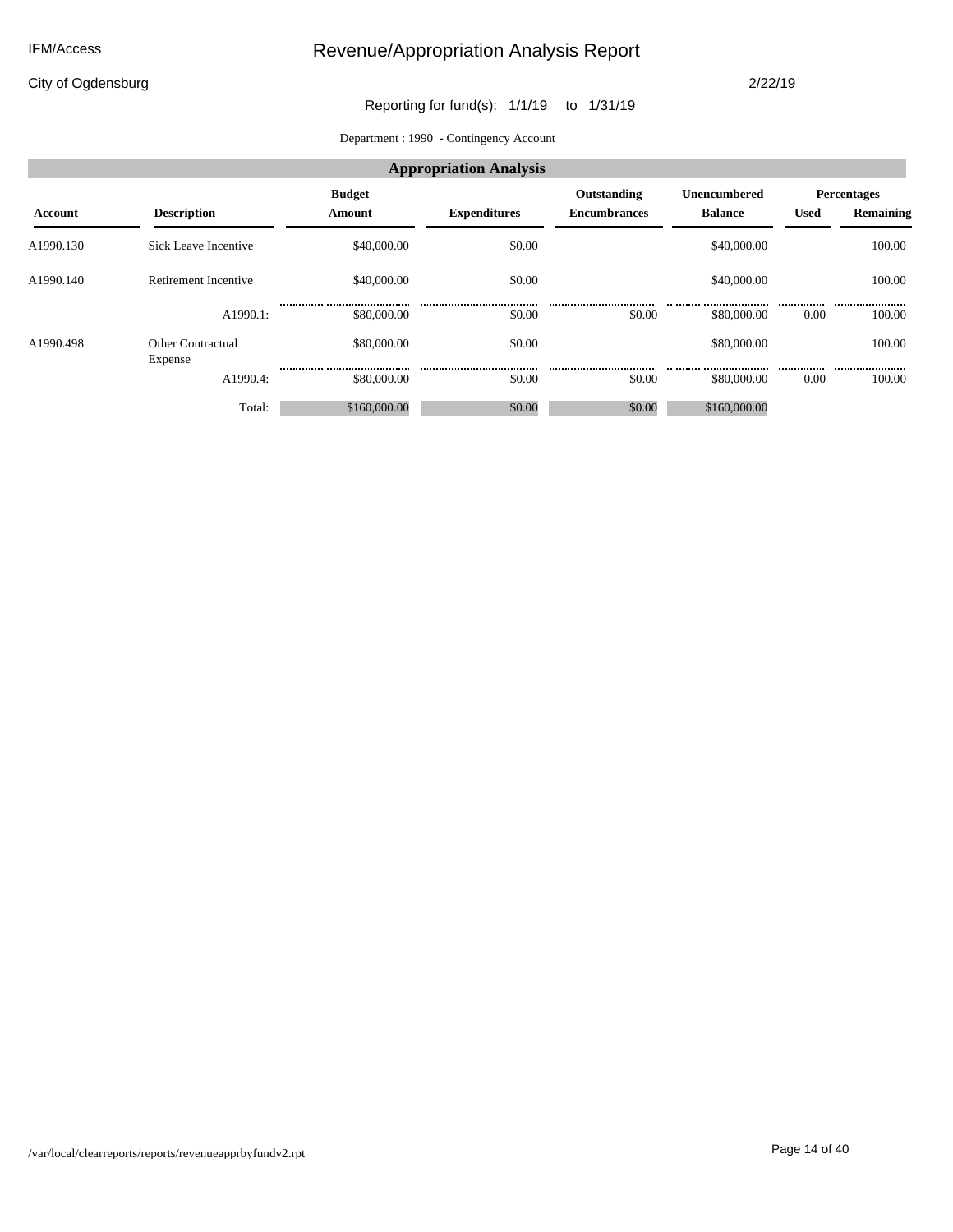City of Ogdensburg

2/22/19

Reporting for fund(s): 1/1/19 to 1/31/19

Department : 3120 **-** Police

|           | <b>Appropriation Analysis</b>    |                                |                     |                                    |                                |             |                          |  |  |  |
|-----------|----------------------------------|--------------------------------|---------------------|------------------------------------|--------------------------------|-------------|--------------------------|--|--|--|
| Account   | <b>Description</b>               | <b>Budget</b><br><b>Amount</b> | <b>Expenditures</b> | Outstanding<br><b>Encumbrances</b> | Unencumbered<br><b>Balance</b> | <b>Used</b> | Percentages<br>Remaining |  |  |  |
| A3120.110 | <b>Salaries</b>                  | \$1,945,871.00                 | \$144,388.98        |                                    | \$1,801,482.02                 | 7.42        | 92.58                    |  |  |  |
| A3120.120 | Overtime                         | \$285,000.00                   | \$18,938.75         |                                    | \$266,061.25                   | 6.65        | 93.35                    |  |  |  |
| A3120.130 | Sick Leave Incentive             | \$6,150.00                     | \$0.00              |                                    | \$6,150.00                     |             | 100.00                   |  |  |  |
| A3120.150 | Longevity Incentive              | \$8,100.00                     | \$0.00              |                                    | \$8,100.00                     |             | 100.00                   |  |  |  |
| A3120.155 | Clothing Allowance               | \$38,250.00                    | \$1,500.00          |                                    | \$36,750.00                    | 3.92        | 96.08                    |  |  |  |
|           | A3120.1:                         | \$2,283,371.00                 | \$164,827.73        | \$0.00                             | \$2,118,543.27                 | 7.22        | 92.78                    |  |  |  |
| A3120.240 | Specialized Equipment            | \$24,000.00                    | \$0.00              |                                    | \$24,000.00                    |             | 100.00                   |  |  |  |
|           | A3120.2:                         | \$24,000.00                    | \$0.00              | \$0.00                             | \$24,000.00                    | 0.00        | <br>100.00               |  |  |  |
| A3120.310 | Capital Equipment                | \$173,800.00                   | \$0.00              |                                    | \$173,800.00                   |             | 100.00                   |  |  |  |
|           | A3120.3:                         | \$173,800.00                   | \$0.00              | \$0.00                             | \$173,800.00                   | 0.00        | 100.00                   |  |  |  |
| A3120.410 | Travel                           | \$1,000.00                     | \$0.00              |                                    | \$1,000.00                     |             | 100.00                   |  |  |  |
| A3120.420 | Office Expense                   | \$10,500.00                    | \$259.85            |                                    | \$10,240.15                    | 2.47        | 97.53                    |  |  |  |
| A3120.421 | <b>Medical Expense</b>           | \$4,000.00                     | \$0.00              |                                    | \$4,000.00                     |             | 100.00                   |  |  |  |
| A3120.425 | Telephone                        | \$11,000.00                    | \$12.18             |                                    | \$10,987.82                    | 0.11        | 99.89                    |  |  |  |
| A3120.430 | Printing $&$<br>Advertisement    | \$1,500.00                     | \$0.00              |                                    | \$1,500.00                     |             | 100.00                   |  |  |  |
| A3120.440 | Equipment<br>Maintenance         | \$54,150.00                    | \$4,925.22          |                                    | \$49,224.78                    | 9.10        | 90.90                    |  |  |  |
| A3120.450 | <b>Building Maintenance</b>      | \$5,800.00                     | \$187.30            |                                    | \$5,612.70                     | 3.23        | 96.77                    |  |  |  |
| A3120.460 | Heat, Lights & Power             | \$14,500.00                    | \$1,364.57          |                                    | \$13,135.43                    | 9.41        | 90.59                    |  |  |  |
| A3120.470 | Rentals                          | \$8,155.00                     | (\$31.27)           |                                    | \$8,186.27                     | $-0.38$     | 100.38                   |  |  |  |
| A3120.480 | Gasoline                         | \$40,000.00                    | \$0.00              |                                    | \$40,000.00                    |             | 100.00                   |  |  |  |
| A3120.490 | Materials & Supplies             | \$23,950.00                    | \$940.65            |                                    | \$23,009.35                    | 3.93        | 96.07                    |  |  |  |
|           | A3120.4:                         | \$174,555.00                   | \$7,658.50          | \$0.00                             | \$166,896.50                   | 4.39        | <br>95.61                |  |  |  |
| A3120.510 | Professional Training            | \$18,500.00                    | \$410.33            |                                    | \$18,089.67                    | 2.22        | 97.78                    |  |  |  |
| A3120.519 | K-9 Unit                         | \$3,000.00                     | \$0.00              |                                    | \$3,000.00                     |             | 100.00                   |  |  |  |
| A3120.550 | Uniforms & Clothing<br>Allowance | \$10,600.00                    | \$0.00              |                                    | \$10,600.00                    |             | 100.00                   |  |  |  |
| A3120.560 | Investigations                   | \$6,000.00                     | \$0.00              |                                    | \$6,000.00                     |             | 100.00                   |  |  |  |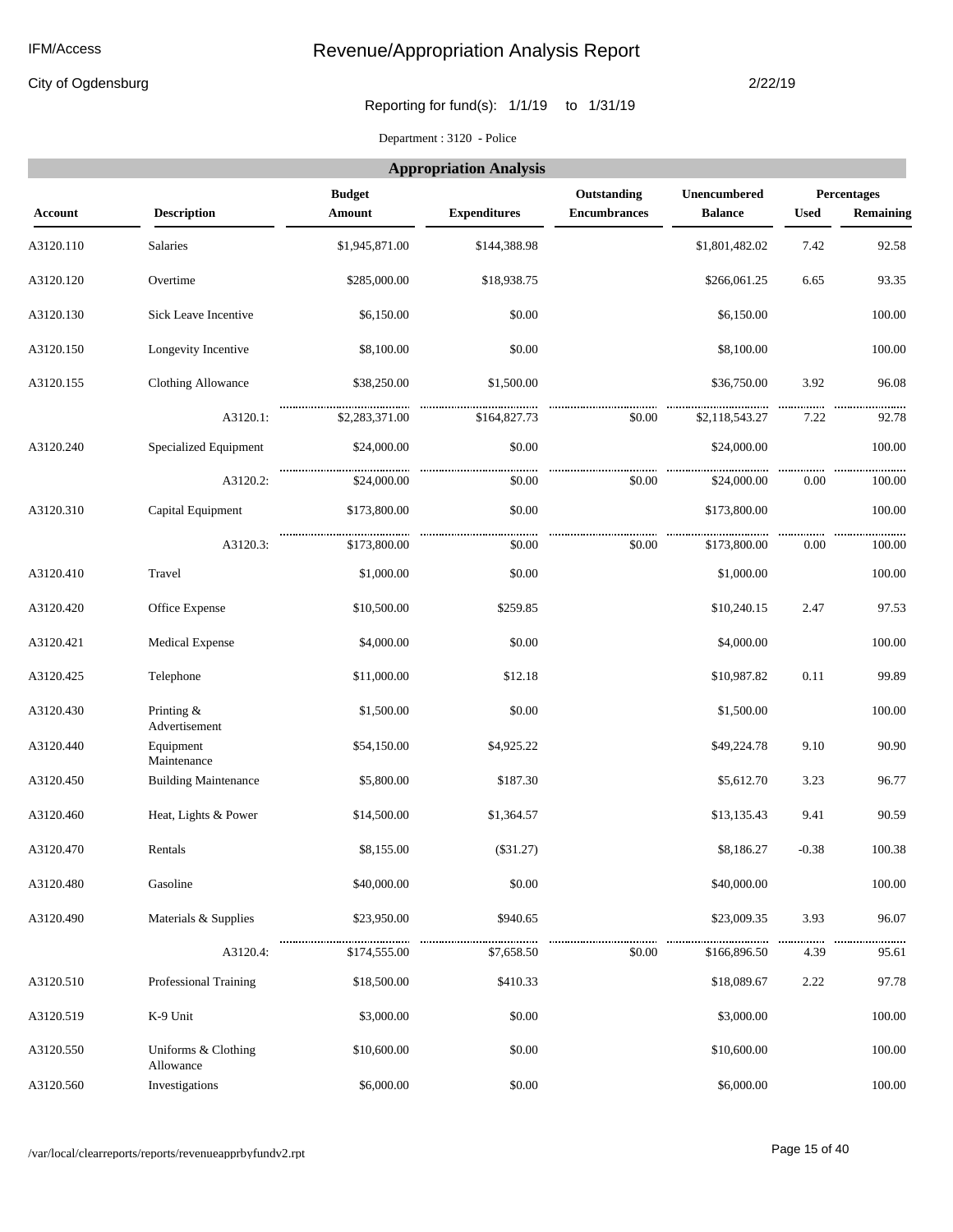City of Ogdensburg

#### 2/22/19

### Reporting for fund(s): 1/1/19 to 1/31/19

### Department : 3120 **-** Police

| A3120.570 | Records Management         | \$1,000.00     | \$0.00       |        | \$1,000.00     |          | 100.00    |
|-----------|----------------------------|----------------|--------------|--------|----------------|----------|-----------|
|           | A3120.5:                   | \$39,100.00    | \$410.33     | \$0.00 | \$38,689.67    | <br>1.05 | <br>98.95 |
| A3120.810 | <b>State Retirement</b>    | \$37,638.00    | \$3,137.00   |        | \$34,501.00    | 8.33     | 91.67     |
| A3120.820 | Police/Fire Retirement     | \$475,781.00   | \$39,648.00  |        | \$436,133.00   | 8.33     | 91.67     |
| A3120.830 | Social Security<br>Expense | \$174,679.00   | \$12,083.15  |        | \$162,595.85   | 6.92     | 93.08     |
| A3120.850 | <b>NYS Disability</b>      | \$107.00       | \$0.00       |        | \$107.00       |          | 100.00    |
| A3120.860 | <b>Health Insurance</b>    | \$813,126.00   | \$64,033.72  |        | \$749,092.28   | 7.88     | 92.12     |
|           | A3120.8:                   | \$1,501,331.00 | \$118,901.87 | \$0.00 | \$1,382,429.13 | <br>7.92 | <br>92.08 |
|           | Total:                     | \$4,196,157.00 | \$291,798.43 | \$0.00 | \$3,904,358.57 |          |           |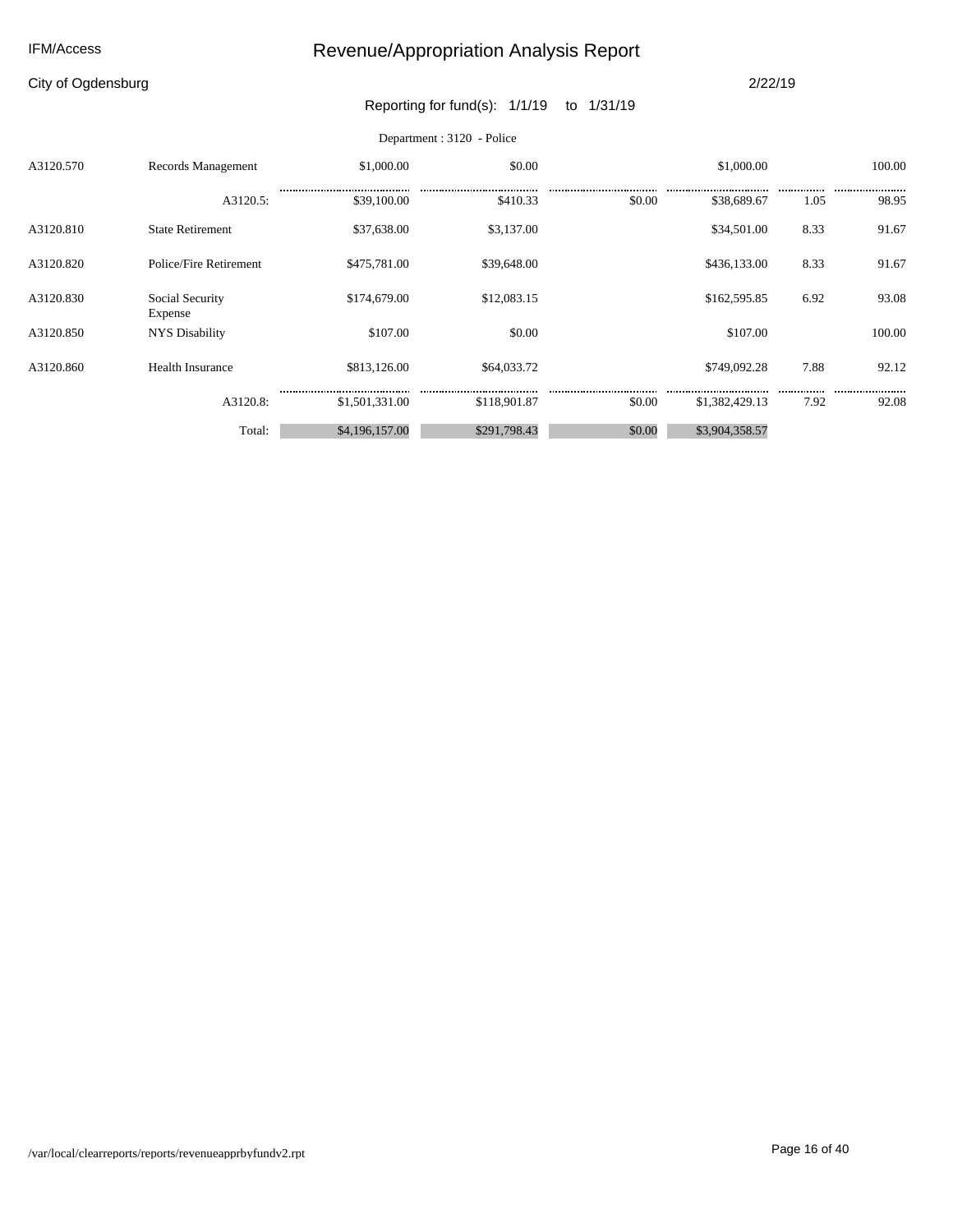#### IFM/Access

# Revenue/Appropriation Analysis Report

City of Ogdensburg

#### 2/22/19

Reporting for fund(s): 1/1/19 to 1/31/19

Department : 3410 **-** Fire

|                |                                  |                         | <b>Appropriation Analysis</b> |                                    |                                       |             |                                 |
|----------------|----------------------------------|-------------------------|-------------------------------|------------------------------------|---------------------------------------|-------------|---------------------------------|
| <b>Account</b> | <b>Description</b>               | <b>Budget</b><br>Amount | <b>Expenditures</b>           | Outstanding<br><b>Encumbrances</b> | <b>Unencumbered</b><br><b>Balance</b> | <b>Used</b> | Percentages<br><b>Remaining</b> |
| A3410.110      | <b>Salaries</b>                  | \$1,890,810.00          | \$189,234.32                  |                                    | \$1,701,575.68                        | 10.01       | 89.99                           |
| A3410.120      | Overtime                         | \$80,000.00             | \$5,711.20                    |                                    | \$74,288.80                           | 7.14        | 92.86                           |
| A3410.140      | Retirement Incentive             | \$60,000.00             | \$0.00                        |                                    | \$60,000.00                           |             | 100.00                          |
| A3410.150      | Longevity Incentive              | \$1,000.00              | \$0.00                        |                                    | \$1,000.00                            |             | 100.00                          |
|                | A3410.1:                         | \$2,031,810.00          | \$194,945.52                  | \$0.00                             | \$1,836,864.48                        | 9.59        | 90.41                           |
| A3410.240      | Specialized Equipment            | \$20,000.00             | \$0.00                        |                                    | \$20,000.00                           |             | 100.00                          |
|                | A3410.2:                         | \$20,000.00             | \$0.00                        | \$0.00                             | \$20,000.00                           | 0.00        | 100.00                          |
| A3410.410      | Travel                           | \$1,500.00              | \$0.00                        |                                    | \$1,500.00                            |             | 100.00                          |
| A3410.420      | Office Expense                   | \$500.00                | \$0.00                        |                                    | \$500.00                              |             | 100.00                          |
| A3410.421      | <b>Medical Expense</b>           | \$6,640.00              | (\$1,200.00)                  |                                    | \$7,840.00                            | $-18.07$    | 118.07                          |
| A3410.425      | Telephone                        | \$3,100.00              | \$0.19                        |                                    | \$3,099.81                            | 0.01        | 99.99                           |
| A3410.440      | Equipment<br>Maintenance         | \$14,400.00             | \$0.00                        |                                    | \$14,400.00                           |             | 100.00                          |
| A3410.450      | <b>Building Maintenance</b>      | \$5,000.00              | \$361.75                      |                                    | \$4,638.25                            | 7.24        | 92.76                           |
| A3410.460      | Heat, Lights & Power             | \$11,000.00             | \$919.59                      |                                    | \$10,080.41                           | 8.36        | 91.64                           |
| A3410.480      | Gasoline                         | \$10,000.00             | \$0.00                        |                                    | \$10,000.00                           |             | 100.00                          |
| A3410.490      | Materials & Supplies             | \$3,500.00              | $(\$200.00)$                  |                                    | \$3,700.00                            | $-5.71$     | 105.71                          |
|                | A3410.4:                         | \$55,640.00             | (\$118.47)                    | \$0.00                             | \$55,758.47                           | $-0.21$     | 100.21                          |
| A3410.510      | <b>Professional Training</b>     | \$6,000.00              | \$0.00                        |                                    | \$6,000.00                            |             | 100.00                          |
| A3410.550      | Uniforms & Clothing<br>Allowance | \$9,500.00              | \$0.00                        |                                    | \$9,500.00                            |             | 100.00                          |
|                | A3410.5:                         | \$15,500.00             | \$0.00                        | \$0.00                             | \$15,500.00                           | 0.00        | 100.00                          |
| A3410.820      | Police/Fire Retirement           | \$436,708.00            | \$36,392.00                   |                                    | \$400,316.00                          | 8.33        | 91.67                           |
| A3410.830      | Social Security<br>Expense       | \$155,434.00            | \$14,291.01                   |                                    | \$141,142.99                          | 9.19        | 90.81                           |
| A3410.860      | Health Insurance                 | \$830,569.00            | \$64,606.23                   |                                    | \$765,962.77                          | 7.78        | 92.22                           |
|                | A3410.8:                         | \$1,422,711.00          | \$115,289.24                  | \$0.00                             | \$1,307,421.76                        | 8.10        | 91.90                           |
|                | Total:                           | \$3,545,661.00          | \$310,116.29                  | \$0.00                             | \$3,235,544.71                        |             |                                 |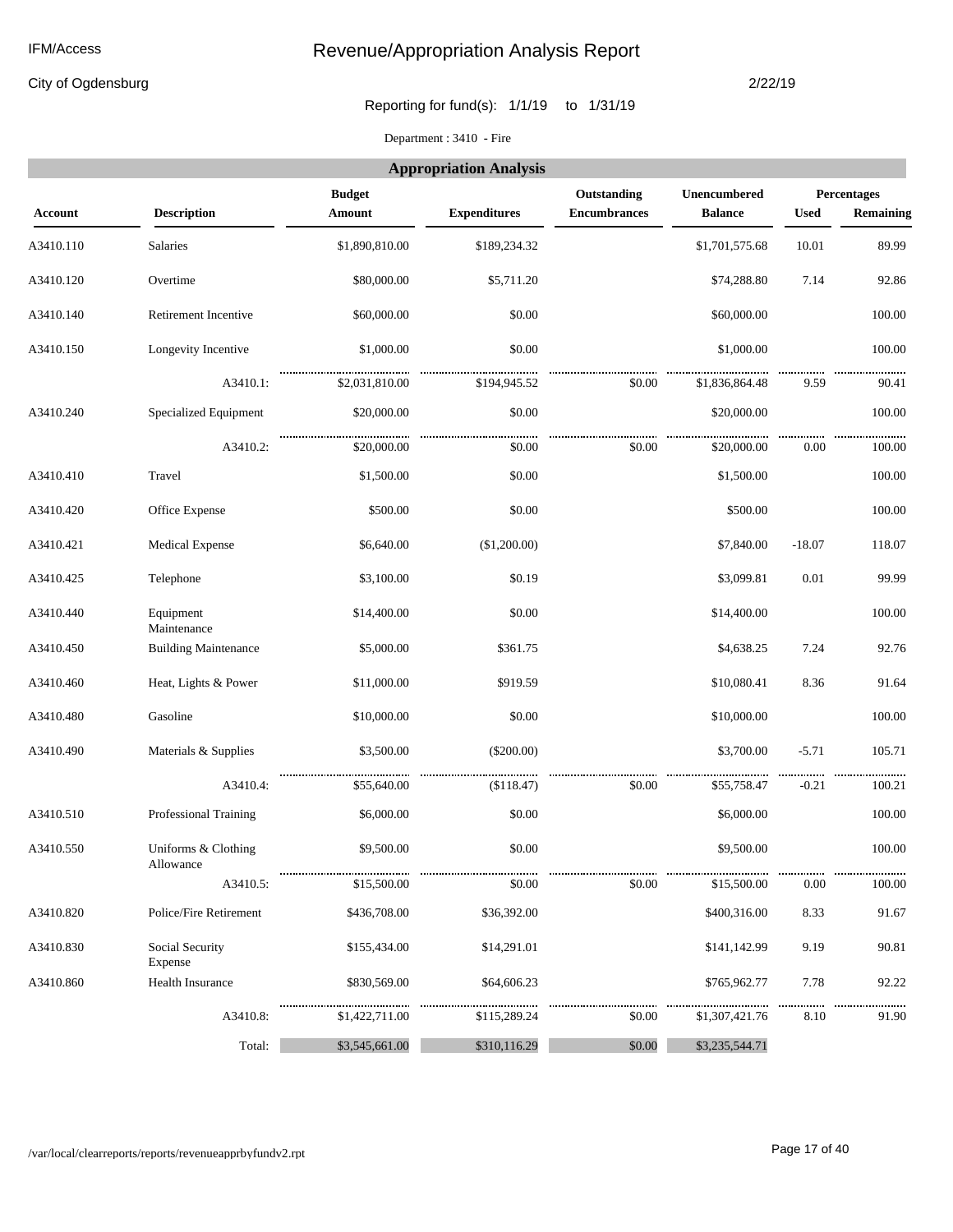City of Ogdensburg

#### 2/22/19

Reporting for fund(s): 1/1/19 to 1/31/19

Department : 3510 **-** Animal Control

|                                                                    | <b>Appropriation Analysis</b> |             |                     |                     |                |             |           |  |  |  |
|--------------------------------------------------------------------|-------------------------------|-------------|---------------------|---------------------|----------------|-------------|-----------|--|--|--|
| <b>Budget</b><br>Outstanding<br>Unencumbered<br><b>Percentages</b> |                               |             |                     |                     |                |             |           |  |  |  |
| Account                                                            | <b>Description</b>            | Amount      | <b>Expenditures</b> | <b>Encumbrances</b> | <b>Balance</b> | <b>Used</b> | Remaining |  |  |  |
| A3510.110                                                          | Salaries                      | \$13,476.00 | \$1,036.62          |                     | \$12,439.38    | 7.69        | 92.31     |  |  |  |
|                                                                    | A3510.1:                      | \$13,476.00 | \$1,036.62          | \$0.00              | \$12,439.38    | 7.69        | <br>92.31 |  |  |  |
| A3510.471                                                          | <b>SPCA</b>                   | \$20,000.00 | \$5,000.00          |                     | \$15,000.00    | 25.00       | 75.00     |  |  |  |
| A3510.474                                                          | Pest Control                  | \$500.00    | \$0.00              |                     | \$500.00       |             | 100.00    |  |  |  |
| A3510.490                                                          | Materials & Supplies          | \$500.00    | \$0.00              |                     | \$500.00       |             | 100.00    |  |  |  |
|                                                                    | A3510.4:                      | \$21,000.00 | \$5,000.00          | \$0.00              | \$16,000.00    | 23.81       | <br>76.19 |  |  |  |
| A3510.830                                                          | Social Security<br>Expense    | \$1,031.00  | \$75.99             |                     | \$955.01       | 7.37        | 92.63     |  |  |  |
|                                                                    | A3510.8:                      | \$1,031.00  | \$75.99             | \$0.00              | \$955.01       | 7.37        | 92.63     |  |  |  |
|                                                                    | Total:                        | \$35,507.00 | \$6,112.61          | \$0.00              | \$29,394.39    |             |           |  |  |  |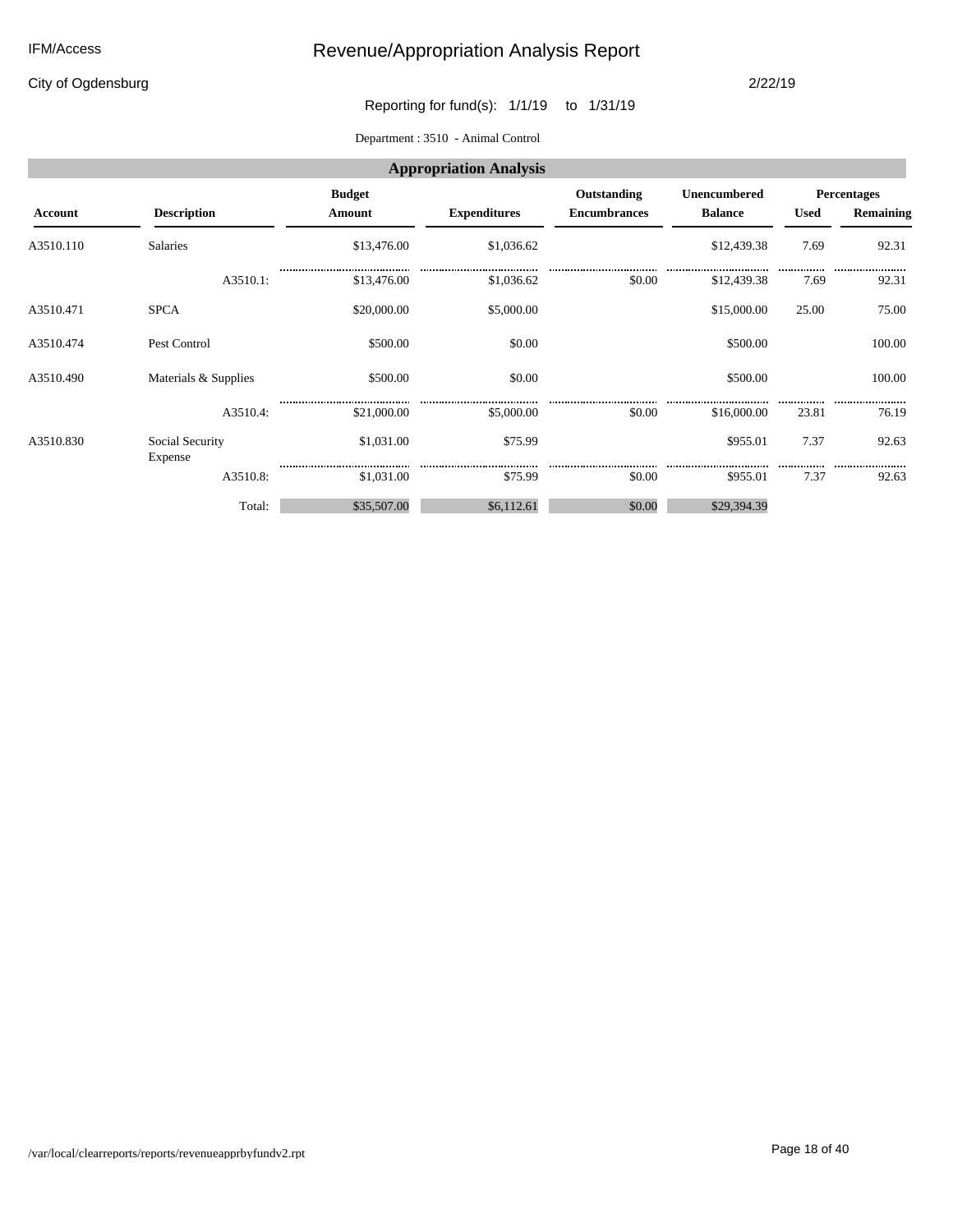City of Ogdensburg

#### 2/22/19

### Reporting for fund(s): 1/1/19 to 1/31/19

Department : 5110 **-** Street Maintenance

|                | <b>Appropriation Analysis</b>    |                         |                     |                                    |                                |             |                          |  |  |  |  |
|----------------|----------------------------------|-------------------------|---------------------|------------------------------------|--------------------------------|-------------|--------------------------|--|--|--|--|
| <b>Account</b> | <b>Description</b>               | <b>Budget</b><br>Amount | <b>Expenditures</b> | Outstanding<br><b>Encumbrances</b> | Unencumbered<br><b>Balance</b> | <b>Used</b> | Percentages<br>Remaining |  |  |  |  |
| A5110.110      | <b>Salaries</b>                  | \$229,836.00            | \$4,785.84          |                                    | \$225,050.16                   | 2.08        | 97.92                    |  |  |  |  |
| A5110.120      | Overtime                         | \$16,000.00             | \$0.00              |                                    | \$16,000.00                    |             | 100.00                   |  |  |  |  |
| A5110.155      | <b>Clothing Allowance</b>        | \$2,250.00              | \$3,150.00          |                                    | $(\$900.00)$                   | 140.00      | $-40.00$                 |  |  |  |  |
|                | A5110.1:                         | \$248,086.00            | \$7,935.84          | \$0.00                             | \$240,150.16                   | 3.20        | 96.80                    |  |  |  |  |
| A5110.240      | Specialized Equipment            | \$2,100.00              | \$0.00              |                                    | \$2,100.00                     |             | 100.00                   |  |  |  |  |
|                | A5110.2:                         | \$2,100.00              | \$0.00              | \$0.00                             | \$2,100.00                     | 0.00        | 100.00                   |  |  |  |  |
| A5110.310      | Capital Equipment                | \$55,533.00             | \$0.00              |                                    | \$55,533.00                    |             | 100.00                   |  |  |  |  |
| A5110.330      | Capital Construction             | \$325,000.00            | \$0.00              |                                    | \$325,000.00                   |             | 100.00                   |  |  |  |  |
|                | A5110.3:                         | \$380,533.00            | \$0.00              | \$0.00                             | \$380,533.00                   | 0.00        | 100.00                   |  |  |  |  |
| A5110.410      | Travel                           | \$200.00                | \$0.00              |                                    | \$200.00                       |             | 100.00                   |  |  |  |  |
| A5110.461      | <b>Traffic Lights</b>            | \$2,500.00              | \$0.00              |                                    | \$2,500.00                     |             | 100.00                   |  |  |  |  |
| A5110.490      | Materials & Supplies             | \$75,000.00             | \$0.00              |                                    | \$75,000.00                    |             | 100.00                   |  |  |  |  |
| A5110.498      | Other Contractual<br>Expense     | \$800.00                | \$0.00              |                                    | \$800.00                       |             | 100.00                   |  |  |  |  |
|                | A5110.4:                         | \$78,500.00             | \$0.00              | \$0.00                             | \$78,500.00                    | 0.00        | 100.00                   |  |  |  |  |
| A5110.550      | Uniforms & Clothing<br>Allowance | \$900.00                | \$0.00              |                                    | \$900.00                       |             | 100.00                   |  |  |  |  |
|                | A5110.5:                         | \$900.00                | \$0.00              | \$0.00                             | \$900.00                       | 0.00        | 100.00                   |  |  |  |  |
| A5110.810      | <b>State Retirement</b>          | \$19,032.00             | \$1,586.00          |                                    | \$17,446.00                    | 8.33        | 91.67                    |  |  |  |  |
| A5110.830      | Social Security<br>Expense       | \$19,291.00             | \$581.76            |                                    | \$18,709.24                    | 3.02        | 96.98                    |  |  |  |  |
| A5110.850      | <b>NYS Disability</b>            | \$90.00                 | \$0.00              |                                    | \$90.00                        |             | 100.00                   |  |  |  |  |
| A5110.860      | Health Insurance                 | \$124,181.00            | \$9,050.96          |                                    | \$115,130.04                   | 7.29        | 92.71                    |  |  |  |  |
|                | A5110.8:                         | \$162,594.00            | \$11,218.72         | \$0.00                             | \$151,375.28                   | 6.90        | 93.10                    |  |  |  |  |
|                | Total:                           | \$872,713.00            | \$19,154.56         | \$0.00                             | \$853,558.44                   |             |                          |  |  |  |  |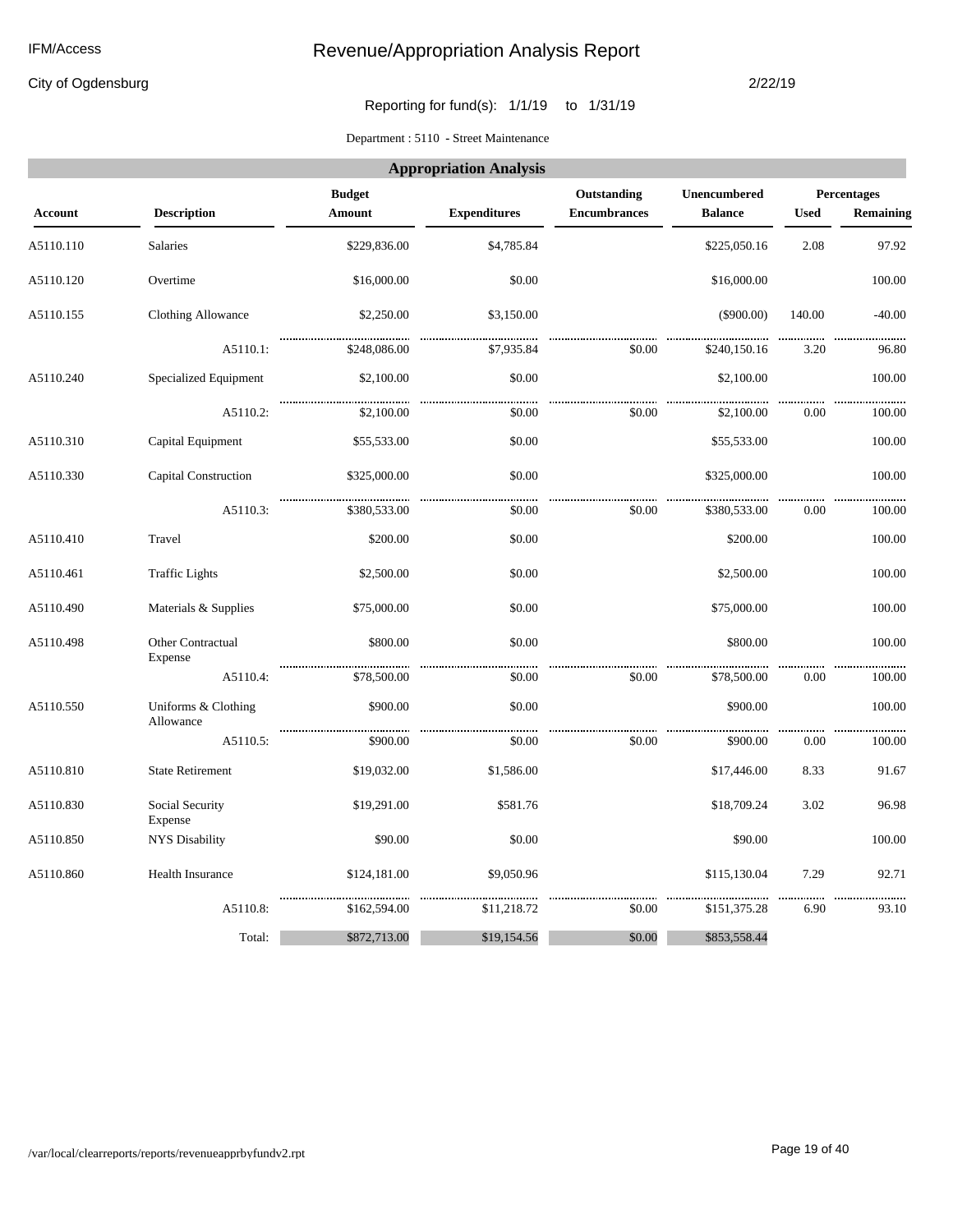City of Ogdensburg

#### 2/22/19

Reporting for fund(s): 1/1/19 to 1/31/19

#### Department : 5115 **-** Street Cleaning

|           | <b>Appropriation Analysis</b> |               |                     |                     |                     |             |             |  |  |  |  |
|-----------|-------------------------------|---------------|---------------------|---------------------|---------------------|-------------|-------------|--|--|--|--|
|           |                               | <b>Budget</b> |                     | Outstanding         | <b>Unencumbered</b> |             | Percentages |  |  |  |  |
| Account   | <b>Description</b>            | <b>Amount</b> | <b>Expenditures</b> | <b>Encumbrances</b> | <b>Balance</b>      | <b>Used</b> | Remaining   |  |  |  |  |
| A5115.110 | Salaries                      | \$99,554.00   | \$4,021.76          |                     | \$95,532.24         | 4.04        | 95.96       |  |  |  |  |
| A5115.120 | Overtime                      | \$7,500.00    | \$0.00              |                     | \$7,500.00          |             | 100.00      |  |  |  |  |
|           | A5115.1:                      | \$107,054.00  | \$4,021.76          | \$0.00              | \$103,032.24        | 3.76        | 96.24       |  |  |  |  |
| A5115.490 | Materials & Supplies          | \$7,000.00    | \$0.00              |                     | \$7,000.00          |             | 100.00      |  |  |  |  |
|           | A5115.4:                      | \$7,000.00    | \$0.00              | \$0.00              | \$7,000.00          | 0.00        | 100.00      |  |  |  |  |
| A5115.810 | <b>State Retirement</b>       | \$7,808.00    | \$651.00            |                     | \$7,157.00          | 8.34        | 91.66       |  |  |  |  |
| A5115.830 | Social Security<br>Expense    | \$8,190.00    | \$294.83            |                     | \$7,895.17          | 3.60        | 96.40       |  |  |  |  |
| A5115.850 | <b>NYS Disability</b>         | \$36.00       | \$0.00              |                     | \$36.00             |             | 100.00      |  |  |  |  |
| A5115.860 | <b>Health Insurance</b>       | \$45,019.00   | \$3,208.50          |                     | \$41,810.50         | 7.13        | 92.87       |  |  |  |  |
|           | A5115.8:                      | \$61,053.00   | \$4,154.33          | \$0.00              | \$56,898.67         | 6.80        | 93.20       |  |  |  |  |
|           | Total:                        | \$175,107.00  | \$8,176.09          | \$0.00              | \$166,930.91        |             |             |  |  |  |  |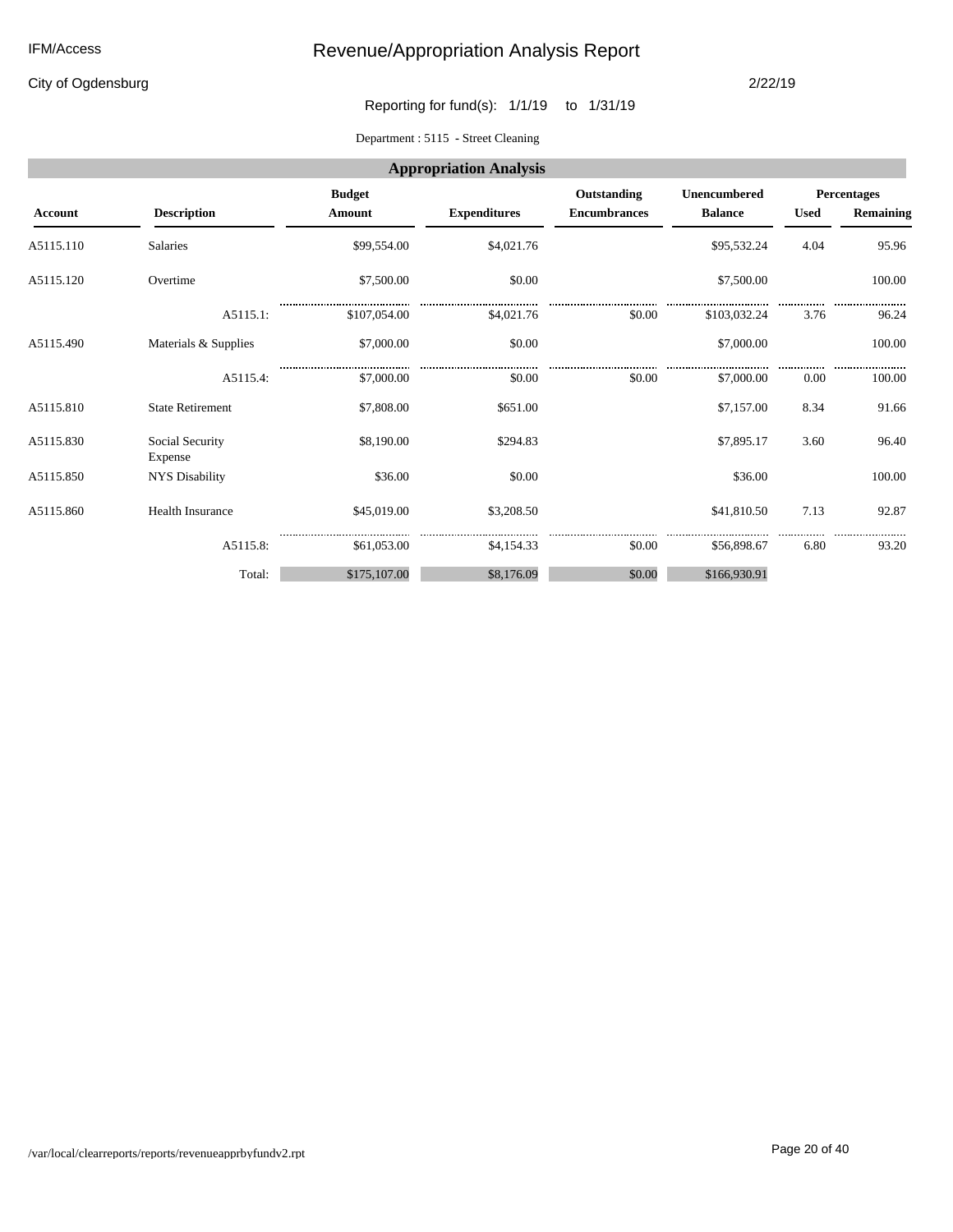City of Ogdensburg

#### 2/22/19

### Reporting for fund(s): 1/1/19 to 1/31/19

Department : 5132 **-** Public Works Garage

|                | <b>Appropriation Analysis</b> |                         |                     |                                    |                                |             |                          |  |  |  |  |
|----------------|-------------------------------|-------------------------|---------------------|------------------------------------|--------------------------------|-------------|--------------------------|--|--|--|--|
| <b>Account</b> | <b>Description</b>            | <b>Budget</b><br>Amount | <b>Expenditures</b> | Outstanding<br><b>Encumbrances</b> | Unencumbered<br><b>Balance</b> | <b>Used</b> | Percentages<br>Remaining |  |  |  |  |
| A5132.110      | Salaries                      | \$111,336.00            | \$8,240.88          |                                    | \$103,095.12                   | 7.40        | 92.60                    |  |  |  |  |
| A5132.120      | Overtime                      | \$1,000.00              | \$0.00              |                                    | \$1,000.00                     |             | 100.00                   |  |  |  |  |
| A5132.155      | <b>Clothing Allowance</b>     | \$900.00                | \$900.00            |                                    | \$0.00                         | 100.00      |                          |  |  |  |  |
|                | A5132.1:                      | \$113,236.00            | \$9,140.88          | \$0.00                             | \$104,095.12                   | 8.07        | 91.93                    |  |  |  |  |
| A5132.240      | Specialized Equipment         | \$5,500.00              | \$0.00              |                                    | \$5,500.00                     |             | 100.00                   |  |  |  |  |
|                | A5132.2:                      | \$5,500.00              | \$0.00              | \$0.00                             | \$5,500.00                     | 0.00        | <br>100.00               |  |  |  |  |
| A5132.330      | Capital Construction          | \$22,000.00             | \$0.00              |                                    | \$22,000.00                    |             | 100.00                   |  |  |  |  |
|                | A5132.3:                      | \$22,000.00             | \$0.00              | \$0.00                             | \$22,000.00                    | 0.00        | 100.00                   |  |  |  |  |
| A5132.410      | Travel                        | \$200.00                | \$0.00              |                                    | \$200.00                       |             | 100.00                   |  |  |  |  |
| A5132.440      | Equipment<br>Maintenance      | \$160,000.00            | \$830.60            |                                    | \$159,169.40                   | 0.52        | 99.48                    |  |  |  |  |
| A5132.450      | <b>Building Maintenance</b>   | \$10,000.00             | \$0.00              |                                    | \$10,000.00                    |             | 100.00                   |  |  |  |  |
| A5132.460      | Heat, Lights & Power          | \$30,000.00             | \$1,844.21          |                                    | \$28,155.79                    | 6.15        | 93.85                    |  |  |  |  |
| A5132.470      | Rentals                       | \$500.00                | \$0.00              |                                    | \$500.00                       |             | 100.00                   |  |  |  |  |
| A5132.480      | Gasoline                      | \$50,000.00             | \$0.00              |                                    | \$50,000.00                    |             | 100.00                   |  |  |  |  |
| A5132.490      | Materials & Supplies          | \$25,000.00             | \$0.00              |                                    | \$25,000.00                    |             | 100.00                   |  |  |  |  |
|                | A5132.4:                      | \$275,700.00            | \$2,674.81          | \$0.00                             | \$273,025.19                   | 0.97        | 99.03                    |  |  |  |  |
| A5132.510      | Professional Training         | \$1,000.00              | \$0.00              |                                    | \$1,000.00                     |             | 100.00                   |  |  |  |  |
| A5132.515      | Consultants                   | \$2,000.00              | \$0.00              |                                    | \$2,000.00                     |             | 100.00                   |  |  |  |  |
| A5132.550      | Uniform & Clothing            | \$360.00                | \$0.00              |                                    | \$360.00                       |             | 100.00                   |  |  |  |  |
|                | Allowance<br>A5132.5:         | \$3,360.00              | \$0.00              | \$0.00                             | <br>\$3,360.00                 | <br>0.00    | <br>100.00               |  |  |  |  |
| A5132.810      | <b>State Retirement</b>       | \$15,082.00             | \$1,257.00          |                                    | \$13,825.00                    | 8.33        | 91.67                    |  |  |  |  |
| A5132.830      | Social Security<br>Expense    | \$8,663.00              | \$670.10            |                                    | \$7,992.90                     | 7.74        | 92.26                    |  |  |  |  |
| A5132.850      | <b>NYS Disability</b>         | \$36.00                 | \$0.00              |                                    | \$36.00                        |             | 100.00                   |  |  |  |  |
| A5132.860      | Health Insurance              | \$24,384.00             | \$2,744.57          |                                    | \$21,639.43                    | 11.26       | 88.74                    |  |  |  |  |
|                | A5132.8:                      | \$48,165.00             | \$4,671.67          | \$0.00                             | \$43,493.33                    | 9.70        | 90.30                    |  |  |  |  |
|                | Total:                        | \$467,961.00            | \$16,487.36         | \$0.00                             | \$451,473.64                   |             |                          |  |  |  |  |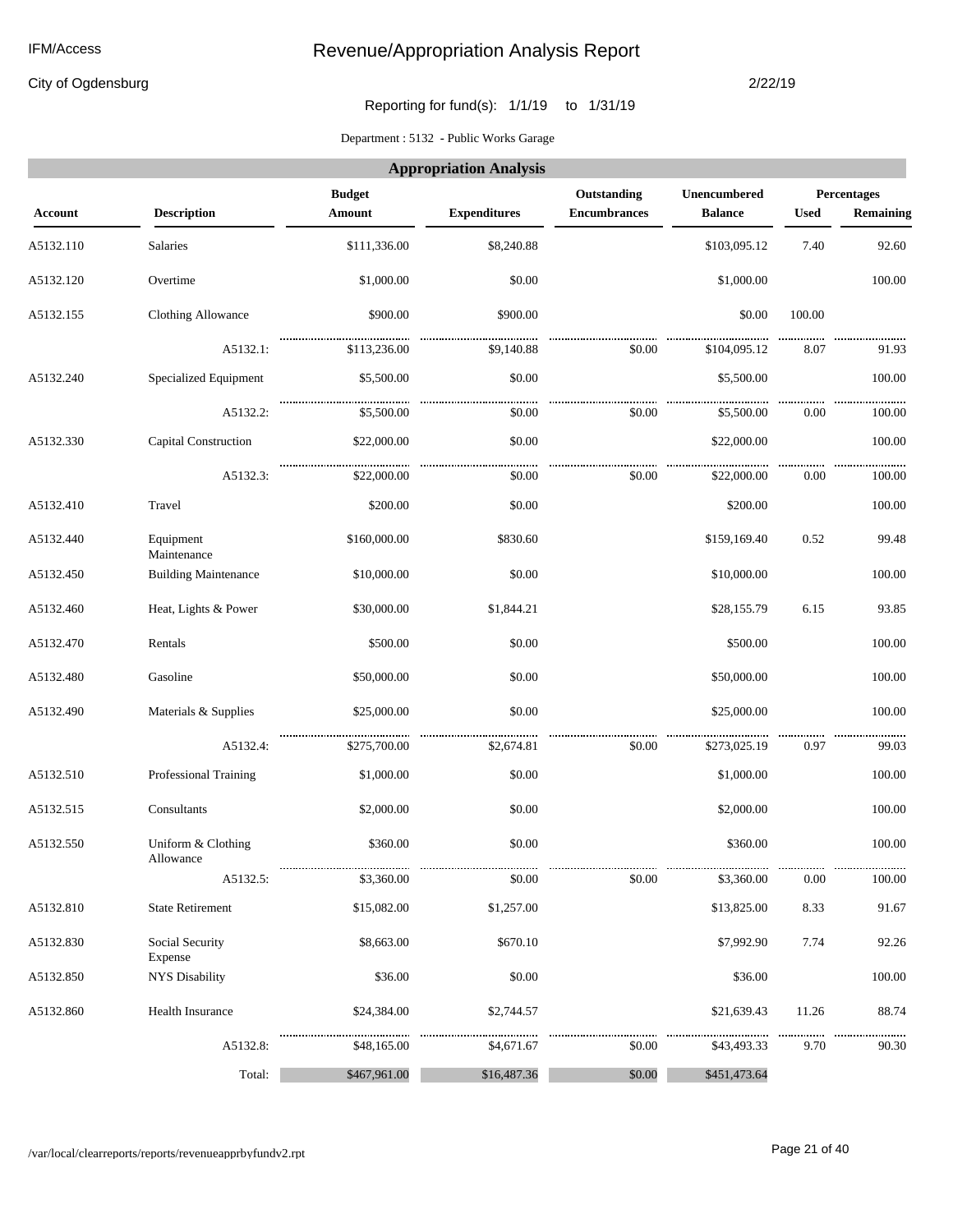City of Ogdensburg

#### 2/22/19

Reporting for fund(s): 1/1/19 to 1/31/19

Department : 5142 **-** Snow Removal

|                | <b>Appropriation Analysis</b> |               |                     |                     |                     |             |                  |  |  |  |  |
|----------------|-------------------------------|---------------|---------------------|---------------------|---------------------|-------------|------------------|--|--|--|--|
|                |                               | <b>Budget</b> |                     | Outstanding         | <b>Unencumbered</b> |             | Percentages      |  |  |  |  |
| <b>Account</b> | <b>Description</b>            | Amount        | <b>Expenditures</b> | <b>Encumbrances</b> | <b>Balance</b>      | <b>Used</b> | <b>Remaining</b> |  |  |  |  |
| A5142.110      | <b>Salaries</b>               | \$201,202.00  | \$56,941.84         |                     | \$144,260.16        | 28.30       | 71.70            |  |  |  |  |
| A5142.120      | Overtime                      | \$35,000.00   | \$11,396.80         |                     | \$23,603.20         | 32.56       | 67.44            |  |  |  |  |
|                | A5142.1:                      | \$236,202.00  | \$68,338.64         | \$0.00              | \$167,863.36        | 28.93       | <br>71.07        |  |  |  |  |
| A5142.490      | Materials & Supplies          | \$80,000.00   | \$0.00              |                     | \$80,000.00         |             | 100.00           |  |  |  |  |
|                | A5142.4:                      | \$80,000.00   | \$0.00              | \$0.00              | \$80,000.00         | 0.00        | 100.00           |  |  |  |  |
| A5142.810      | <b>State Retirement</b>       | \$15,616.00   | \$1,301.00          |                     | \$14,315.00         | 8.33        | 91.67            |  |  |  |  |
| A5142.830      | Social Security<br>Expense    | \$18,070.00   | \$5,009.75          |                     | \$13,060.25         | 27.72       | 72.28            |  |  |  |  |
| A5142.850      | <b>NYS Disability</b>         | \$74.00       | \$0.00              |                     | \$74.00             |             | 100.00           |  |  |  |  |
| A5142.860      | <b>Health Insurance</b>       | \$88,395.00   | \$7,053.75          |                     | \$81,341.25         | 7.98        | 92.02            |  |  |  |  |
|                | A5142.8:                      | \$122,155.00  | \$13,364.50         | \$0.00              | \$108,790.50        | 10.94       | 89.06            |  |  |  |  |
|                | Total:                        | \$438,357.00  | \$81,703.14         | \$0.00              | \$356,653.86        |             |                  |  |  |  |  |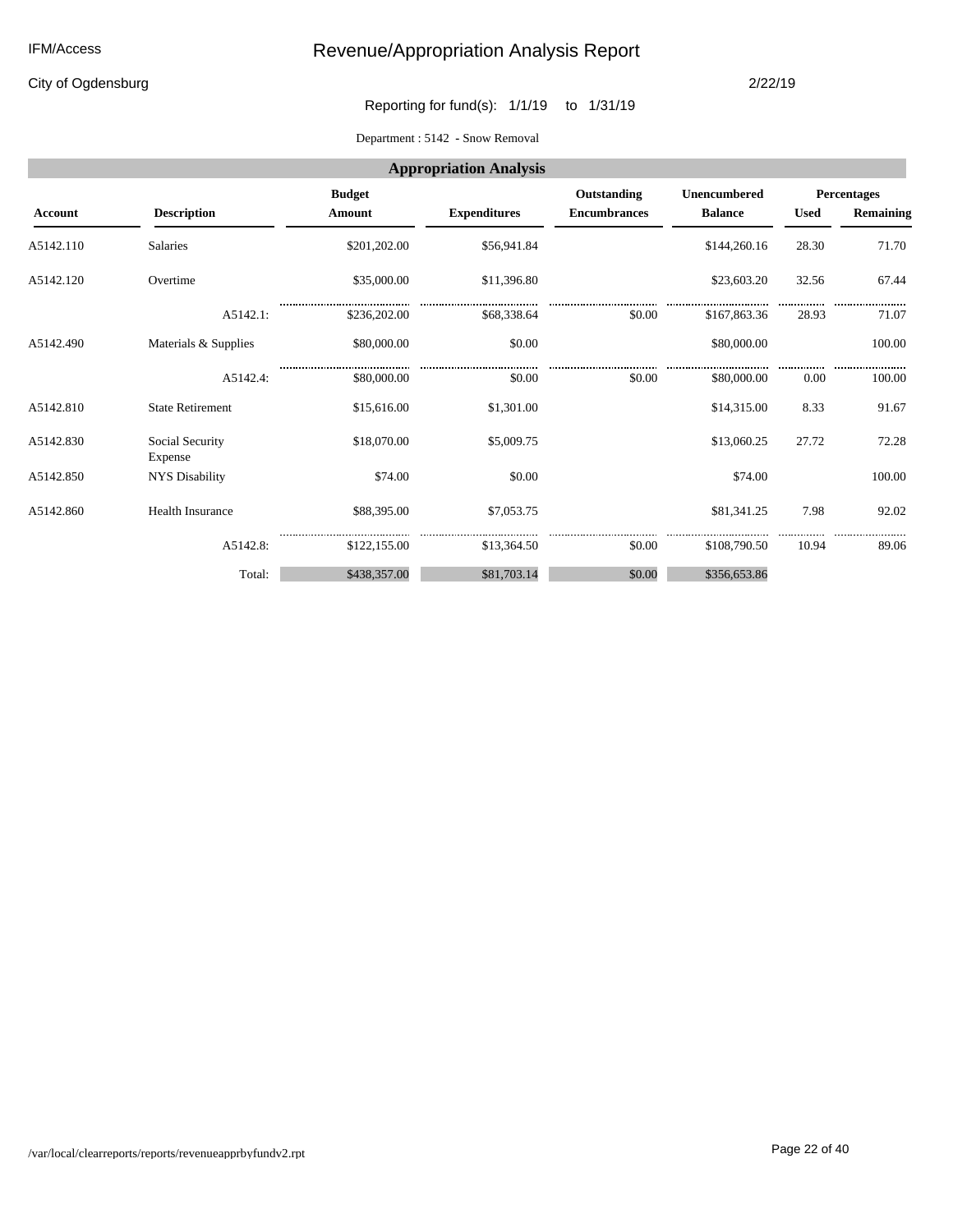#### IFM/Access

# Revenue/Appropriation Analysis Report

City of Ogdensburg

#### 2/22/19

Reporting for fund(s): 1/1/19 to 1/31/19

Department : 5182 **-** Street Lighting

|           | <b>Appropriation Analysis</b> |                         |                     |                                    |                                       |             |                                 |  |  |  |  |
|-----------|-------------------------------|-------------------------|---------------------|------------------------------------|---------------------------------------|-------------|---------------------------------|--|--|--|--|
| Account   | <b>Description</b>            | <b>Budget</b><br>Amount | <b>Expenditures</b> | Outstanding<br><b>Encumbrances</b> | <b>Unencumbered</b><br><b>Balance</b> | <b>Used</b> | <b>Percentages</b><br>Remaining |  |  |  |  |
| A5182.440 | Equipment<br>Maintenance      | \$2,500.00              | \$0.00              |                                    | \$2,500.00                            |             | 100.00                          |  |  |  |  |
| A5182.460 | Heat, Lights & Power          | \$165,000.00            | \$423.44            |                                    | \$164,576.56                          | 0.26        | 99.74                           |  |  |  |  |
| A5182.490 | Materials & Supplies          | \$1,500.00              | \$0.00              |                                    | \$1,500.00                            |             | 100.00                          |  |  |  |  |
|           | A5182.4:                      | \$169,000.00            | <br>\$423.44        | \$0.00                             | \$168,576.56                          | <br>0.25    | <br>99.75                       |  |  |  |  |
|           | Total:                        | \$169,000.00            | \$423.44            | \$0.00                             | \$168,576.56                          |             |                                 |  |  |  |  |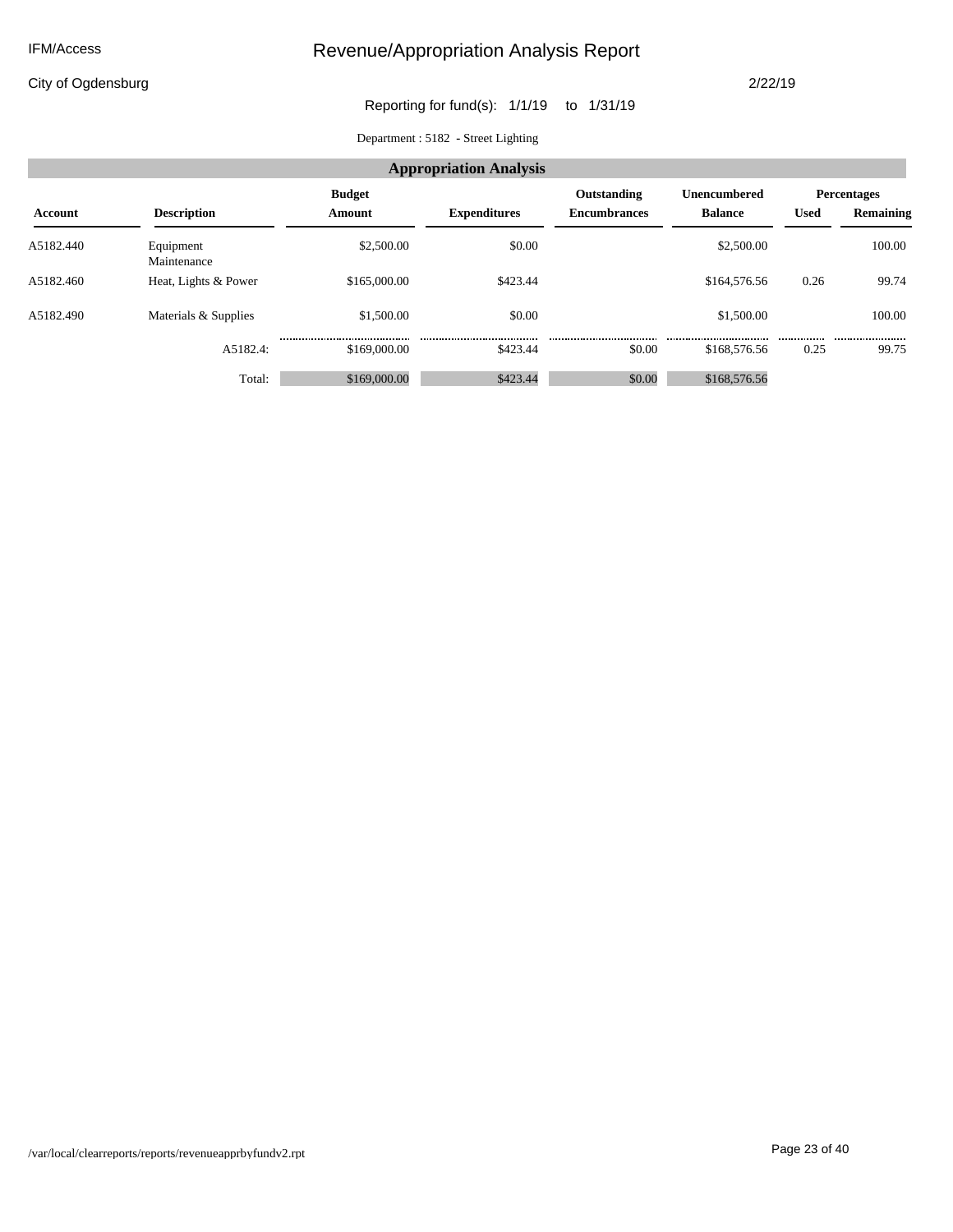#### IFM/Access

# Revenue/Appropriation Analysis Report

City of Ogdensburg

#### 2/22/19

Reporting for fund(s): 1/1/19 to 1/31/19

Department : 5410 **-** Sidewalks

|           | <b>Appropriation Analysis</b> |                         |                     |                                    |                                |             |                                 |  |  |  |  |  |
|-----------|-------------------------------|-------------------------|---------------------|------------------------------------|--------------------------------|-------------|---------------------------------|--|--|--|--|--|
| Account   | <b>Description</b>            | <b>Budget</b><br>Amount | <b>Expenditures</b> | Outstanding<br><b>Encumbrances</b> | Unencumbered<br><b>Balance</b> | <b>Used</b> | <b>Percentages</b><br>Remaining |  |  |  |  |  |
| A5410.110 | <b>Salaries</b>               | \$72,510.00             | \$0.00              |                                    | \$72,510.00                    |             | 100.00                          |  |  |  |  |  |
| A5410.120 | Overtime                      | \$1,000.00              | \$0.00              |                                    | \$1,000.00                     |             | 100.00                          |  |  |  |  |  |
|           | A5410.1:                      | \$73,510.00             | \$0.00              | \$0.00                             | \$73,510.00                    | 0.00        | 100.00                          |  |  |  |  |  |
| A5410.330 | <b>Capital Construction</b>   | \$5,000.00              | \$0.00              |                                    | \$5,000.00                     |             | 100.00                          |  |  |  |  |  |
|           | A5410.3:                      | \$5,000.00              | \$0.00              | \$0.00                             | \$5,000.00                     | 0.00        | 100.00                          |  |  |  |  |  |
| A5410.490 | Materials & Supplies          | \$25,000.00             | \$0.00              |                                    | \$25,000.00                    |             | 100.00                          |  |  |  |  |  |
|           | A5410.4:                      | \$25,000.00             | \$0.00              | \$0.00                             | \$25,000.00                    | 0.00        | 100.00                          |  |  |  |  |  |
| A5410.810 | <b>State Retirement</b>       | \$5,856.00              | \$488.00            |                                    | \$5,368.00                     | 8.33        | 91.67                           |  |  |  |  |  |
| A5410.830 | Social Security<br>Expense    | \$5,624.00              | \$0.00              |                                    | \$5,624.00                     |             | 100.00                          |  |  |  |  |  |
| A5410.850 | <b>NYS Disability</b>         | \$27.00                 | \$0.00              |                                    | \$27.00                        |             | 100.00                          |  |  |  |  |  |
| A5410.860 | <b>Health Insurance</b>       | \$38,739.00             | \$3,846.68          |                                    | \$34,892.32                    | 9.93        | 90.07                           |  |  |  |  |  |
|           | A5410.8:                      | \$50,246.00             | \$4,334.68          | \$0.00                             | \$45,911.32                    | 8.63        | 91.37                           |  |  |  |  |  |
|           | Total:                        | \$153,756.00            | \$4,334.68          | \$0.00                             | \$149,421.32                   |             |                                 |  |  |  |  |  |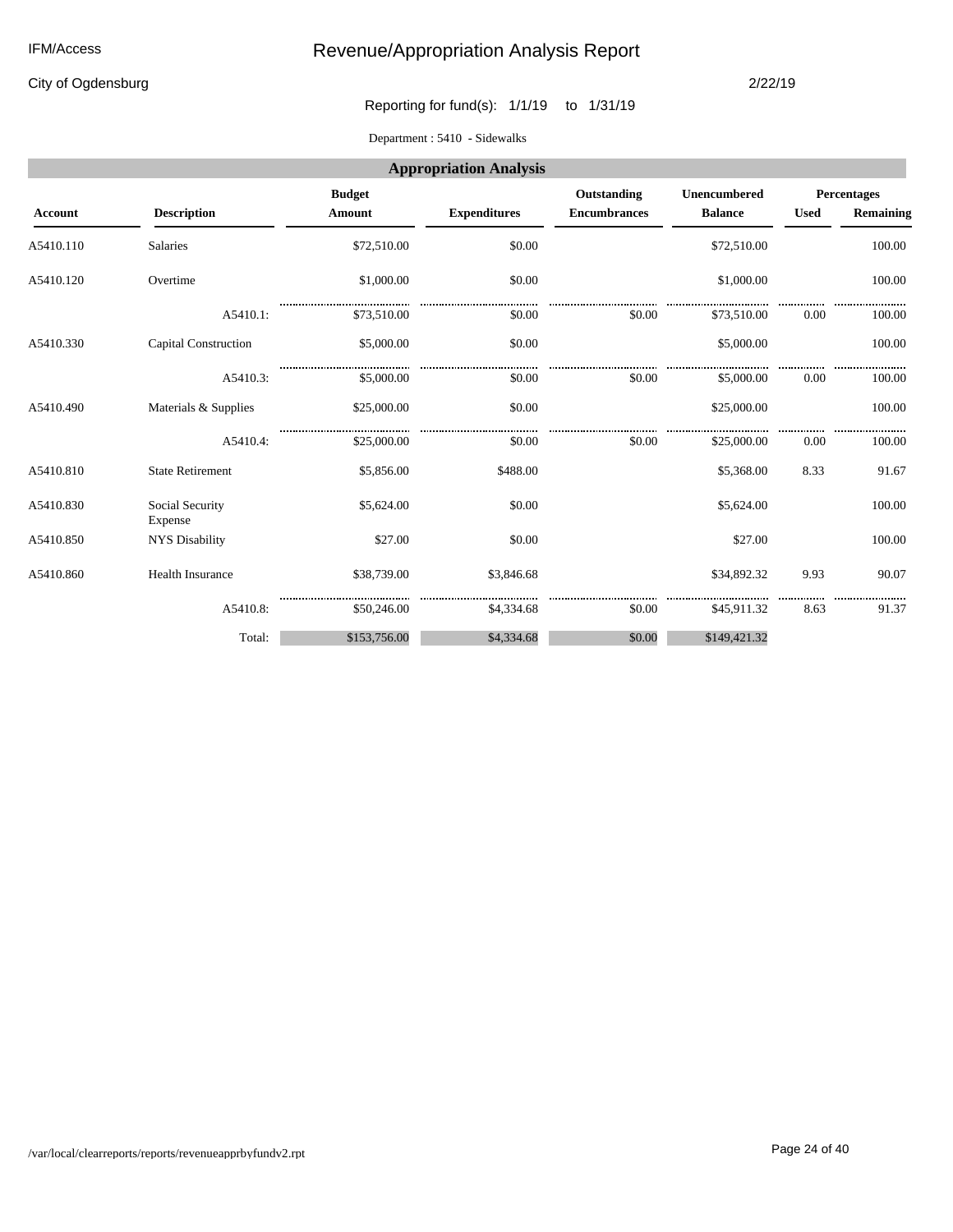City of Ogdensburg

2/22/19

### Reporting for fund(s): 1/1/19 to 1/31/19

Department : 6410 **-** Economic Development

|           | <b>Appropriation Analysis</b>       |                         |                     |                                    |                                |             |                                 |  |  |  |  |
|-----------|-------------------------------------|-------------------------|---------------------|------------------------------------|--------------------------------|-------------|---------------------------------|--|--|--|--|
| Account   | <b>Description</b>                  | <b>Budget</b><br>Amount | <b>Expenditures</b> | Outstanding<br><b>Encumbrances</b> | Unencumbered<br><b>Balance</b> | <b>Used</b> | <b>Percentages</b><br>Remaining |  |  |  |  |
| A6410.420 | Office Expense                      | \$11,500.00             | \$0.00              |                                    | \$11,500.00                    |             | 100.00                          |  |  |  |  |
| A6410.498 | <b>Other Contractual</b><br>Expense | \$3,100.00              | \$0.00              |                                    | \$3,100.00                     |             | 100.00                          |  |  |  |  |
|           | A6410.4:                            | \$14,600.00             | <br>\$0.00          | <br>\$0.00                         | <br>\$14,600.00                | <br>0.00    | <br>100.00                      |  |  |  |  |
|           | Total:                              | \$14,600.00             | \$0.00              | \$0.00                             | \$14,600.00                    |             |                                 |  |  |  |  |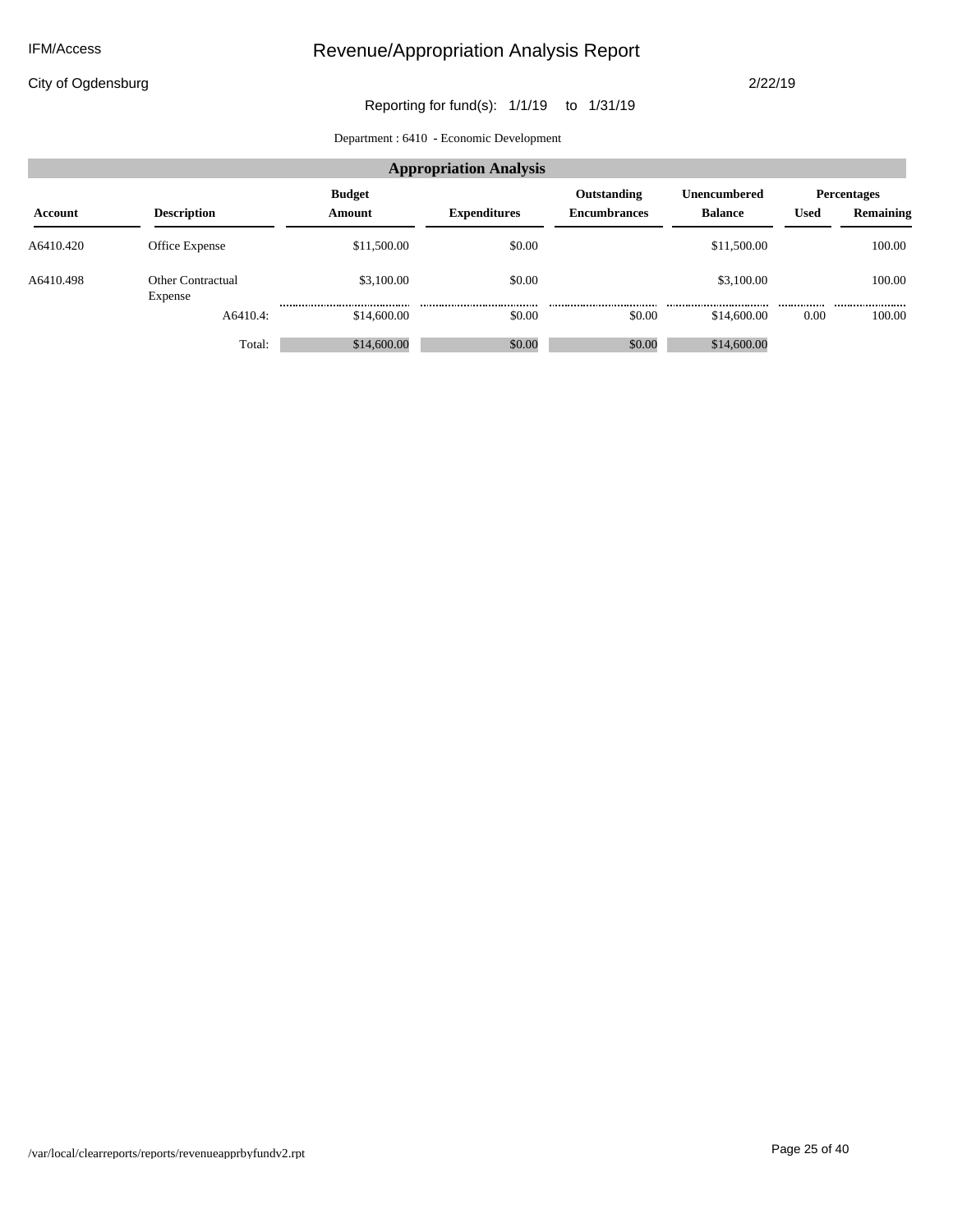City of Ogdensburg

#### 2/22/19

### Reporting for fund(s): 1/1/19 to 1/31/19

Department : 7020 **-** Recreation Administration

|                                                                    | <b>Appropriation Analysis</b> |              |                     |                     |                |             |           |  |  |  |  |
|--------------------------------------------------------------------|-------------------------------|--------------|---------------------|---------------------|----------------|-------------|-----------|--|--|--|--|
| Outstanding<br><b>Budget</b><br>Unencumbered<br><b>Percentages</b> |                               |              |                     |                     |                |             |           |  |  |  |  |
| <b>Account</b>                                                     | <b>Description</b>            | Amount       | <b>Expenditures</b> | <b>Encumbrances</b> | <b>Balance</b> | <b>Used</b> | Remaining |  |  |  |  |
| A7020.110                                                          | <b>Salaries</b>               | \$99,581.00  | \$8,942.08          |                     | \$90,638.92    | 8.98        | 91.02     |  |  |  |  |
| A7020.155                                                          | <b>Clothing Allowance</b>     | \$400.00     | \$400.00            |                     | \$0.00         | 100.00      |           |  |  |  |  |
|                                                                    | A7020.1:                      | \$99,981.00  | \$9,342.08          | \$0.00              | \$90,638.92    | 9.34        | 90.66     |  |  |  |  |
| A7020.410                                                          | Travel                        | \$100.00     | \$0.00              |                     | \$100.00       |             | 100.00    |  |  |  |  |
| A7020.425                                                          | Telephone                     | \$3,000.00   | \$30.34             |                     | \$2,969.66     | 1.01        | 98.99     |  |  |  |  |
| A7020.440                                                          | Equipment<br>Maintenance      | \$1,000.00   | \$0.00              |                     | \$1,000.00     |             | 100.00    |  |  |  |  |
| A7020.450                                                          | <b>Building Maintenance</b>   | \$6,000.00   | \$0.00              |                     | \$6,000.00     |             | 100.00    |  |  |  |  |
| A7020.480                                                          | Gasoline                      | \$6,000.00   | \$0.00              |                     | \$6,000.00     |             | 100.00    |  |  |  |  |
| A7020.490                                                          | Materials & Supplies          | \$1,500.00   | \$357.00            |                     | \$1,143.00     | 23.80       | 76.20     |  |  |  |  |
|                                                                    | A7020.4:                      | \$17,600.00  | \$387.34            | \$0.00              | \$17,212.66    | 2.20        | 97.80     |  |  |  |  |
| A7020.510                                                          | Professional Training         | \$325.00     | \$0.00              |                     | \$325.00       |             | 100.00    |  |  |  |  |
|                                                                    | A7020.5:                      | \$325.00     | \$0.00              | \$0.00              | \$325.00       | 0.00        | 100.00    |  |  |  |  |
| A7020.810                                                          | <b>State Retirement</b>       | \$15,623.00  | \$1,302.00          |                     | \$14,321.00    | 8.33        | 91.67     |  |  |  |  |
| A7020.830                                                          | Social Security<br>Expense    | \$7,649.00   | \$684.85            |                     | \$6,964.15     | 8.95        | 91.05     |  |  |  |  |
| A7020.850                                                          | <b>NYS Disability</b>         | \$36.00      | \$0.00              |                     | \$36.00        |             | 100.00    |  |  |  |  |
| A7020.860                                                          | Health Insurance              | \$14,603.00  | \$1,374.51          |                     | \$13,228.49    | 9.41        | 90.59     |  |  |  |  |
|                                                                    | A7020.8:                      | \$37,911.00  | \$3,361.36          | \$0.00              | \$34,549.64    | 8.87        | 91.13     |  |  |  |  |
|                                                                    | Total:                        | \$155,817.00 | \$13,090.78         | \$0.00              | \$142,726.22   |             |           |  |  |  |  |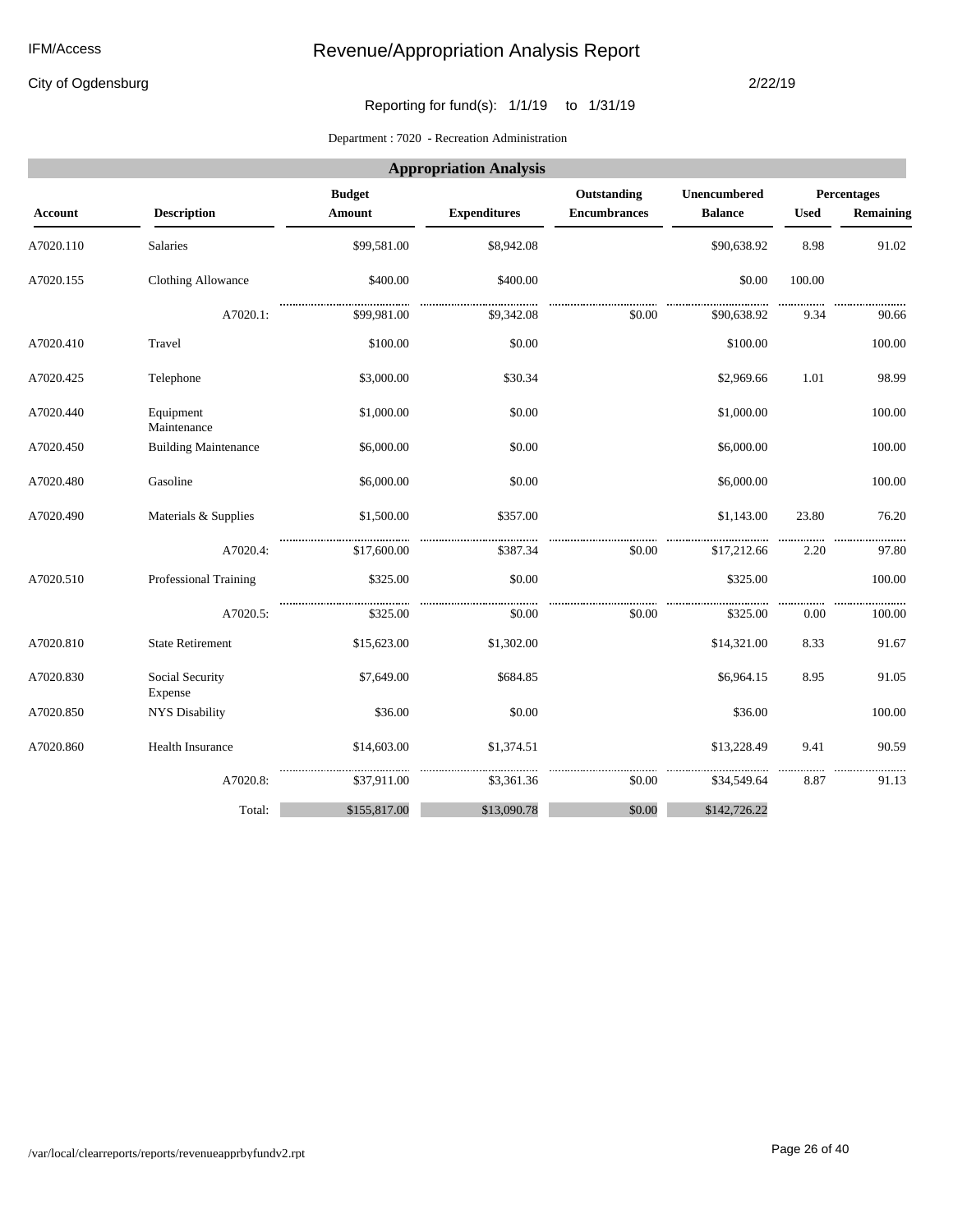#### IFM/Access

# Revenue/Appropriation Analysis Report

City of Ogdensburg

#### 2/22/19

Reporting for fund(s): 1/1/19 to 1/31/19

Department : 7110 **-** Parks

| <b>Appropriation Analysis</b> |                                 |                         |                     |                                    |                                |             |                                 |  |  |  |
|-------------------------------|---------------------------------|-------------------------|---------------------|------------------------------------|--------------------------------|-------------|---------------------------------|--|--|--|
| Account                       | <b>Description</b>              | <b>Budget</b><br>Amount | <b>Expenditures</b> | Outstanding<br><b>Encumbrances</b> | Unencumbered<br><b>Balance</b> | <b>Used</b> | Percentages<br><b>Remaining</b> |  |  |  |
|                               |                                 |                         |                     |                                    |                                |             |                                 |  |  |  |
| A7110.110                     | <b>Salaries</b>                 | \$93,476.00             | \$5,960.00          |                                    | \$87,516.00                    | 6.38        | 93.62                           |  |  |  |
| A7110.120                     | Overtime                        | \$4,500.00              | \$469.35            |                                    | \$4,030.65                     | 10.43       | 89.57                           |  |  |  |
| A7110.155                     | Clothing Allowance              | \$900.00                | \$900.00            |                                    | \$0.00                         | 100.00      |                                 |  |  |  |
|                               | A7110.1:                        | \$98,876.00             | \$7,329.35          | \$0.00                             | \$91,546.65                    | 7.41        | 92.59                           |  |  |  |
| A7110.260                     | Playground Equipment            | \$2,500.00              | \$0.00              |                                    | \$2,500.00                     |             | 100.00                          |  |  |  |
|                               | A7110.2:                        | \$2,500.00              | \$0.00              | \$0.00                             | \$2,500.00                     | 0.00        | 100.00                          |  |  |  |
| A7110.330                     | Capital Construction            | \$21,500.00             | \$0.00              |                                    | \$21,500.00                    |             | 100.00                          |  |  |  |
|                               | A7110.3:                        | \$21,500.00             | \$0.00              | \$0.00                             | \$21,500.00                    | 0.00        | <br>100.00                      |  |  |  |
| A7110.425                     | Telephone                       | \$400.00                | \$0.00              |                                    | \$400.00                       |             | 100.00                          |  |  |  |
| A7110.440                     | Equipment<br>Maintenance        | \$7,000.00              | \$759.34            |                                    | \$6,240.66                     | 10.85       | 89.15                           |  |  |  |
| A7110.460                     | Heat, Lights & Power            | \$16,320.00             | \$1,020.92          |                                    | \$15,299.08                    | 6.26        | 93.74                           |  |  |  |
| A7110.490                     | Materials & Supplies            | \$10,000.00             | \$0.00              |                                    | \$10,000.00                    |             | 100.00                          |  |  |  |
| A7110.491                     | Materials & Supplies:<br>Marina | \$2,000.00              | \$0.00              |                                    | \$2,000.00                     |             | 100.00                          |  |  |  |
|                               | A7110.4:                        | \$35,720.00             | \$1,780.26          | \$0.00                             | \$33,939.74                    | 4.98        | 95.02                           |  |  |  |
| A7110.810                     | <b>State Retirement</b>         | \$16,605.00             | \$1,384.00          |                                    | \$15,221.00                    | 8.33        | 91.67                           |  |  |  |
| A7110.830                     | Social Security<br>Expense      | \$7,565.00              | \$537.30            |                                    | \$7,027.70                     | 7.10        | 92.90                           |  |  |  |
| A7110.850                     | <b>NYS Disability</b>           | \$36.00                 | \$0.00              |                                    | \$36.00                        |             | 100.00                          |  |  |  |
| A7110.860                     | <b>Health Insurance</b>         | \$48,469.00             | \$4,047.80          |                                    | \$44,421.20                    | 8.35        | 91.65                           |  |  |  |
|                               | A7110.8:                        | \$72,675.00             | \$5,969.10          | \$0.00                             | \$66,705.90                    | 8.21        | 91.79                           |  |  |  |
|                               | Total:                          | \$231,271.00            | \$15,078.71         | \$0.00                             | \$216,192.29                   |             |                                 |  |  |  |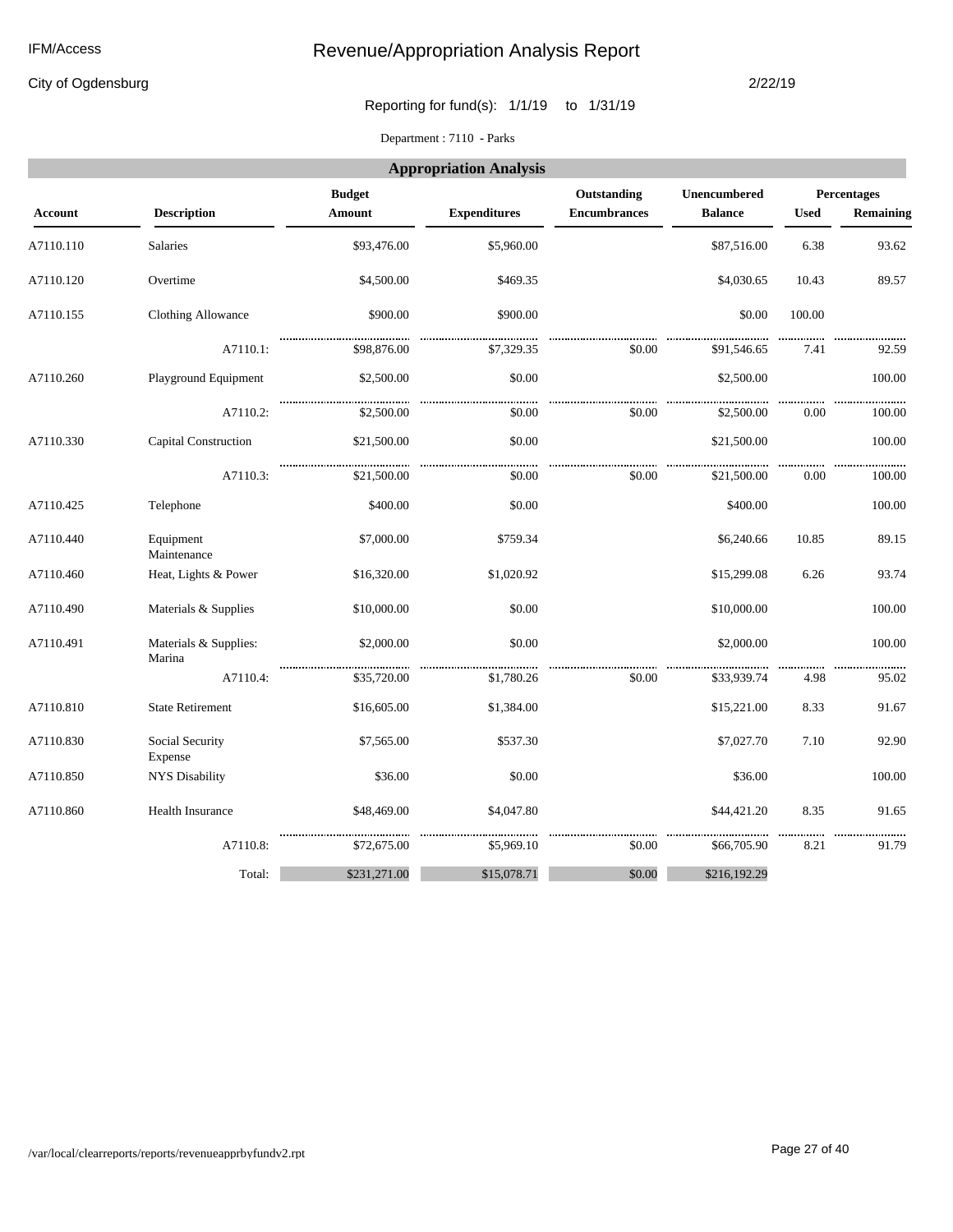City of Ogdensburg

#### 2/22/19

### Reporting for fund(s): 1/1/19 to 1/31/19

Department : 7140 **-** Recreation Activities

|           | <b>Appropriation Analysis</b>  |               |                     |                     |                |                    |           |  |  |  |  |
|-----------|--------------------------------|---------------|---------------------|---------------------|----------------|--------------------|-----------|--|--|--|--|
|           |                                | <b>Budget</b> |                     | Outstanding         | Unencumbered   | <b>Percentages</b> |           |  |  |  |  |
| Account   | <b>Description</b>             | Amount        | <b>Expenditures</b> | <b>Encumbrances</b> | <b>Balance</b> | <b>Used</b>        | Remaining |  |  |  |  |
| A7140.110 | <b>Salaries</b>                | \$43,788.00   | \$4,259.99          |                     | \$39,528.01    | 9.73               | 90.27     |  |  |  |  |
|           | A7140.1:                       | \$43,788.00   | \$4,259.99          | \$0.00              | \$39,528.01    | 9.73               | <br>90.27 |  |  |  |  |
| A7140.430 | Printing $\&$<br>Advertisement | \$750.00      | \$0.00              |                     | \$750.00       |                    | 100.00    |  |  |  |  |
| A7140.470 | Rentals                        | \$5,000.00    | \$647.00            |                     | \$4,353.00     | 12.94              | 87.06     |  |  |  |  |
| A7140.490 | Materials & Supplies           | \$9,000.00    | (\$10.94)           |                     | \$9,010.94     | $-0.12$            | 100.12    |  |  |  |  |
|           | A7140.4:                       | \$14,750.00   | <br>\$636.06        | \$0.00              | \$14,113.94    | .<br>4.31          | <br>95.69 |  |  |  |  |
| A7140.830 | Social Security<br>Expense     | \$3,350.00    | \$312.29            |                     | \$3,037.71     | 9.32               | 90.68     |  |  |  |  |
|           | A7140.8:                       | \$3,350.00    | <br>\$312.29        | <br>\$0.00          | \$3,037.71     | 9.32               | <br>90.68 |  |  |  |  |
|           | Total:                         | \$61,888.00   | \$5,208.34          | \$0.00              | \$56,679.66    |                    |           |  |  |  |  |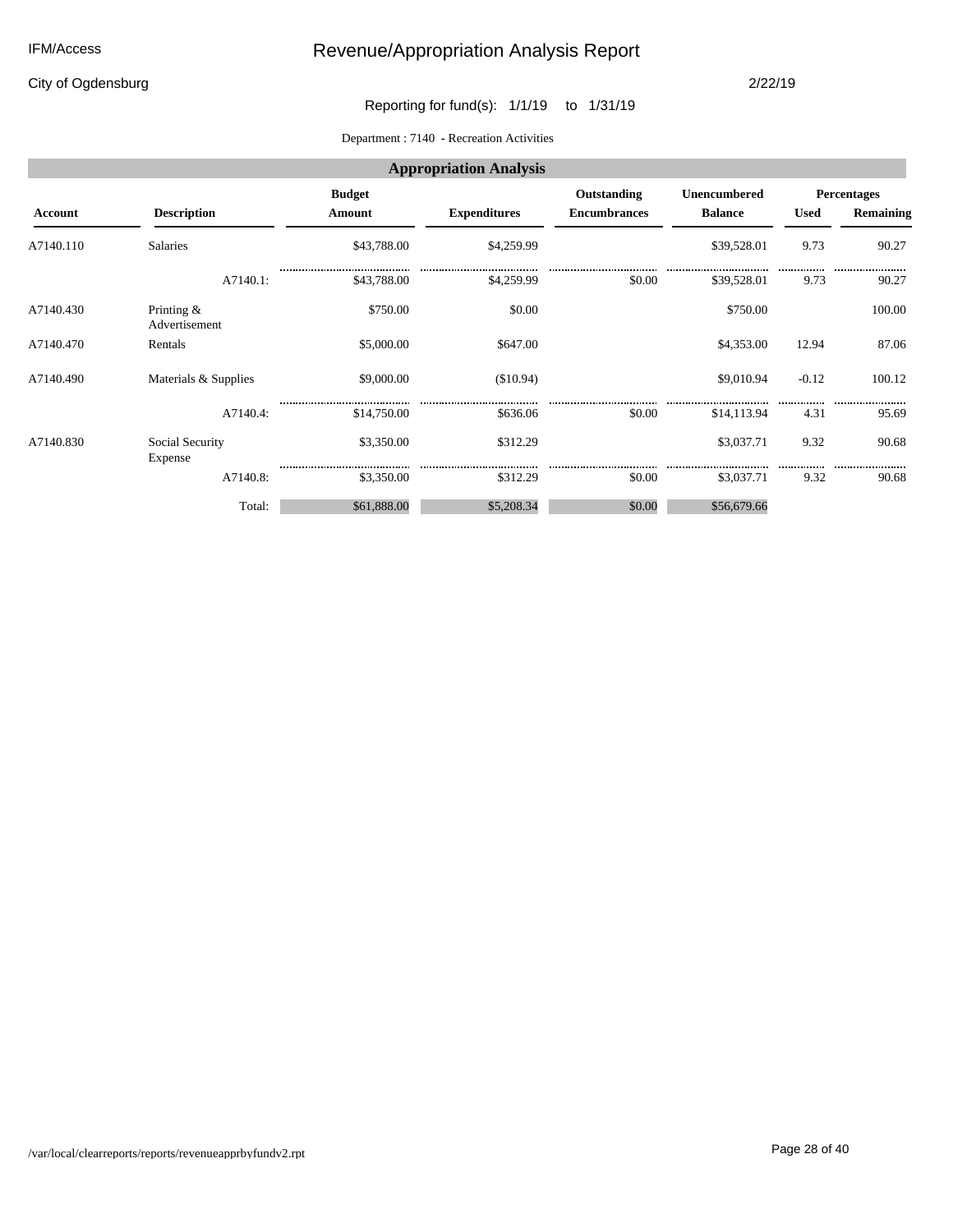#### IFM/Access

# Revenue/Appropriation Analysis Report

City of Ogdensburg

#### 2/22/19

### Reporting for fund(s): 1/1/19 to 1/31/19

Department : 7180 **-** Pool

|                | <b>Appropriation Analysis</b> |                         |                     |                                    |                                |             |                          |  |  |  |  |
|----------------|-------------------------------|-------------------------|---------------------|------------------------------------|--------------------------------|-------------|--------------------------|--|--|--|--|
| <b>Account</b> | <b>Description</b>            | <b>Budget</b><br>Amount | <b>Expenditures</b> | Outstanding<br><b>Encumbrances</b> | Unencumbered<br><b>Balance</b> | <b>Used</b> | Percentages<br>Remaining |  |  |  |  |
| A7180.110      | <b>Salaries</b>               | \$42,300.00             | \$0.00              |                                    | \$42,300.00                    |             | 100.00                   |  |  |  |  |
| A7180.120      | Overtime                      | \$2,500.00              | \$0.00              |                                    | \$2,500.00                     |             | 100.00                   |  |  |  |  |
|                | A7180.1:                      | \$44,800.00             | \$0.00              | \$0.00                             | \$44,800.00                    | 0.00        | 100.00                   |  |  |  |  |
| A7180.240      | Specialized Equipment         | \$7,500.00              | \$0.00              |                                    | \$7,500.00                     |             | 100.00                   |  |  |  |  |
|                | A7180.2:                      | \$7,500.00              | \$0.00              | \$0.00                             | \$7,500.00                     | 0.00        | 100.00                   |  |  |  |  |
| A7180.425      | Telephone                     | \$800.00                | \$0.00              |                                    | \$800.00                       |             | 100.00                   |  |  |  |  |
| A7180.460      | Heat, Lights & Power          | \$3,100.00              | \$0.00              |                                    | \$3,100.00                     |             | 100.00                   |  |  |  |  |
| A7180.490      | Materials & Supplies          | \$10,000.00             | \$0.00              |                                    | \$10,000.00                    |             | 100.00                   |  |  |  |  |
|                | A7180.4:                      | \$13,900.00             | \$0.00              | \$0.00                             | \$13,900.00                    | 0.00        | 100.00                   |  |  |  |  |
| A7180.810      | <b>State Retirement</b>       | \$794.00                | \$66.00             |                                    | \$728.00                       | 8.31        | 91.69                    |  |  |  |  |
| A7180.830      | Social Security<br>Expense    | \$3,428.00              | \$0.00              |                                    | \$3,428.00                     |             | 100.00                   |  |  |  |  |
|                | A7180.8:                      | \$4,222.00              | \$66.00             | \$0.00                             | \$4,156.00                     | 1.56        | 98.44                    |  |  |  |  |
|                | Total:                        | \$70,422.00             | \$66.00             | \$0.00                             | \$70,356.00                    |             |                          |  |  |  |  |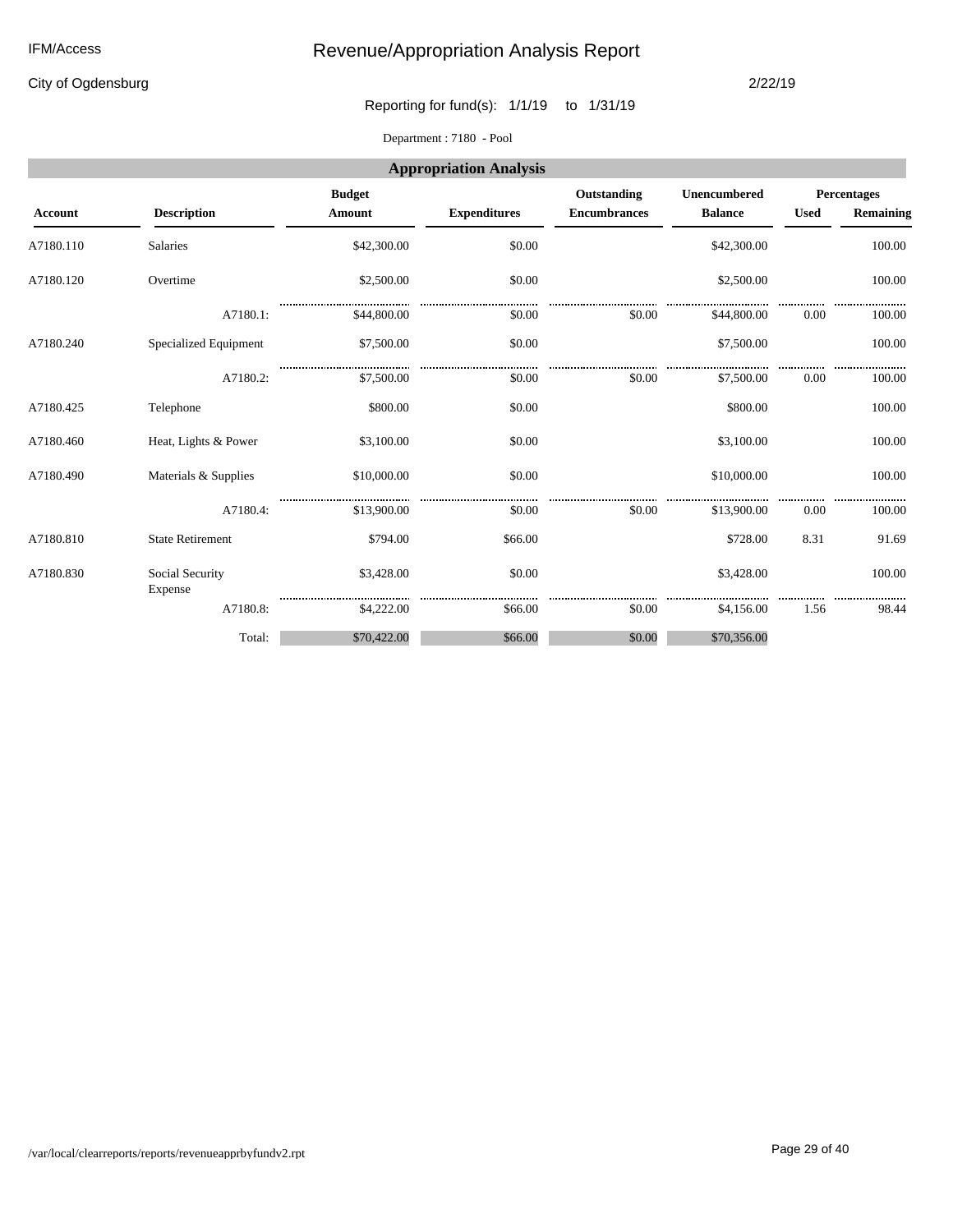#### IFM/Access

# Revenue/Appropriation Analysis Report

City of Ogdensburg

#### 2/22/19

Reporting for fund(s): 1/1/19 to 1/31/19

Department : 7181 **-** Arena

|                | <b>Appropriation Analysis</b> |                         |                     |                                    |                                |             |                          |  |  |  |  |
|----------------|-------------------------------|-------------------------|---------------------|------------------------------------|--------------------------------|-------------|--------------------------|--|--|--|--|
| <b>Account</b> | <b>Description</b>            | <b>Budget</b><br>Amount | <b>Expenditures</b> | Outstanding<br><b>Encumbrances</b> | Unencumbered<br><b>Balance</b> | <b>Used</b> | Percentages<br>Remaining |  |  |  |  |
| A7181.110      | <b>Salaries</b>               | \$12,210.00             | \$2,689.30          |                                    | \$9,520.70                     | 22.03       | 77.97                    |  |  |  |  |
| A7181.120      | Overtime                      | \$500.00                | \$0.00              |                                    | \$500.00                       |             | 100.00                   |  |  |  |  |
|                | A7181.1:                      | \$12,710.00             | \$2,689.30          | \$0.00                             | \$10,020.70                    | 21.16       | 78.84                    |  |  |  |  |
| A7181.330      | <b>Capital Construction</b>   | \$10,000.00             | \$0.00              |                                    | \$10,000.00                    |             | 100.00                   |  |  |  |  |
|                | A7181.3:                      | \$10,000.00             | \$0.00              | \$0.00                             | \$10,000.00                    | 0.00        | 100.00                   |  |  |  |  |
| A7181.420      | Office Expense                | \$200.00                | \$0.00              |                                    | \$200.00                       |             | 100.00                   |  |  |  |  |
| A7181.425      | Telephone                     | \$700.00                | \$0.00              |                                    | \$700.00                       |             | 100.00                   |  |  |  |  |
| A7181.440      | Equipment<br>Maintenance      | \$9,000.00              | \$6,270.00          |                                    | \$2,730.00                     | 69.67       | 30.33                    |  |  |  |  |
| A7181.450      | <b>Building Maintenance</b>   | \$4,000.00              | \$0.00              |                                    | \$4,000.00                     |             | 100.00                   |  |  |  |  |
| A7181.460      | Heat, Lights & Power          | \$34,000.00             | \$1,759.67          |                                    | \$32,240.33                    | 5.18        | 94.82                    |  |  |  |  |
| A7181.490      | Materials & Supplies          | \$5,500.00              | \$0.00              |                                    | \$5,500.00                     |             | 100.00                   |  |  |  |  |
|                | A7181.4:                      | \$53,400.00             | \$8,029.67          | \$0.00                             | \$45,370.33                    | 15.04       | 84.96                    |  |  |  |  |
| A7181.810      | <b>State Retirement</b>       | \$3,060.00              | \$255.00            |                                    | \$2,805.00                     | 8.33        | 91.67                    |  |  |  |  |
| A7181.830      | Social Security<br>Expense    | \$973.00                | \$197.15            |                                    | \$775.85                       | 20.26       | 79.74                    |  |  |  |  |
|                | A7181.8:                      | \$4,033.00              | \$452.15            | \$0.00                             | \$3,580.85                     | 11.21       | 88.79                    |  |  |  |  |
|                | Total:                        | \$80,143.00             | \$11,171.12         | \$0.00                             | \$68,971.88                    |             |                          |  |  |  |  |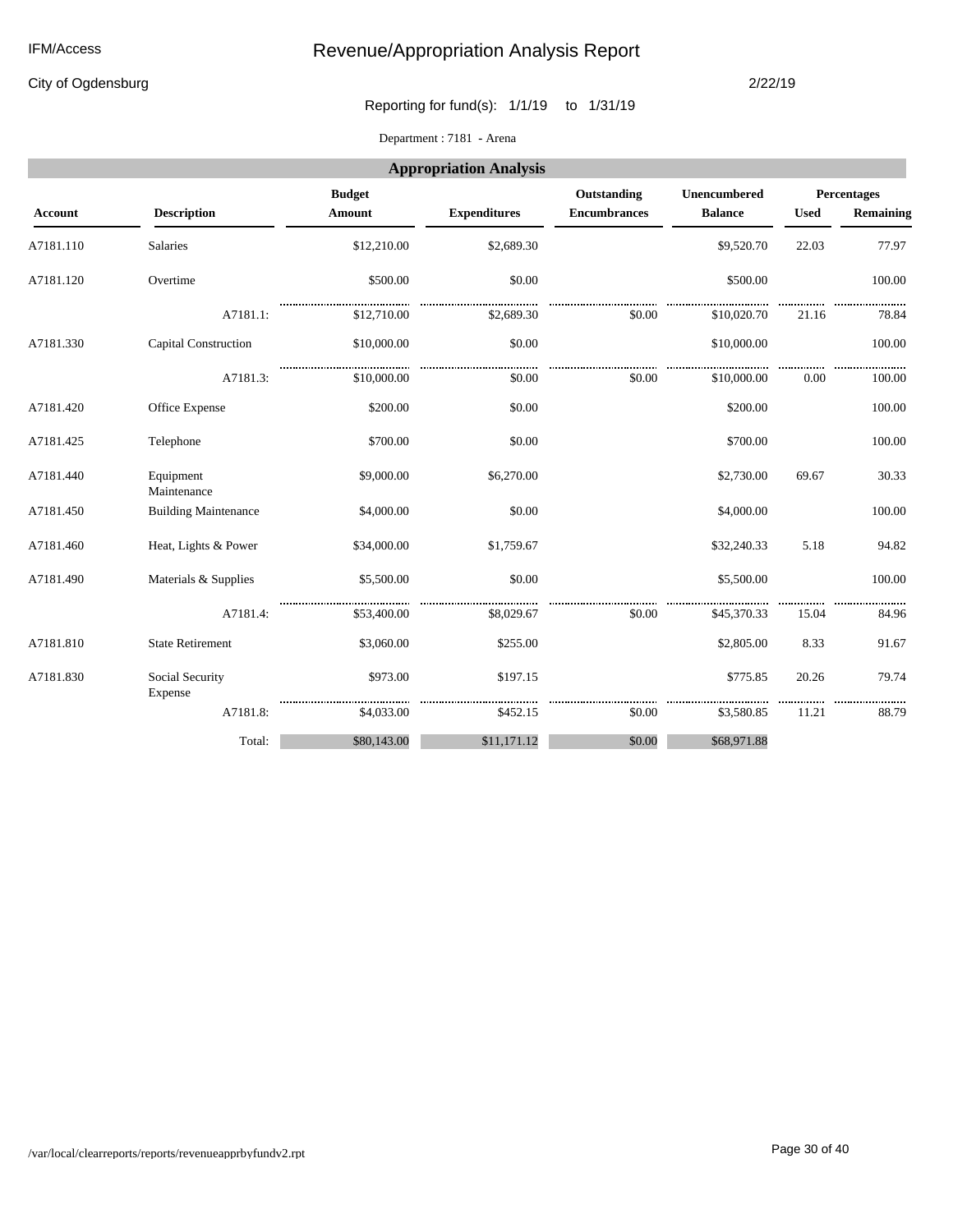City of Ogdensburg

2/22/19

### Reporting for fund(s): 1/1/19 to 1/31/19

Department : 7510 **-** Historian

| <b>Appropriation Analysis</b> |                            |               |                     |                     |                     |             |                    |  |  |  |
|-------------------------------|----------------------------|---------------|---------------------|---------------------|---------------------|-------------|--------------------|--|--|--|
|                               |                            | <b>Budget</b> |                     | Outstanding         | <b>Unencumbered</b> |             | <b>Percentages</b> |  |  |  |
| Account                       | <b>Description</b>         | Amount        | <b>Expenditures</b> | <b>Encumbrances</b> | <b>Balance</b>      | <b>Used</b> | Remaining          |  |  |  |
| A7510.110                     | <b>Salaries</b>            | \$3,000.00    | \$230.76            |                     | \$2,769.24          | 7.69        | 92.31              |  |  |  |
|                               | A7510.1:                   | \$3,000.00    | \$230.76            | \$0.00              | \$2,769.24          | <br>7.69    | <br>92.31          |  |  |  |
| A7510.830                     | Social Security<br>Expense | \$230.00      | \$16.92             |                     | \$213.08            | 7.36        | 92.64              |  |  |  |
|                               | A7510.8:                   | \$230.00      | <br>\$16.92         | <br>\$0.00          | <br>\$213.08        | <br>7.36    | <br>92.64          |  |  |  |
|                               | Total:                     | \$3,230,00    | \$247.68            | \$0.00              | \$2,982.32          |             |                    |  |  |  |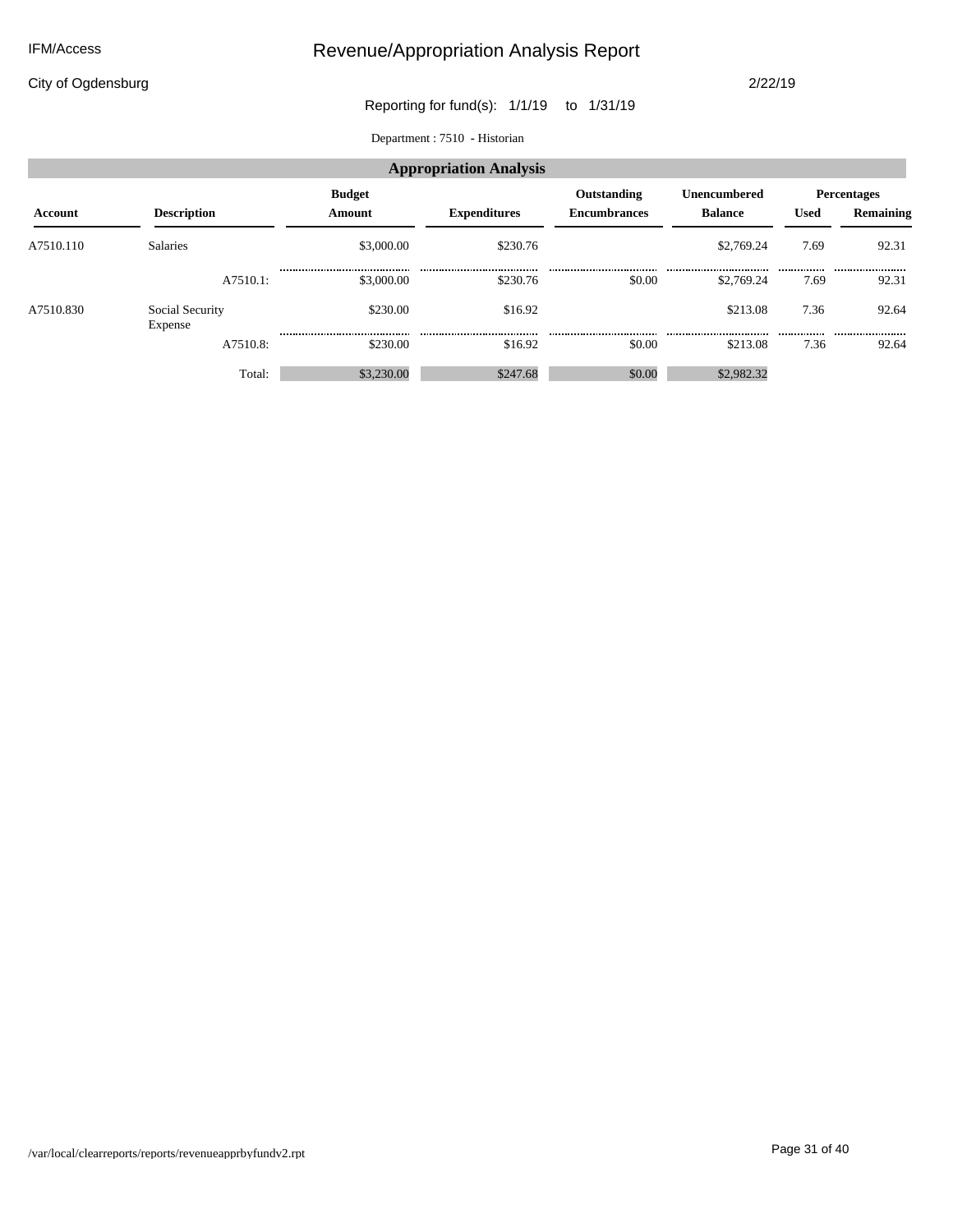City of Ogdensburg

#### 2/22/19

### Reporting for fund(s): 1/1/19 to 1/31/19

Department : 8020 **-** Planning & Development

|                | <b>Appropriation Analysis</b> |               |                     |                     |                |                    |                  |  |  |  |  |
|----------------|-------------------------------|---------------|---------------------|---------------------|----------------|--------------------|------------------|--|--|--|--|
|                |                               | <b>Budget</b> |                     | Outstanding         | Unencumbered   | <b>Percentages</b> |                  |  |  |  |  |
| <b>Account</b> | <b>Description</b>            | Amount        | <b>Expenditures</b> | <b>Encumbrances</b> | <b>Balance</b> | <b>Used</b>        | <b>Remaining</b> |  |  |  |  |
| A8020.110      | <b>Salaries</b>               | \$74,629.00   | \$6,001.92          |                     | \$68,627.08    | 8.04               | 91.96            |  |  |  |  |
|                | A8020.1:                      | \$74,629.00   | \$6,001.92          | \$0.00              | \$68,627.08    | 8.04               | <br>91.96        |  |  |  |  |
| A8020.220      | Office Equipment              | \$2,500.00    | \$0.00              |                     | \$2,500.00     |                    | 100.00           |  |  |  |  |
|                | A8020.2:                      | \$2,500.00    | \$0.00              | \$0.00              | \$2,500.00     | 0.00               | 100.00           |  |  |  |  |
| A8020.410      | Travel                        | \$1,000.00    | \$0.00              |                     | \$1,000.00     |                    | 100.00           |  |  |  |  |
| A8020.420      | Office Expense                | \$500.00      | \$0.00              |                     | \$500.00       |                    | 100.00           |  |  |  |  |
| A8020.425      | Telephone                     | \$2,136.00    | \$0.87              |                     | \$2,135.13     | 0.04               | 99.96            |  |  |  |  |
| A8020.430      | Printing &<br>Advertisement   | \$5,800.00    | \$0.00              |                     | \$5,800.00     |                    | 100.00           |  |  |  |  |
| A8020.440      | Equipment<br>Maintenance      | \$2,891.00    | \$240.41            |                     | \$2,650.59     | 8.32               | 91.68            |  |  |  |  |
| A8020.490      | Materials & Supplies          | \$50.00       | \$0.00              |                     | \$50.00        |                    | 100.00           |  |  |  |  |
|                | A8020.4:                      | \$12,377.00   | \$241.28            | \$0.00              | \$12,135.72    | 1.95               | 98.05            |  |  |  |  |
| A8020.510      | <b>Professional Training</b>  | \$2,515.00    | \$295.00            |                     | \$2,220.00     | 11.73              | 88.27            |  |  |  |  |
| A8020.515      | Consultants                   | \$3,500.00    | \$0.00              |                     | \$3,500.00     |                    | 100.00           |  |  |  |  |
|                | A8020.5:                      | \$6,015.00    | \$295.00            | \$0.00              | \$5,720.00     | 4.90               | 95.10            |  |  |  |  |
| A8020.810      | <b>State Retirement</b>       | \$11,978.00   | \$998.00            |                     | \$10,980.00    | 8.33               | 91.67            |  |  |  |  |
| A8020.830      | Social Security<br>Expense    | \$5,710.00    | \$439.99            |                     | \$5,270.01     | 7.71               | 92.29            |  |  |  |  |
| A8020.850      | <b>NYS Disability</b>         | \$18.00       | \$0.00              |                     | \$18.00        |                    | 100.00           |  |  |  |  |
| A8020.860      | Health Insurance              | \$14,573.00   | \$1,234.06          |                     | \$13,338.94    | 8.47               | 91.53            |  |  |  |  |
|                | A8020.8:                      | \$32,279.00   | \$2,672.05          | \$0.00              | \$29,606.95    | 8.28               | 91.72            |  |  |  |  |
|                | Total:                        | \$127,800.00  | \$9,210.25          | \$0.00              | \$118,589.75   |                    |                  |  |  |  |  |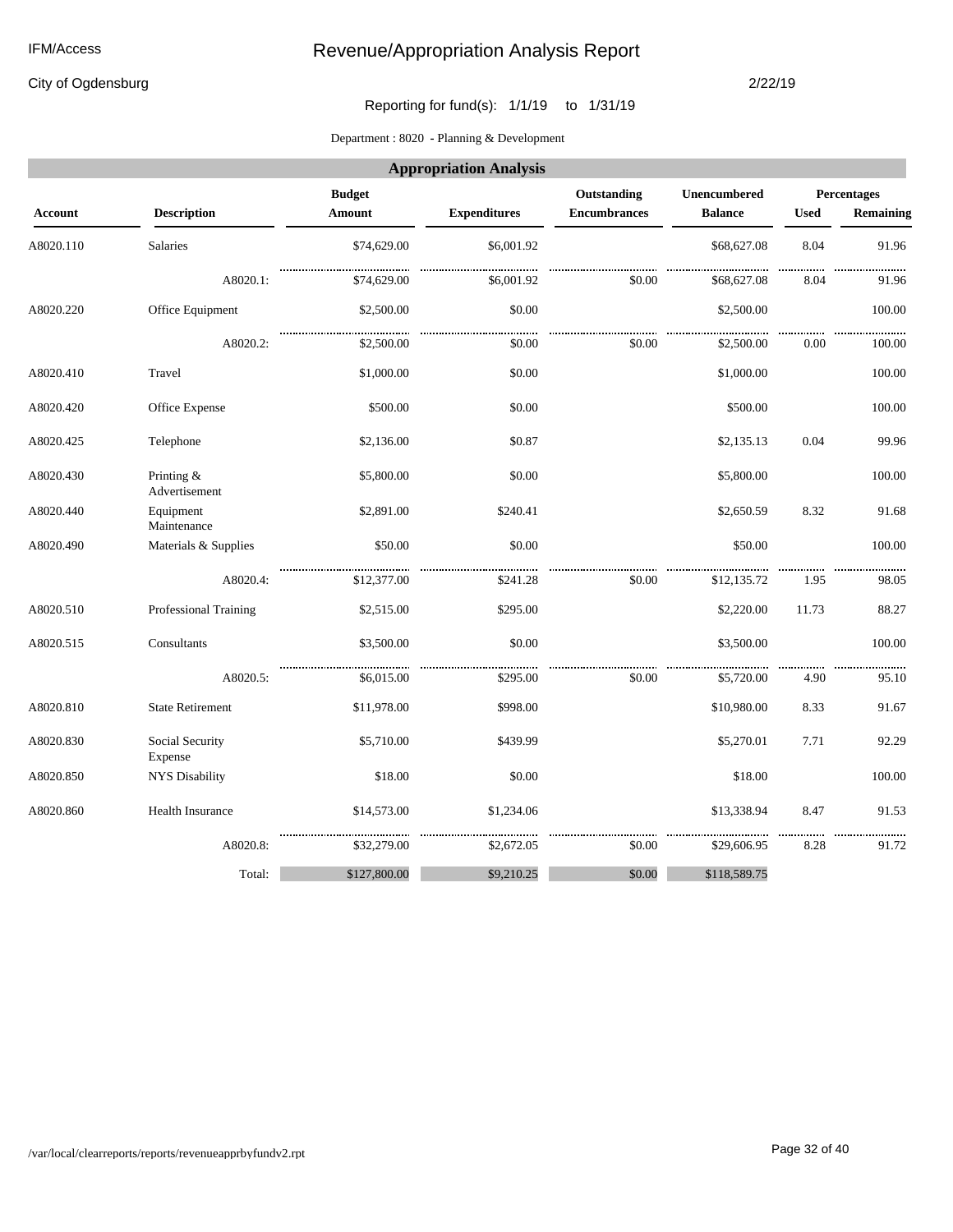City of Ogdensburg

#### 2/22/19

### Reporting for fund(s): 1/1/19 to 1/31/19

Department : 8025 **-** Code Enforcement

|           | <b>Appropriation Analysis</b> |                         |                     |                                    |                                |             |                          |  |  |  |  |
|-----------|-------------------------------|-------------------------|---------------------|------------------------------------|--------------------------------|-------------|--------------------------|--|--|--|--|
| Account   | <b>Description</b>            | <b>Budget</b><br>Amount | <b>Expenditures</b> | Outstanding<br><b>Encumbrances</b> | Unencumbered<br><b>Balance</b> | <b>Used</b> | Percentages<br>Remaining |  |  |  |  |
| A8025.110 | Salaries                      | \$211,487.00            | \$13,526.24         |                                    | \$197,960.76                   | 6.40        | 93.60                    |  |  |  |  |
| A8025.155 | <b>Clothing Allowance</b>     | \$800.00                | \$800.00            |                                    | \$0.00                         | 100.00      |                          |  |  |  |  |
|           | A8025.1:                      | \$212,287.00            | \$14,326.24         | \$0.00                             | \$197,960.76                   | 6.75        | 93.25                    |  |  |  |  |
| A8025.220 | Office Equipment              | \$175.00                | \$0.00              |                                    | \$175.00                       |             | 100.00                   |  |  |  |  |
|           | A8025.2:                      | \$175.00                | \$0.00              | \$0.00                             | \$175.00                       | 0.00        | 100.00                   |  |  |  |  |
| A8025.310 | Capital Equipment             | \$15,000.00             | \$0.00              |                                    | \$15,000.00                    |             | 100.00                   |  |  |  |  |
|           | A8025.3:                      | \$15,000.00             | \$0.00              | \$0.00                             | \$15,000.00                    | 0.00        | 100.00                   |  |  |  |  |
| A8025.410 | Travel                        | \$450.00                | \$0.00              |                                    | \$450.00                       |             | 100.00                   |  |  |  |  |
| A8025.420 | Office Expense                | \$5,750.00              | \$25.00             |                                    | \$5,725.00                     | 0.43        | 99.57                    |  |  |  |  |
| A8025.425 | Telephone                     | \$2,400.00              | \$55.00             |                                    | \$2,345.00                     | 2.29        | 97.71                    |  |  |  |  |
| A8025.430 | Printing & Advertising        | \$200.00                | \$0.00              |                                    | \$200.00                       |             | 100.00                   |  |  |  |  |
| A8025.440 | Equipment<br>Maintenance      | \$600.00                | \$0.00              |                                    | \$600.00                       |             | 100.00                   |  |  |  |  |
| A8025.480 | Gasoline                      | \$800.00                | \$0.00              |                                    | \$800.00                       |             | 100.00                   |  |  |  |  |
| A8025.490 | Materials & Supplies          | \$200.00                | \$0.00              |                                    | \$200.00                       |             | 100.00                   |  |  |  |  |
|           | A8025.4:                      | \$10,400.00             | \$80.00             | \$0.00                             | \$10,320.00                    | 0.77        | 99.23                    |  |  |  |  |
| A8025.510 | Professional Training         | \$1,500.00              | \$0.00              |                                    | \$1,500.00                     |             | 100.00                   |  |  |  |  |
| A8025.518 | <b>Contracted Service</b>     | \$12,000.00             | \$0.00              |                                    | \$12,000.00                    |             | 100.00                   |  |  |  |  |
|           | A8025.5:                      | \$13,500.00             | \$0.00              | \$0.00                             | \$13,500.00                    | 0.00        | 100.00                   |  |  |  |  |
| A8025.810 | <b>State Retirement</b>       | \$29,898.00             | \$2,492.00          |                                    | \$27,406.00                    | 8.34        | 91.66                    |  |  |  |  |
| A8025.830 | Social Security<br>Expense    | \$16,240.00             | \$1,050.19          |                                    | \$15,189.81                    | 6.47        | 93.53                    |  |  |  |  |
| A8025.850 | <b>NYS Disability</b>         | \$72.00                 | \$0.00              |                                    | \$72.00                        |             | 100.00                   |  |  |  |  |
| A8025.860 | Health Insurance              | \$78,868.00             | \$5,011.61          |                                    | \$73,856.39                    | 6.35        | 93.65                    |  |  |  |  |
|           | A8025.8:                      | \$125,078.00            | \$8,553.80          | \$0.00                             | \$116,524.20                   | 6.84        | 93.16                    |  |  |  |  |
|           | Total:                        | \$376,440.00            | \$22,960.04         | \$0.00                             | \$353,479.96                   |             |                          |  |  |  |  |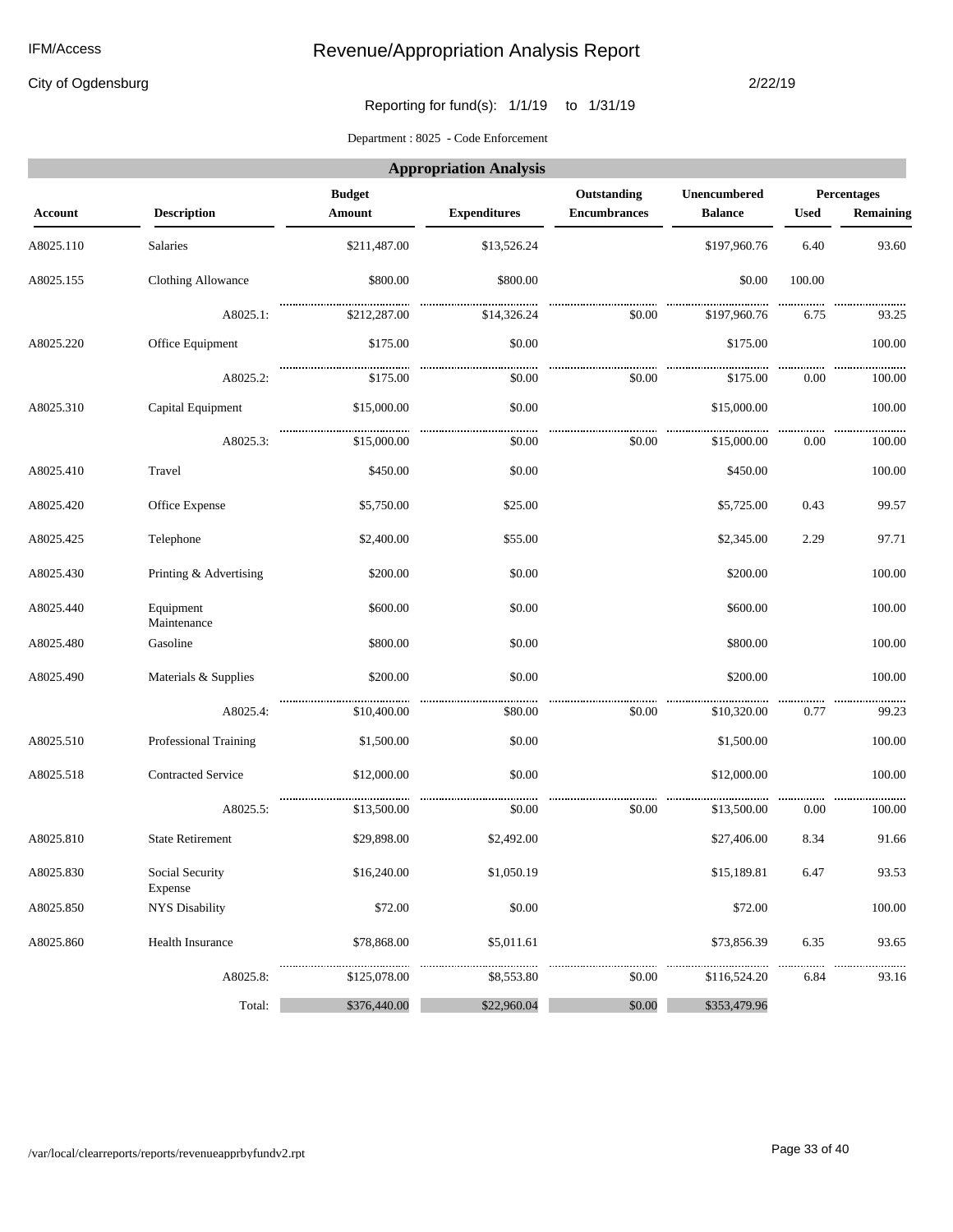#### IFM/Access

# Revenue/Appropriation Analysis Report

City of Ogdensburg

#### 2/22/19

Reporting for fund(s): 1/1/19 to 1/31/19

Department : 8560 **-** Shade Trees

|                | <b>Appropriation Analysis</b> |                                |                     |                                    |                                |             |                          |  |  |  |  |
|----------------|-------------------------------|--------------------------------|---------------------|------------------------------------|--------------------------------|-------------|--------------------------|--|--|--|--|
| <b>Account</b> | <b>Description</b>            | <b>Budget</b><br><b>Amount</b> | <b>Expenditures</b> | Outstanding<br><b>Encumbrances</b> | Unencumbered<br><b>Balance</b> | <b>Used</b> | Percentages<br>Remaining |  |  |  |  |
| A8560.110      | Salaries                      | \$29,420.00                    | \$0.00              |                                    | \$29,420.00                    |             | 100.00                   |  |  |  |  |
| A8560.120      | Overtime                      | \$1,000.00                     | \$0.00              |                                    | \$1,000.00                     |             | 100.00                   |  |  |  |  |
|                | A8560.1:                      | \$30,420.00                    | \$0.00              | \$0.00                             | \$30,420.00                    | 0.00        | 100.00                   |  |  |  |  |
| A8560.240      | Specialized Equipment         | \$1,000.00                     | \$0.00              |                                    | \$1,000.00                     |             | 100.00                   |  |  |  |  |
|                | A8560.2:                      | \$1,000.00                     | \$0.00              | \$0.00                             | \$1,000.00                     | 0.00        | 100.00                   |  |  |  |  |
| A8560.330      | Capital Construction          | \$3,000.00                     | \$0.00              |                                    | \$3,000.00                     |             | 100.00                   |  |  |  |  |
|                | A8560.3:                      | \$3,000.00                     | \$0.00              | \$0.00                             | \$3,000.00                     | 0.00        | 100.00                   |  |  |  |  |
| A8560.472      | <b>Tree Removal</b>           | \$7,500.00                     | \$0.00              |                                    | \$7,500.00                     |             | 100.00                   |  |  |  |  |
| A8560.490      | Materials & Supplies          | \$1,000.00                     | \$0.00              |                                    | \$1,000.00                     |             | 100.00                   |  |  |  |  |
|                | A8560.4:                      | \$8,500.00                     | \$0.00              | \$0.00                             | \$8,500.00                     | 0.00        | 100.00                   |  |  |  |  |
| A8560.515      | Consultants                   | \$5,000.00                     | \$0.00              |                                    | \$5,000.00                     |             | 100.00                   |  |  |  |  |
|                | A8560.5:                      | \$5,000.00                     | \$0.00              | \$0.00                             | \$5,000.00                     | 0.00        | 100.00                   |  |  |  |  |
| A8560.810      | <b>State Retirement</b>       | \$487.00                       | \$41.00             |                                    | \$446.00                       | 8.42        | 91.58                    |  |  |  |  |
| A8560.830      | Social Security<br>Expense    | \$2,328.00                     | \$0.00              |                                    | \$2,328.00                     |             | 100.00                   |  |  |  |  |
| A8560.850      | <b>NYS Disability</b>         | \$5.00                         | \$0.00              |                                    | \$5.00                         |             | 100.00                   |  |  |  |  |
| A8560.860      | Health Insurance              | \$4,690.00                     | \$781.93            |                                    | \$3,908.07                     | 16.67       | 83.33                    |  |  |  |  |
|                | A8560.8:                      | \$7,510.00                     | \$822.93            | \$0.00                             | \$6,687.07                     | 10.96       | 89.04                    |  |  |  |  |
|                | Total:                        | \$55,430.00                    | \$822.93            | \$0.00                             | \$54,607.07                    |             |                          |  |  |  |  |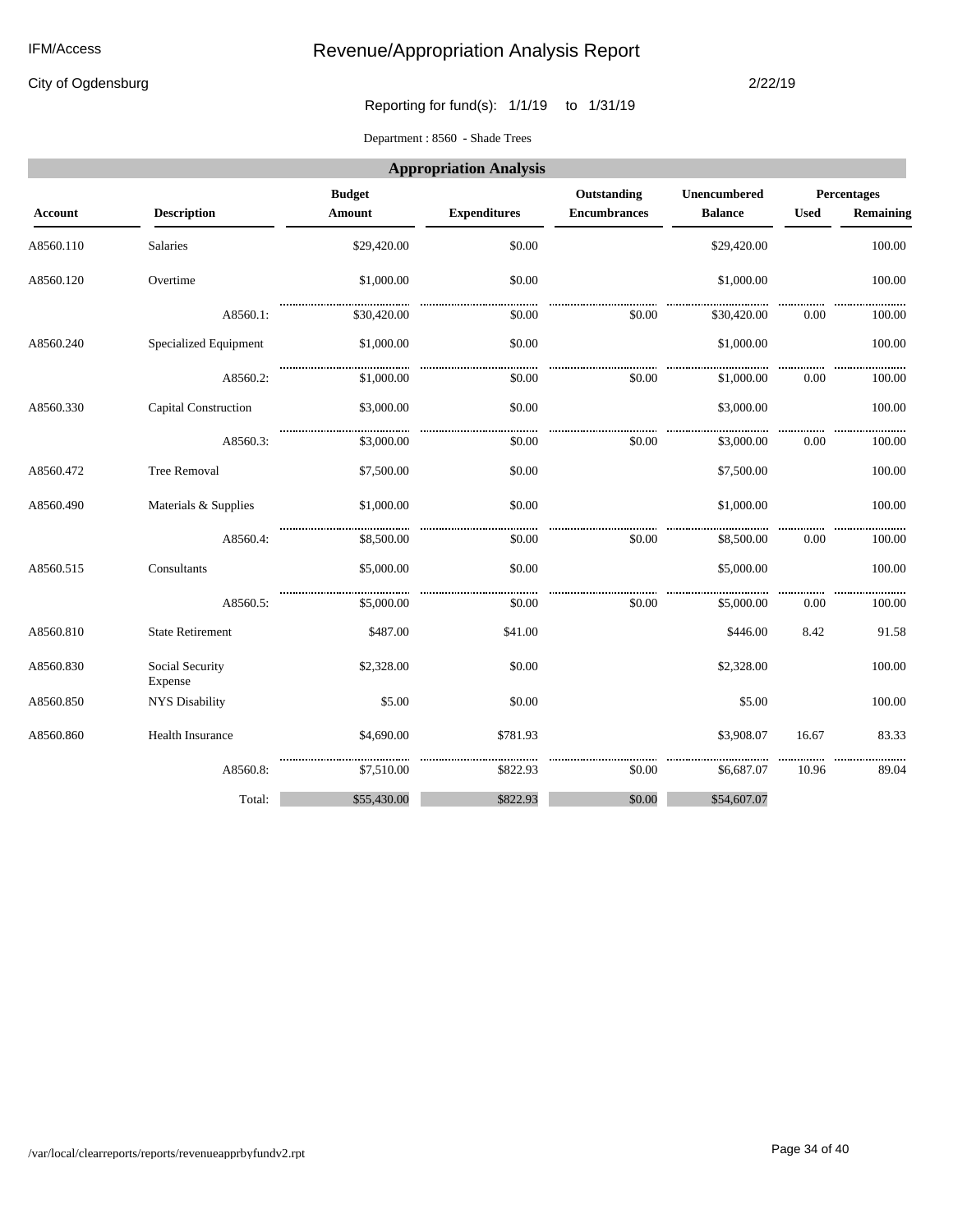City of Ogdensburg

2/22/19

Reporting for fund(s): 1/1/19 to 1/31/19

Department : 9030 **-** Social Security

|           |                            |                         | <b>Appropriation Analysis</b> |                                    |                                |             |                                 |
|-----------|----------------------------|-------------------------|-------------------------------|------------------------------------|--------------------------------|-------------|---------------------------------|
| Account   | <b>Description</b>         | <b>Budget</b><br>Amount | <b>Expenditures</b>           | Outstanding<br><b>Encumbrances</b> | Unencumbered<br><b>Balance</b> | <b>Used</b> | <b>Percentages</b><br>Remaining |
| A9030.830 | Social Security<br>Expense | \$0.00                  | \$0.00                        |                                    | \$0.00                         |             |                                 |
|           | A9030.8:                   | \$0.00                  | \$0.00                        | <br>\$0.00                         | <br>\$0.00                     | <br>0.00    | <br>0.00                        |
|           | Total:                     | \$0.00                  | \$0.00                        | \$0.00                             | \$0.00                         |             |                                 |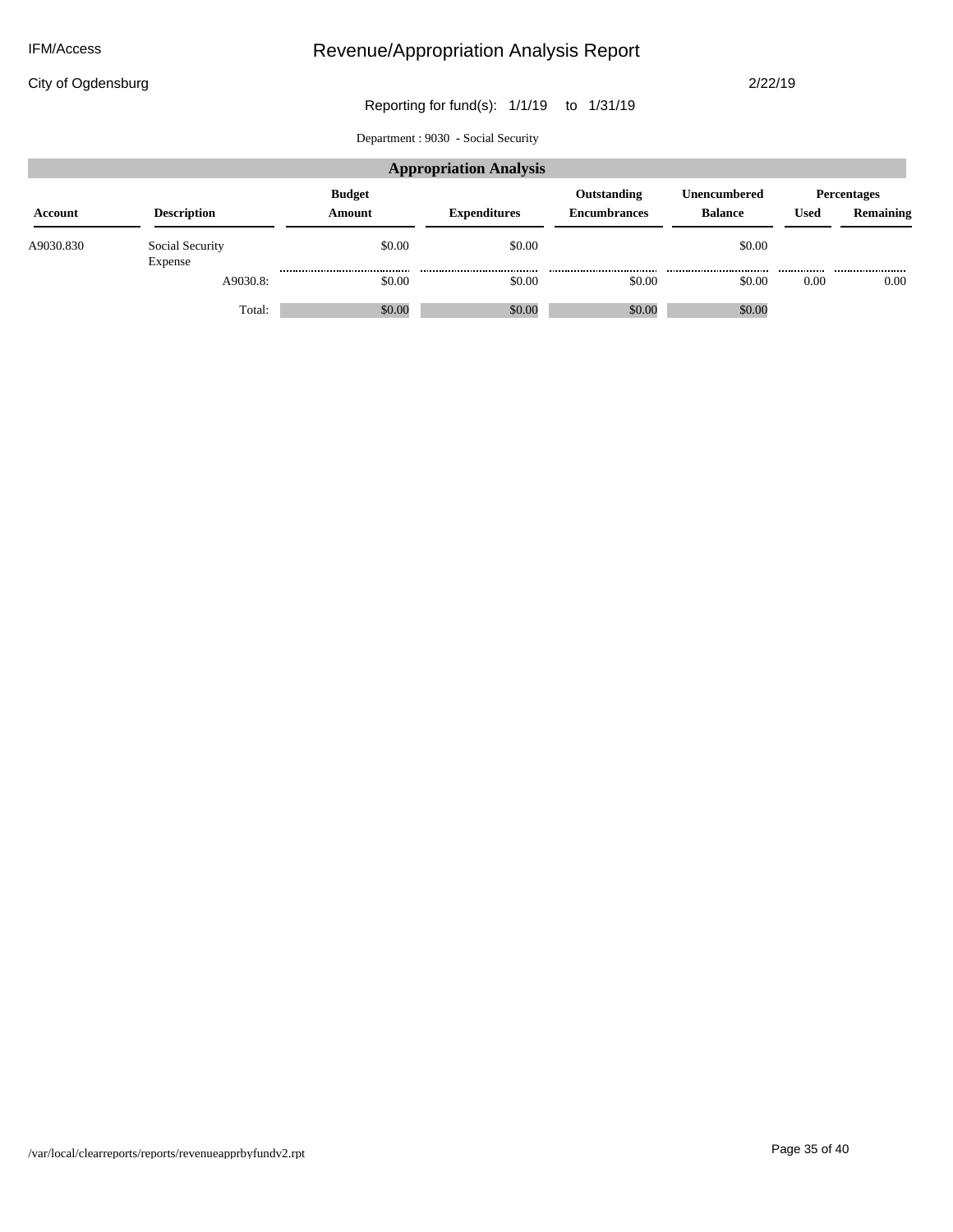City of Ogdensburg

2/22/19

### Reporting for fund(s): 1/1/19 to 1/31/19

Department : 9050 **-** Unemployment Insurance

|           |                           |                         | <b>Appropriation Analysis</b> |                                    |                                       |             |                                 |
|-----------|---------------------------|-------------------------|-------------------------------|------------------------------------|---------------------------------------|-------------|---------------------------------|
| Account   | <b>Description</b>        | <b>Budget</b><br>Amount | <b>Expenditures</b>           | Outstanding<br><b>Encumbrances</b> | <b>Unencumbered</b><br><b>Balance</b> | <b>Used</b> | <b>Percentages</b><br>Remaining |
| A9050.870 | Unemployment<br>Insurance | \$10,000.00             | \$534.00                      |                                    | \$9,466.00                            | 5.34        | 94.66                           |
|           | A9050.8:                  | \$10,000.00             | \$534.00                      | <br>\$0.00                         | <br>\$9,466.00                        | <br>5.34    | <br>94.66                       |
|           | Total:                    | \$10,000.00             | \$534.00                      | \$0.00                             | \$9,466.00                            |             |                                 |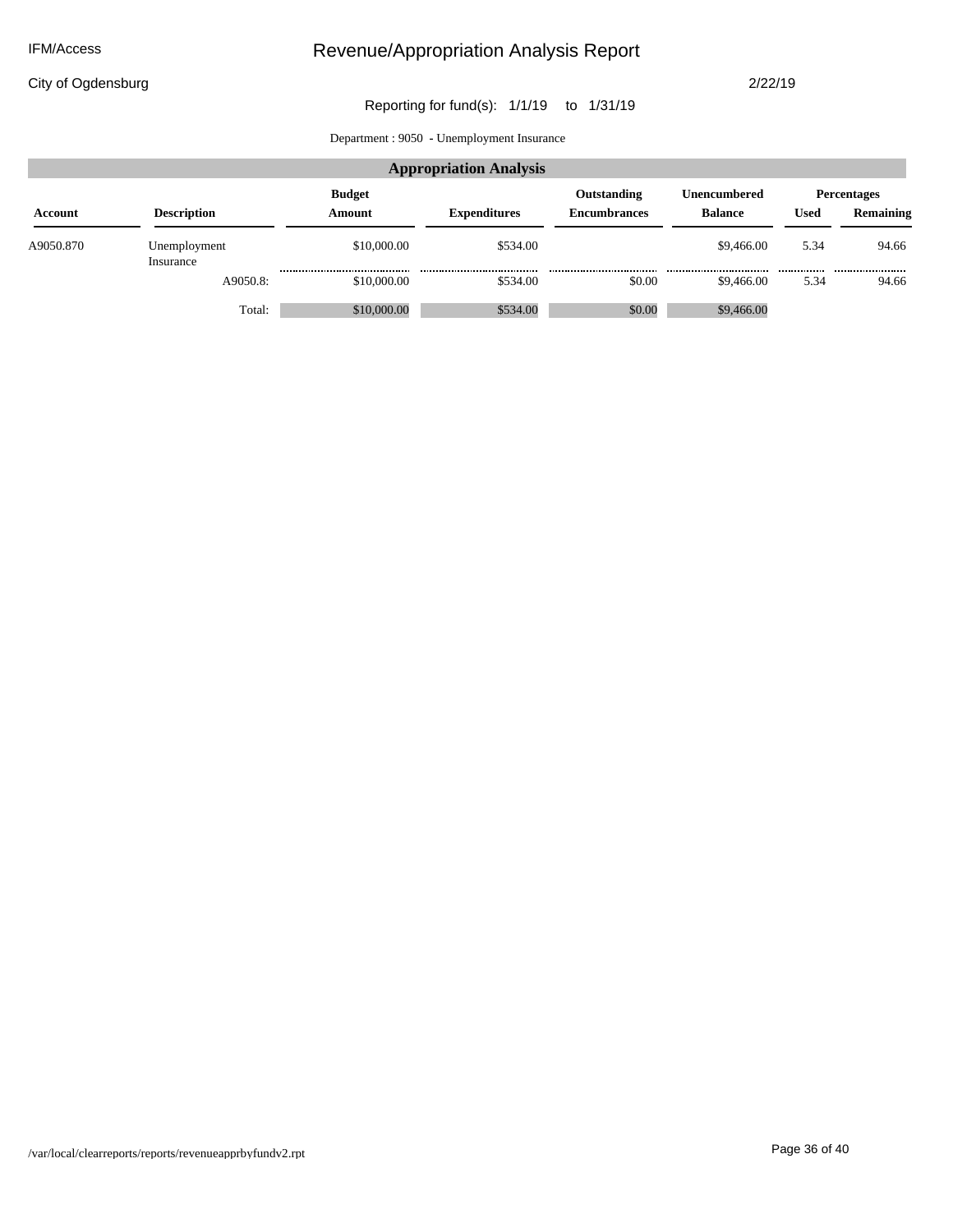City of Ogdensburg

2/22/19

### Reporting for fund(s): 1/1/19 to 1/31/19

Department : 9060 **-** Health Insurance

|           | <b>Appropriation Analysis</b> |                         |                     |                                    |                                |          |                                 |  |  |  |  |
|-----------|-------------------------------|-------------------------|---------------------|------------------------------------|--------------------------------|----------|---------------------------------|--|--|--|--|
| Account   | <b>Description</b>            | <b>Budget</b><br>Amount | <b>Expenditures</b> | Outstanding<br><b>Encumbrances</b> | Unencumbered<br><b>Balance</b> | Used     | <b>Percentages</b><br>Remaining |  |  |  |  |
| A9060.860 | <b>Health Insurance</b>       | \$0.00                  | \$0.00              |                                    | \$0.00                         |          |                                 |  |  |  |  |
|           | A9060.8:                      | \$0.00                  | <br>\$0.00          | <br>\$0.00                         | <br>\$0.00                     | <br>0.00 | <br>0.00                        |  |  |  |  |
|           | Total:                        | \$0.00                  | \$0.00              | \$0.00                             | \$0.00                         |          |                                 |  |  |  |  |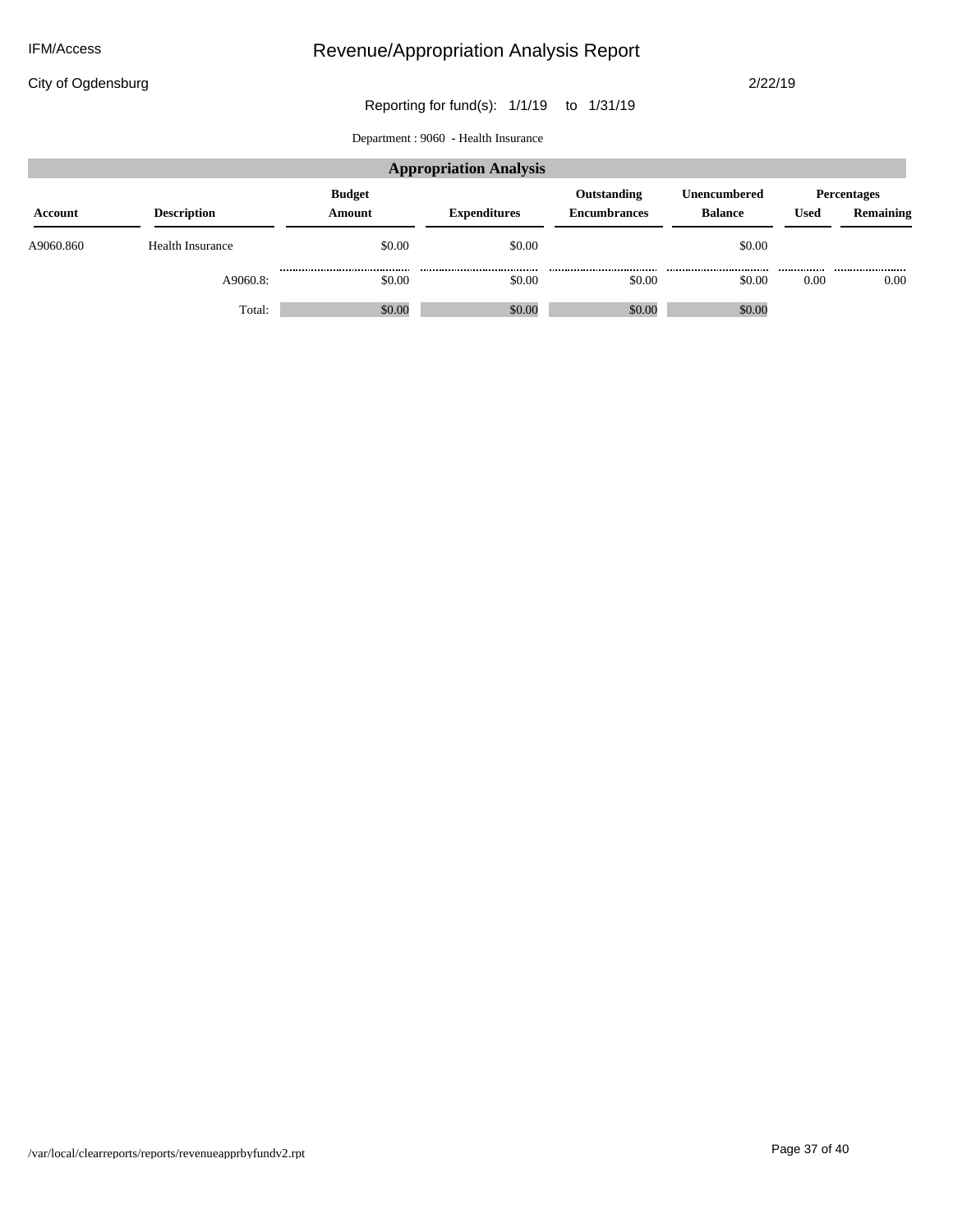City of Ogdensburg

2/22/19

### Reporting for fund(s): 1/1/19 to 1/31/19

Department : 9512 **-** Contribution to Library/Remington

|           | <b>Appropriation Analysis</b>       |                         |                     |                                           |                                                  |             |                                 |  |  |  |  |
|-----------|-------------------------------------|-------------------------|---------------------|-------------------------------------------|--------------------------------------------------|-------------|---------------------------------|--|--|--|--|
| Account   | <b>Description</b>                  | <b>Budget</b><br>Amount | <b>Expenditures</b> | <b>Outstanding</b><br><b>Encumbrances</b> | Unencumbered<br><b>Balance</b>                   | <b>Used</b> | <b>Percentages</b><br>Remaining |  |  |  |  |
| A9512.910 | Contribution to Public<br>Library   | \$300,000.00            | \$0.00              |                                           | \$300,000.00                                     |             | 100.00                          |  |  |  |  |
| A9512.950 | Contribution to<br>Remington Museum | \$80,616.00             | \$0.00              |                                           | \$80,616.00<br>,,,,,,,,,,,,,,,,,,,,,,,,,,,,,,,,, |             | 100.00<br>                      |  |  |  |  |
|           | A9512.9:                            | \$380,616.00            | \$0.00              | \$0.00                                    | \$380,616.00                                     | 0.00        | 100.00                          |  |  |  |  |
|           | Total:                              | \$380,616.00            | \$0.00              | \$0.00                                    | \$380,616.00                                     |             |                                 |  |  |  |  |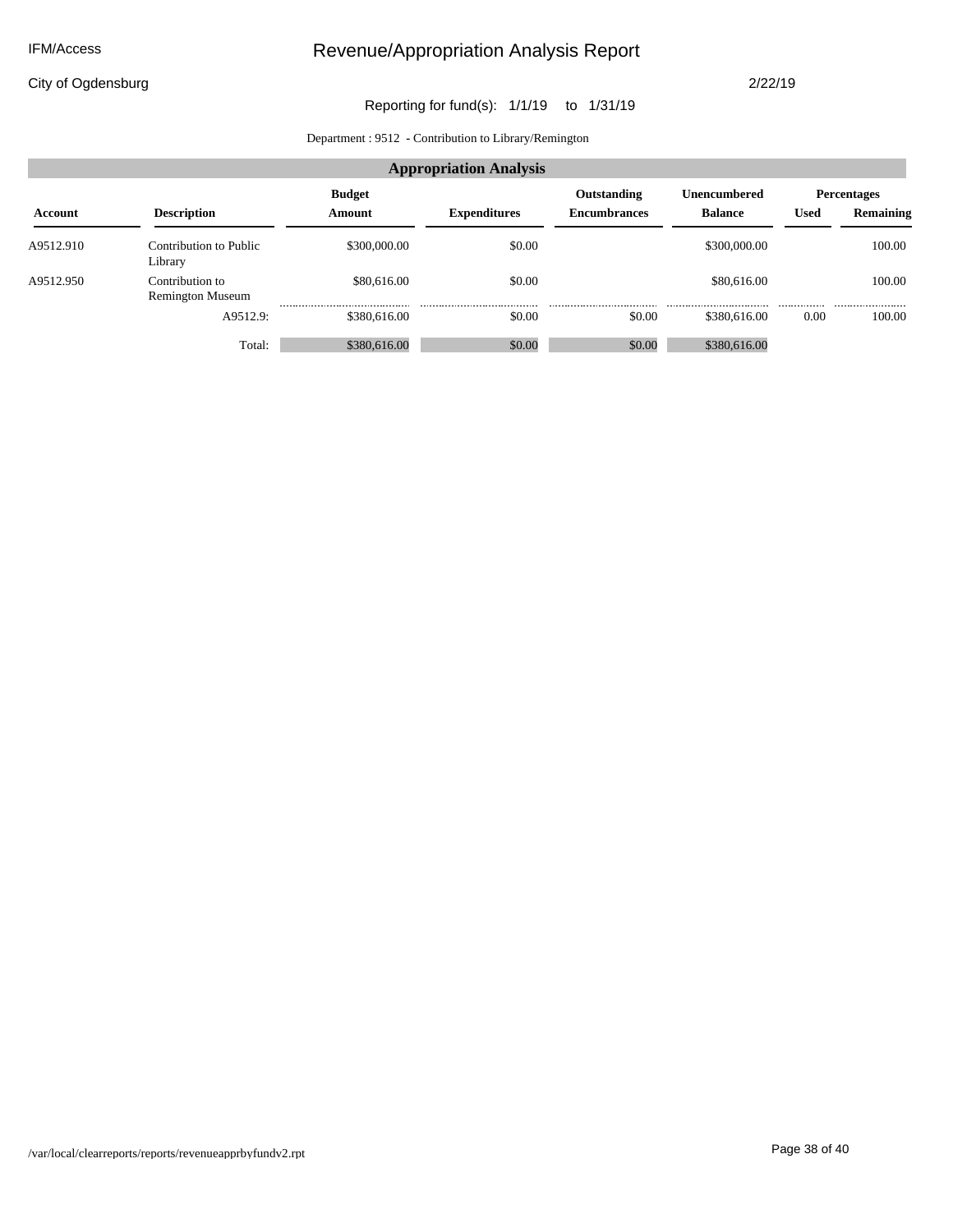City of Ogdensburg

2/22/19

Reporting for fund(s): 1/1/19 to 1/31/19

Department : 9700 **-** Debt Service

|           | <b>Appropriation Analysis</b> |          |                         |                     |                                    |                                       |             |                                 |  |  |  |
|-----------|-------------------------------|----------|-------------------------|---------------------|------------------------------------|---------------------------------------|-------------|---------------------------------|--|--|--|
| Account   | <b>Description</b>            |          | <b>Budget</b><br>Amount | <b>Expenditures</b> | Outstanding<br><b>Encumbrances</b> | <b>Unencumbered</b><br><b>Balance</b> | <b>Used</b> | <b>Percentages</b><br>Remaining |  |  |  |
| A9700.600 | Principal                     |          | \$208,881.00            | \$0.00              |                                    | \$208,881.00                          |             | 100.00                          |  |  |  |
|           |                               | A9700.6: | \$208,881.00            | \$0.00              | \$0.00                             | \$208,881.00                          | <br>0.00    | <br>100.00                      |  |  |  |
| A9700.700 | Interest on<br>Indebtedness   |          | \$160,175.00            | \$0.00              |                                    | \$160,175,00                          |             | 100.00                          |  |  |  |
|           |                               | A9700.7: | \$160,175,00            | <br>\$0.00          | <br>\$0.00                         | <br>\$160,175.00                      | <br>0.00    | <br>100.00                      |  |  |  |
|           |                               | Total:   | \$369,056.00            | \$0.00              | \$0.00                             | \$369,056.00                          |             |                                 |  |  |  |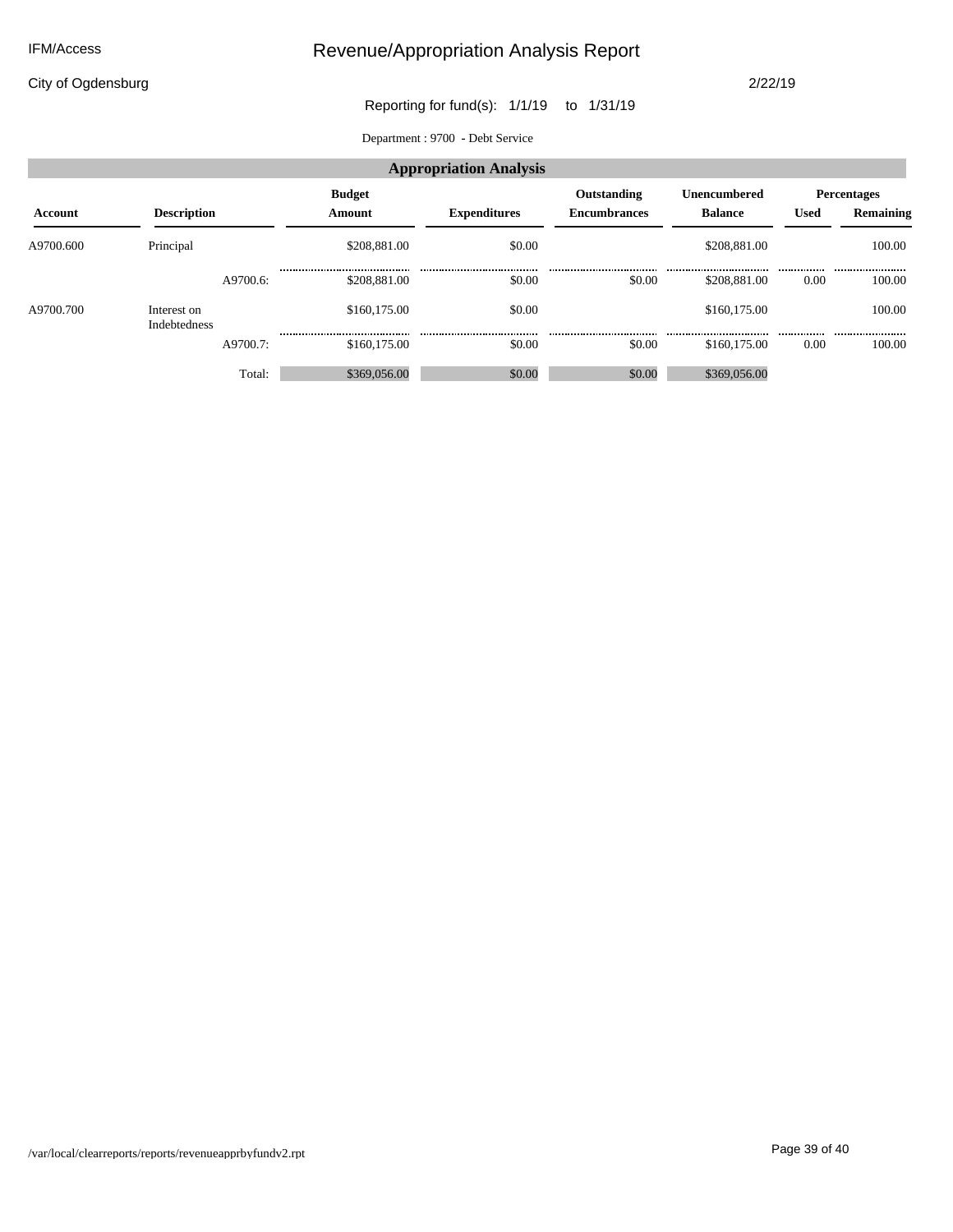City of Ogdensburg

# Revenue/Appropriation Analysis Report

2/22/19

Reporting for fund(s): 1/1/19 to 1/31/19

Department : 9700 **-** Debt Service

End of report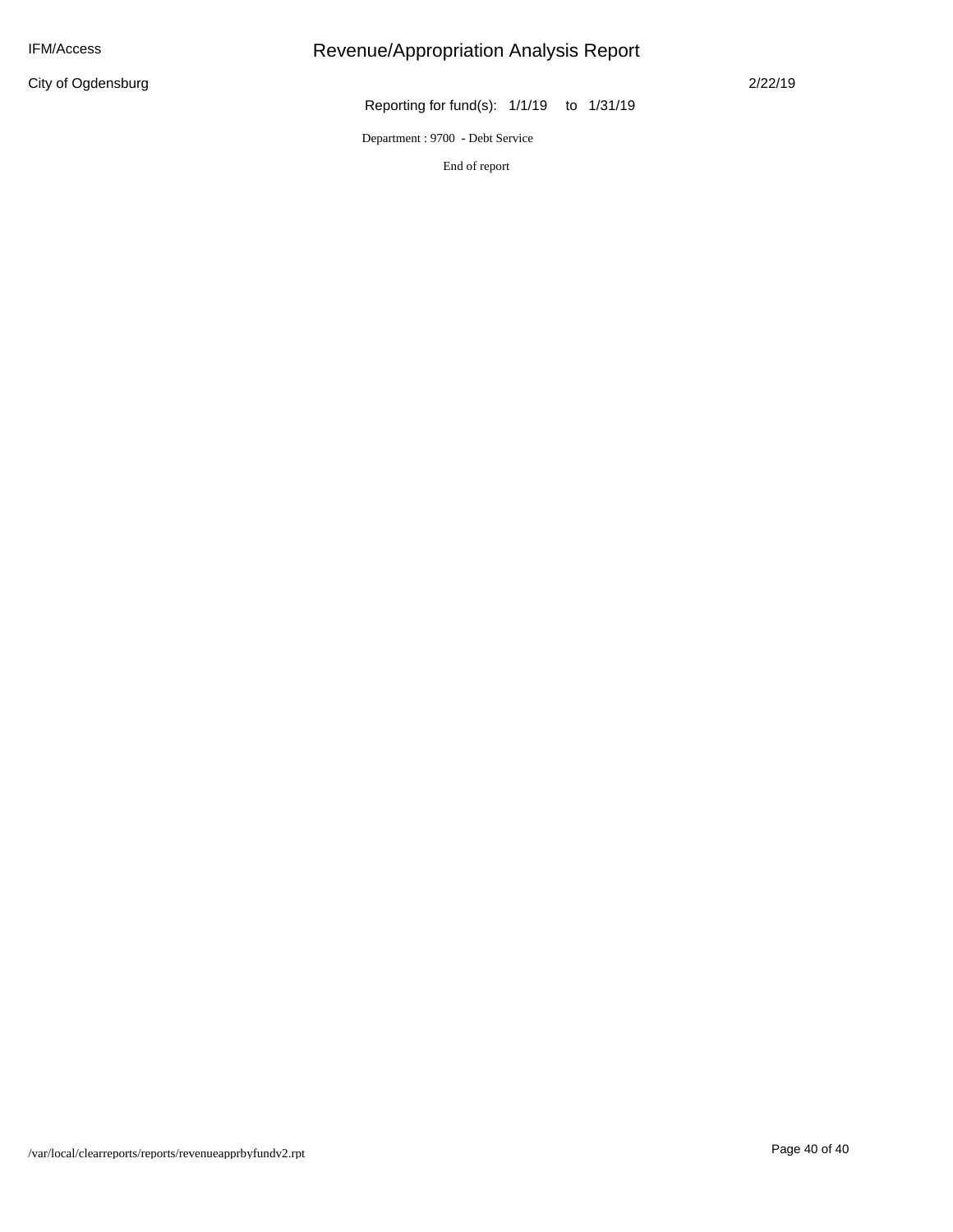City of Ogdensburg

#### 2/22/19

### Reporting for fund(s): 1/1/19 to 1/31/19

#### Department : 1900 **-** Sewer Department Revenues

|         | <b>Revenue Analysis</b>                          |                  |                 |        |                |             |             |  |  |  |  |  |
|---------|--------------------------------------------------|------------------|-----------------|--------|----------------|-------------|-------------|--|--|--|--|--|
|         |                                                  | <b>Estimated</b> |                 |        | Revenue        |             | Percentages |  |  |  |  |  |
| Account | <b>Description</b>                               | Revenue          | <b>Receipts</b> |        | Remaining      | <b>Rcvd</b> | Remaining   |  |  |  |  |  |
| G2120   | Sewer Rents (Flat)                               | \$1,705,000.00   | \$13,432.50     |        | \$1,691,567.50 | 0.79        | 99.21       |  |  |  |  |  |
| G2121   | Sewer Rents (Metered)                            | \$862,000.00     | \$127,520.70    |        | \$734,479.30   | 14.79       | 85.21       |  |  |  |  |  |
| G2122   | <b>Sewer Charges</b><br>(Miscellaneous)          | \$3,000.00       | \$0.00          |        | \$3,000.00     |             | 100.00      |  |  |  |  |  |
| G2123   | Service<br>Charges-Unplug<br>Sewers              | \$80.00          | \$0.00          |        | \$80.00        |             | 100.00      |  |  |  |  |  |
| G2124   | Service Charges-New<br>Sewers                    | \$15,000.00      | \$0.00          |        | \$15,000.00    |             | 100.00      |  |  |  |  |  |
| G2126   | St Law Psy Center                                | \$175,000.00     | \$19,832.20     |        | \$155,167.80   | 11.33       | 88.67       |  |  |  |  |  |
| G2128   | Interest & Penalties On<br><b>Sewer Accounts</b> | \$41,000.00      | \$1,831.32      |        | \$39,168.68    | 4.47        | 95.53       |  |  |  |  |  |
| G2389   | Misc. Sewer - Other<br>Governments               | \$4,400.00       | \$0.00          |        | \$4,400.00     |             | 100.00      |  |  |  |  |  |
|         | Total:                                           | \$2,805,480.00   | \$162,616.72    | \$0.00 | \$2,642,863.28 |             |             |  |  |  |  |  |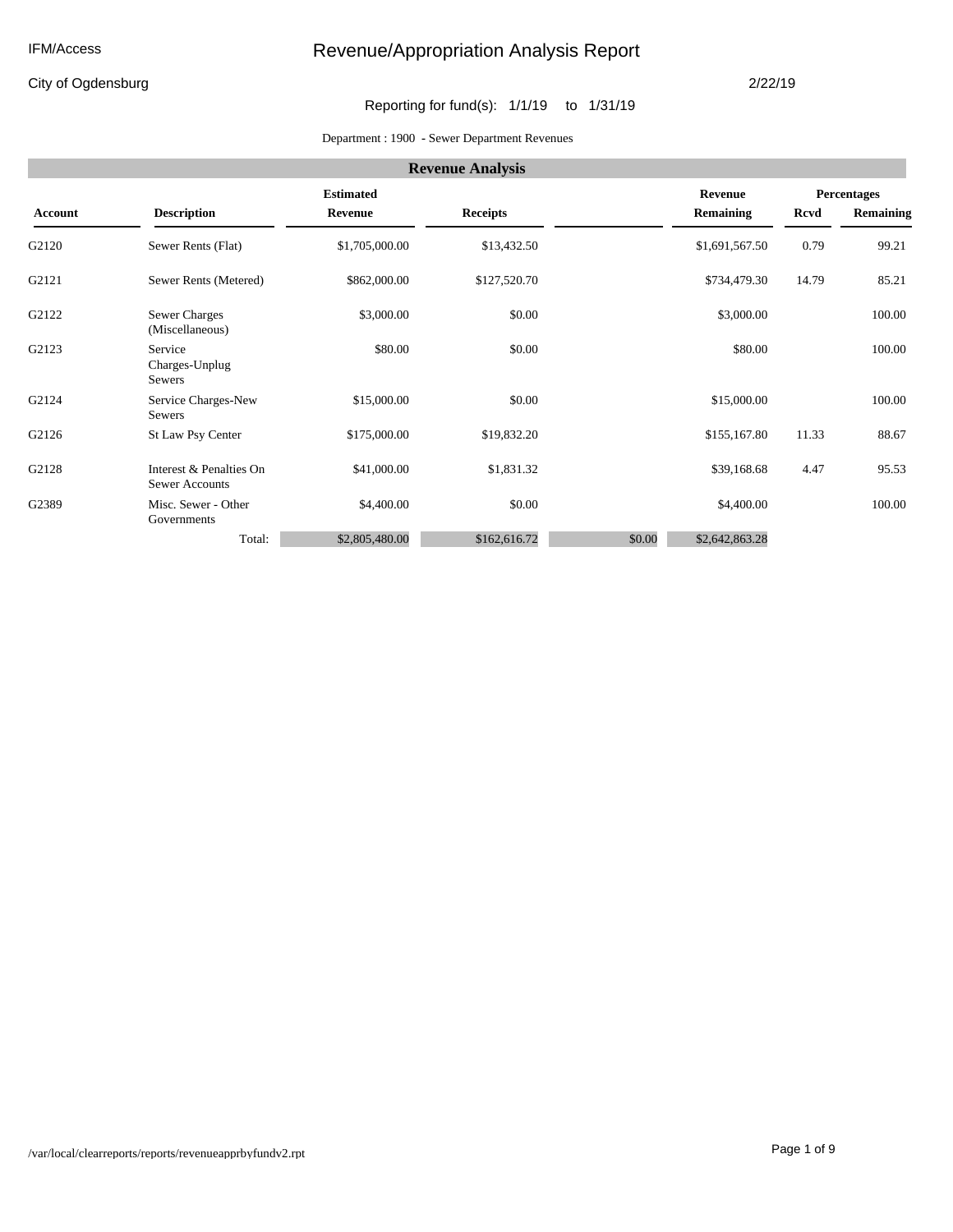City of Ogdensburg

2/22/19

### Reporting for fund(s): 1/1/19 to 1/31/19

Department : 1911 **-** Sewer General Insurance

|           |                    |                         | <b>Appropriation Analysis</b> |                                    |                                |             |                                 |
|-----------|--------------------|-------------------------|-------------------------------|------------------------------------|--------------------------------|-------------|---------------------------------|
| Account   | <b>Description</b> | <b>Budget</b><br>Amount | <b>Expenditures</b>           | Outstanding<br><b>Encumbrances</b> | Unencumbered<br><b>Balance</b> | <b>Used</b> | <b>Percentages</b><br>Remaining |
| G1910.520 | General Insurance  | \$85,000.00             | \$0.00                        |                                    | \$85,000.00                    |             | 100.00                          |
|           | G1910.5:           | \$85,000.00             | <br>\$0.00                    | <br>\$0.00                         | <br>\$85,000.00                | <br>0.00    | <br>100.00                      |
|           | Total:             | \$85,000.00             | \$0.00                        | \$0.00                             | \$85,000.00                    |             |                                 |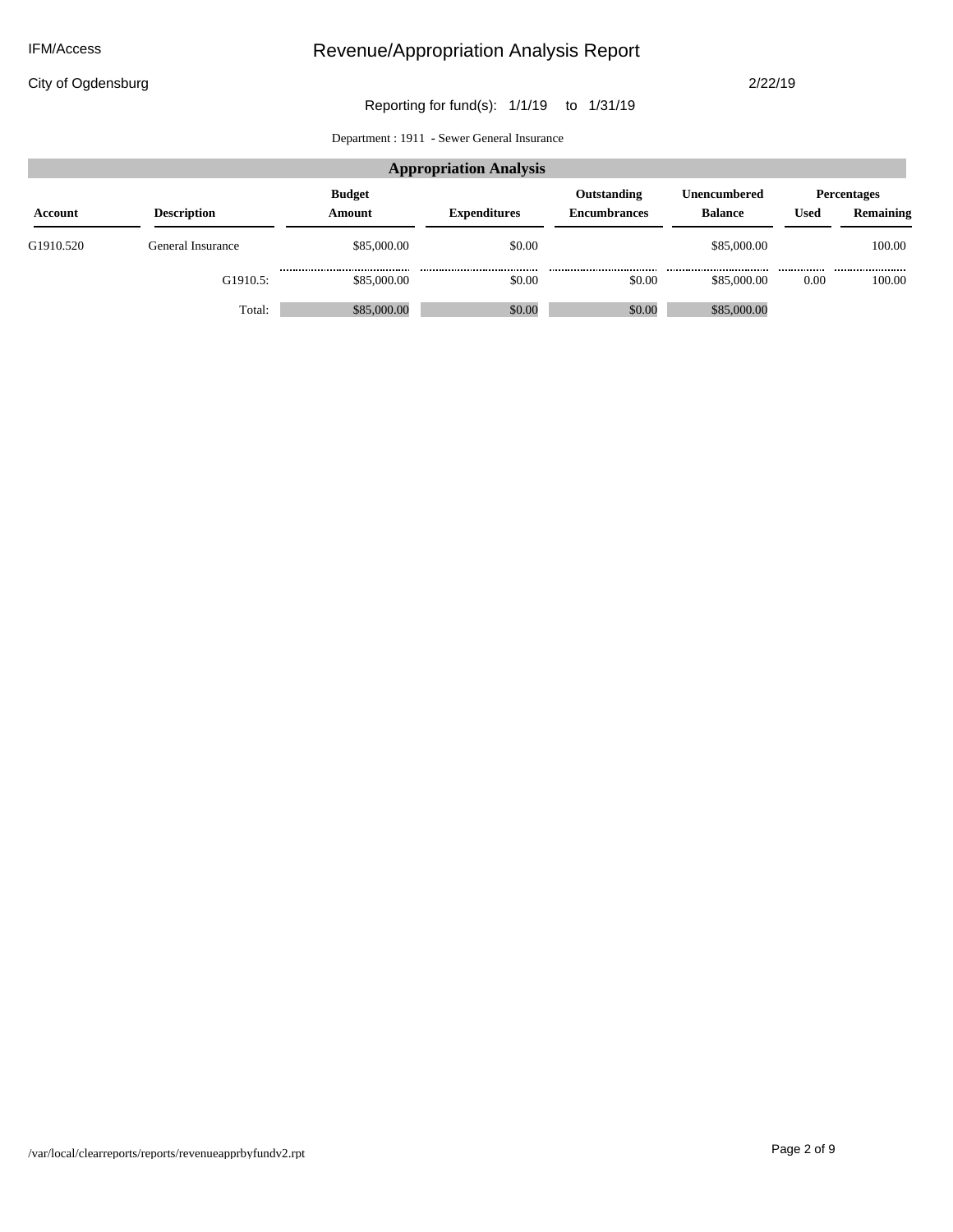City of Ogdensburg

#### 2/22/19

### Reporting for fund(s): 1/1/19 to 1/31/19

#### Department : 8110 **-** Sewer Department Administration

| <b>Appropriation Analysis</b> |                                 |                         |                     |                                    |                                |             |                          |  |  |
|-------------------------------|---------------------------------|-------------------------|---------------------|------------------------------------|--------------------------------|-------------|--------------------------|--|--|
| Account                       | <b>Description</b>              | <b>Budget</b><br>Amount | <b>Expenditures</b> | Outstanding<br><b>Encumbrances</b> | Unencumbered<br><b>Balance</b> | <b>Used</b> | Percentages<br>Remaining |  |  |
| G8110.110                     | Salaries                        | \$128,761.00            | \$10,484.72         |                                    | \$118,276.28                   | 8.14        | 91.86                    |  |  |
| G8110.120                     | Overtime                        | \$4,140.00              | \$276.33            |                                    | \$3,863.67                     | 6.67        | 93.33                    |  |  |
| G8110.155                     | Clothing Allowance              | \$413.00                | \$284.00            |                                    | \$129.00                       | 68.77       | 31.23                    |  |  |
|                               | G8110.1:                        | \$133,314.00            | \$11,045.05         | \$0.00                             | \$122,268.95                   | 8.28        | 91.72                    |  |  |
| G8110.220                     | Office Equipment                | \$1,000.00              | \$0.00              |                                    | \$1,000.00                     |             | 100.00                   |  |  |
|                               | G8110.2:                        | <br>\$1,000.00          | .<br>\$0.00         | \$0.00                             | \$1,000.00                     | 0.00        | <br>100.00               |  |  |
| G8110.310                     | Capital Equipment               | \$5,000.00              | \$0.00              |                                    | \$5,000.00                     |             | 100.00                   |  |  |
|                               | G8110.3:                        | \$5,000.00              | \$0.00              | \$0.00                             | \$5,000.00                     | 0.00        | 100.00                   |  |  |
| G8110.410                     | Travel                          | \$5,000.00              | \$0.00              |                                    | \$5,000.00                     |             | 100.00                   |  |  |
| G8110.415                     | <b>Computer Expense</b>         | \$46,259.00             | \$0.00              |                                    | \$46,259.00                    |             | 100.00                   |  |  |
| G8110.420                     | Office Expense                  | \$1,500.00              | \$0.00              |                                    | \$1,500.00                     |             | 100.00                   |  |  |
| G8110.425                     | Telephone                       | \$1,700.00              | \$105.04            |                                    | \$1,594.96                     | 6.18        | 93.82                    |  |  |
| G8110.440                     | Equipment<br>Maintenance        | \$192,815.00            | \$0.00              |                                    | \$192,815.00                   |             | 100.00                   |  |  |
| G8110.490                     | Materials & Supplies            | \$500.00                | \$0.00              |                                    | \$500.00                       |             | 100.00                   |  |  |
| G8110.498                     | Other Contractual<br>Expense    | \$750.00                | \$0.00              |                                    | \$750.00                       |             | 100.00                   |  |  |
|                               | G8110.4:                        | \$248,524.00            | \$105.04            | \$0.00                             | \$248,418.96                   | 0.04        | 99.96                    |  |  |
| G8110.510                     | Professional Training           | \$4,000.00              | \$0.00              |                                    | \$4,000.00                     |             | 100.00                   |  |  |
| G8110.515                     | Consultants                     | \$179,650.00            | \$0.00              |                                    | \$179,650.00                   |             | 100.00                   |  |  |
| G8110.517                     | <b>Engineering Service</b>      | \$38,908.00             | \$0.00              |                                    | \$38,908.00                    |             | 100.00                   |  |  |
| G8110.519                     | Code Enforcement<br>Service     | \$88,463.00             | \$0.00              |                                    | \$88,463.00                    |             | 100.00                   |  |  |
| G8110.550                     | Uniform & Clothing<br>Allowance | \$180.00                | \$0.00              |                                    | \$180.00                       |             | 100.00                   |  |  |
| G8110.590                     | Contingency                     | \$100,864.00            | \$0.00              |                                    | \$100,864.00                   |             | 100.00                   |  |  |
|                               | G8110.5:                        | \$412,065.00            | \$0.00              | \$0.00                             | \$412,065.00                   | 0.00        | .<br>100.00              |  |  |
| G8110.810                     | <b>State Retirement</b>         | \$19,485.00             | \$1,624.00          |                                    | \$17,861.00                    | 8.33        | 91.67                    |  |  |
| G8110.830                     | Social Security<br>Expense      | \$10,199.00             | \$809.69            |                                    | \$9,389.31                     | 7.94        | 92.06                    |  |  |
| G8110.850                     | NYS Disability                  | \$42.00                 | \$0.00              |                                    | \$42.00                        |             | 100.00                   |  |  |
| G8110.860                     | Health Insurance                | \$51,690.00             | \$4,828.26          |                                    | \$46,861.74                    | 9.34        | 90.66                    |  |  |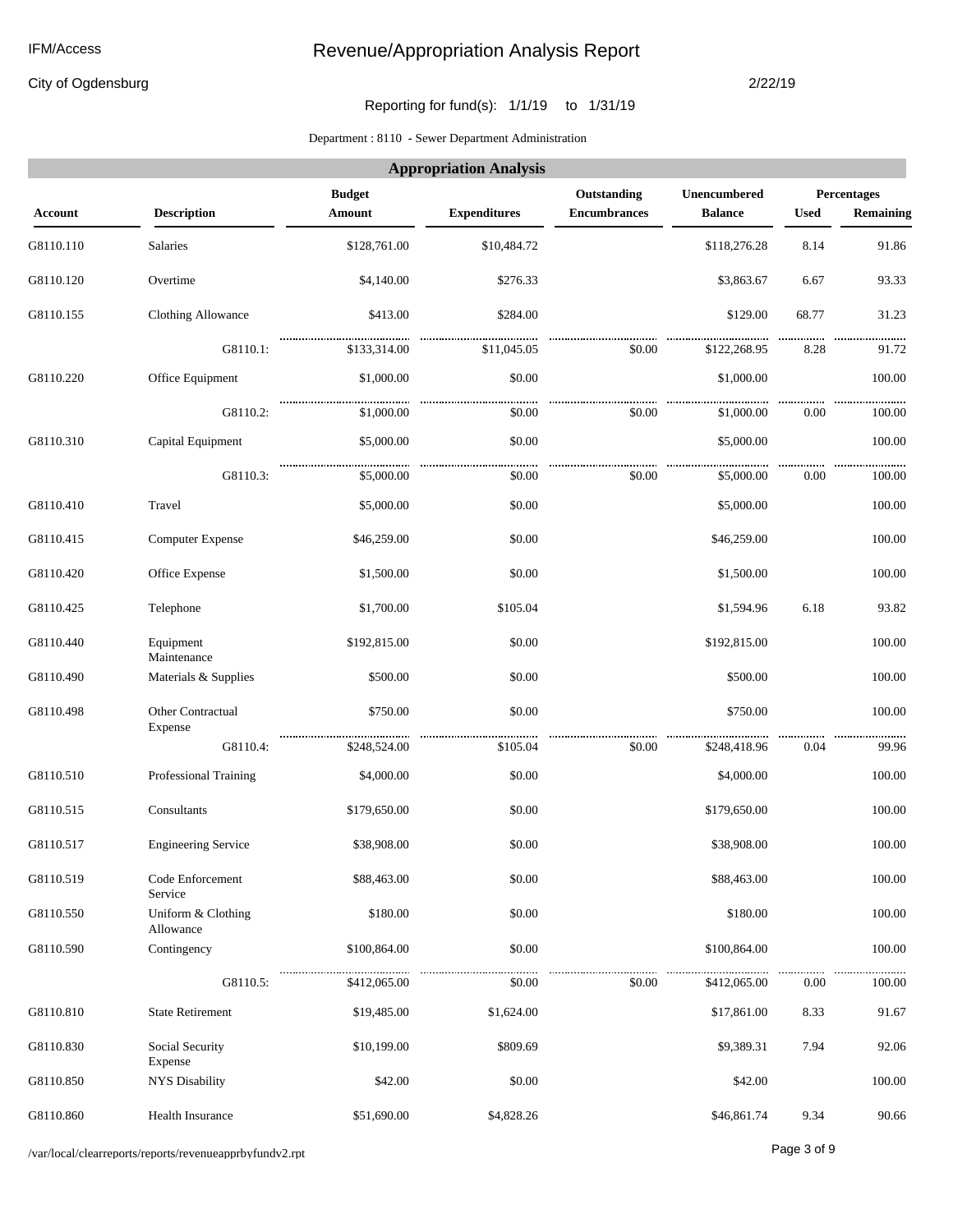City of Ogdensburg

2/22/19

### Reporting for fund(s): 1/1/19 to 1/31/19

Department : 8110 **-** Sewer Department Administration

| G8110.8: | 5.00<br>DÖ. | 1.261.95 | <br>\$0.00 |                   | <br><br>1.08 |
|----------|-------------|----------|------------|-------------------|--------------|
| Total:   | .vu         |          | \$0.00     | .906.96<br>\$862. |              |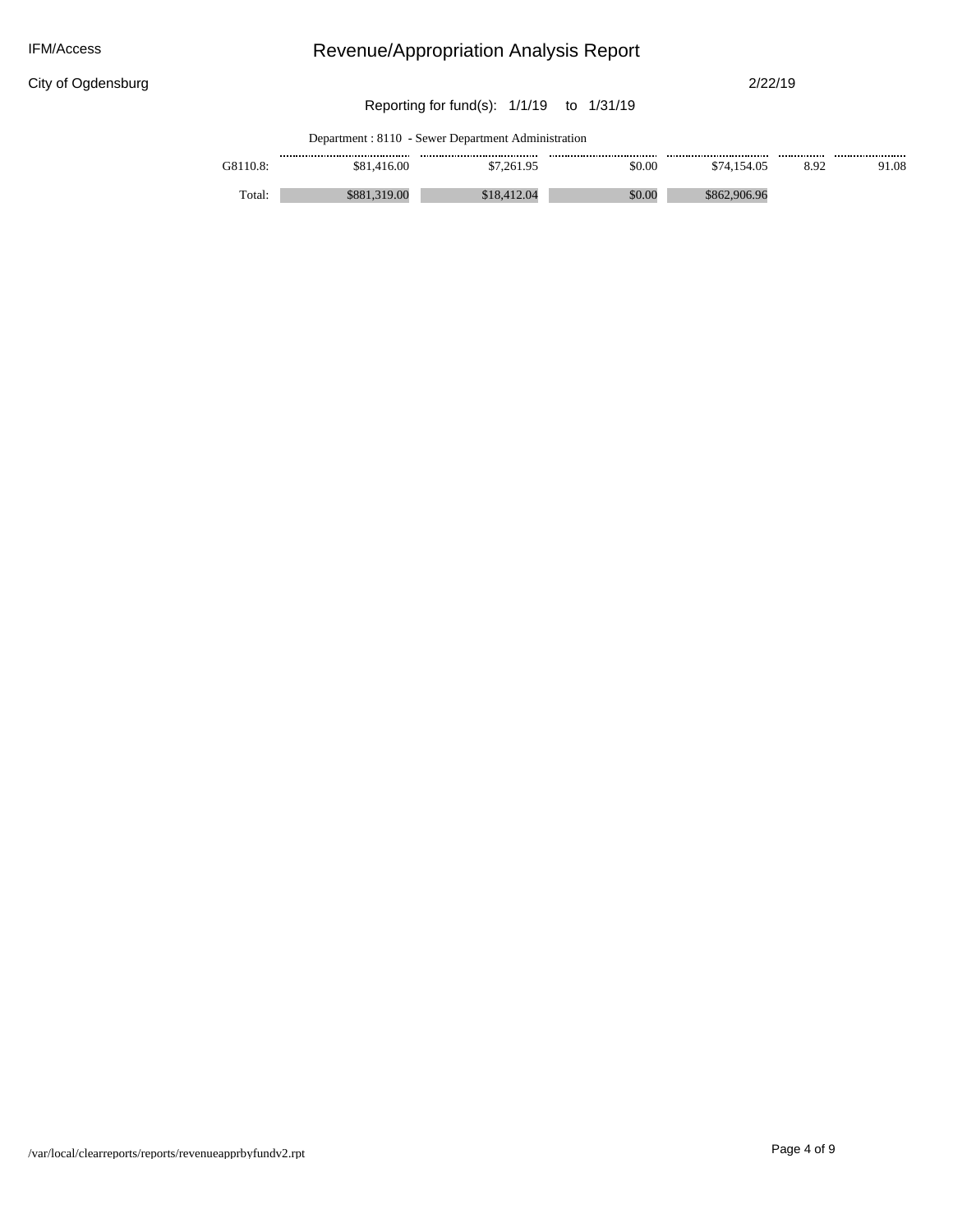City of Ogdensburg

#### 2/22/19

### Reporting for fund(s): 1/1/19 to 1/31/19

Department : 8120 **-** Sewer Maintenance

| <b>Appropriation Analysis</b> |                                 |                         |                     |                                    |                                |             |                                 |  |  |  |
|-------------------------------|---------------------------------|-------------------------|---------------------|------------------------------------|--------------------------------|-------------|---------------------------------|--|--|--|
| <b>Account</b>                | <b>Description</b>              | <b>Budget</b><br>Amount | <b>Expenditures</b> | Outstanding<br><b>Encumbrances</b> | Unencumbered<br><b>Balance</b> | <b>Used</b> | <b>Percentages</b><br>Remaining |  |  |  |
| G8120.110                     | Salaries                        | \$169,633.00            | \$6,011.26          |                                    | \$163,621.74                   | 3.54        | 96.46                           |  |  |  |
| G8120.120                     | Overtime                        | \$12,000.00             | \$108.84            |                                    | \$11,891.16                    | 0.91        | 99.09                           |  |  |  |
| G8120.150                     | Longevity Incentive             | \$1,955.00              | \$0.00              |                                    | \$1,955.00                     |             | 100.00                          |  |  |  |
| G8120.155                     | <b>Clothing Allowance</b>       | \$3,600.00              | \$2,700.00          |                                    | \$900.00                       | 75.00       | 25.00                           |  |  |  |
|                               | G8120.1:                        | \$187,188.00            | \$8,820.10          | \$0.00                             | \$178,367.90                   | 4.71        | 95.29                           |  |  |  |
| G8120.240                     | Specialized Equipment           | \$7,650.00              | \$0.00              |                                    | \$7,650.00                     |             | 100.00                          |  |  |  |
|                               | G8120.2:                        | \$7,650.00              | \$0.00              | \$0.00                             | \$7,650.00                     | 0.00        | 100.00                          |  |  |  |
| G8120.310                     | Capital Equipment               | \$77,534.00             | \$0.00              |                                    | \$77,534.00                    |             | 100.00                          |  |  |  |
| G8120.330                     | Capital Construction            | \$4,000.00              | \$0.00              |                                    | \$4,000.00                     |             | 100.00                          |  |  |  |
|                               | G8120.3:                        | \$81,534.00             | \$0.00              | \$0.00                             | \$81,534.00                    | 0.00        | 100.00                          |  |  |  |
| G8120.474                     | Pest Control                    | \$900.00                | \$0.00              |                                    | \$900.00                       |             | 100.00                          |  |  |  |
| G8120.490                     | Materials & Supplies            | \$35,000.00             | \$0.00              |                                    | \$35,000.00                    |             | 100.00                          |  |  |  |
|                               | G8120.4:                        | \$35,900.00             | \$0.00              | \$0.00                             | \$35,900.00                    | 0.00        | 100.00                          |  |  |  |
| G8120.510                     | Professional Training           | \$1,500.00              | \$0.00              |                                    | \$1,500.00                     |             | 100.00                          |  |  |  |
| G8120.550                     | Uniform & Clothing<br>Allowance | \$1,440.00              | \$0.00              |                                    | \$1,440.00                     |             | 100.00                          |  |  |  |
|                               | G8120.5:                        | \$2,940.00              | \$0.00              | \$0.00                             | \$2,940.00                     | 0.00        | 100.00                          |  |  |  |
| G8120.810                     | <b>State Retirement</b>         | \$57,349.00             | \$4,779.00          |                                    | \$52,570.00                    | 8.33        | 91.67                           |  |  |  |
| G8120.830                     | Social Security<br>Expense      | \$14,320.00             | \$646.58            |                                    | \$13,673.42                    | 4.52        | 95.48                           |  |  |  |
| G8120.850                     | <b>NYS Disability</b>           | \$64.00                 | \$0.00              |                                    | \$64.00                        |             | 100.00                          |  |  |  |
| G8120.860                     | <b>Health Insurance</b>         | \$55,934.00             | \$5,274.61          |                                    | \$50,659.39                    | 9.43        | 90.57                           |  |  |  |
|                               | G8120.8:                        | \$127,667.00            | \$10,700.19         | \$0.00                             | \$116,966.81                   | 8.38        | 91.62                           |  |  |  |
|                               | Total:                          | \$442,879.00            | \$19,520.29         | \$0.00                             | \$423,358.71                   |             |                                 |  |  |  |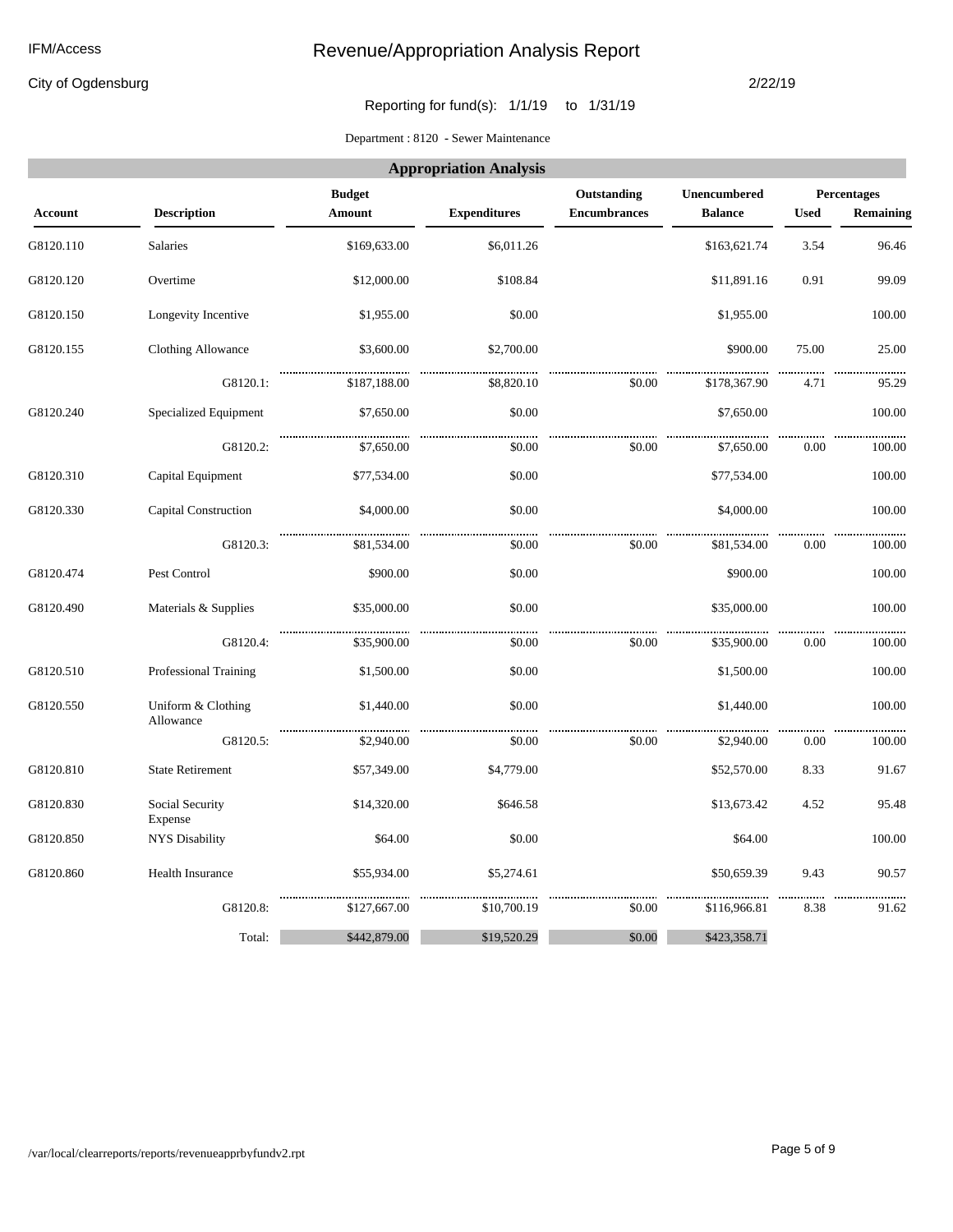City of Ogdensburg

#### 2/22/19

### Reporting for fund(s): 1/1/19 to 1/31/19

Department : 8130 **-** Water Pollution Control

|           | <b>Appropriation Analysis</b>   |                         |                     |                                    |                                |             |                                 |  |  |  |  |
|-----------|---------------------------------|-------------------------|---------------------|------------------------------------|--------------------------------|-------------|---------------------------------|--|--|--|--|
| Account   | <b>Description</b>              | <b>Budget</b><br>Amount | <b>Expenditures</b> | Outstanding<br><b>Encumbrances</b> | Unencumbered<br><b>Balance</b> | <b>Used</b> | <b>Percentages</b><br>Remaining |  |  |  |  |
| G8130.110 | <b>Salaries</b>                 | \$266,455.00            | \$17,639.90         |                                    | \$248,815.10                   | 6.62        | 93.38                           |  |  |  |  |
| G8130.120 | Overtime                        | \$18,500.00             | \$1,142.06          |                                    | \$17,357.94                    | 6.17        | 93.83                           |  |  |  |  |
| G8130.140 | Retirement Incentive            | \$12,500.00             | \$0.00              |                                    | \$12,500.00                    |             | 100.00                          |  |  |  |  |
| G8130.155 | Clothing Allowance              | \$2,650.00              | \$1,750.00          |                                    | \$900.00                       | 66.04       | 33.96                           |  |  |  |  |
|           | G8130.1:                        | \$300,105.00            | \$20,531.96         | \$0.00                             | \$279,573.04                   | 6.84        | 93.16                           |  |  |  |  |
| G8130.410 | Travel                          | \$7,500.00              | \$0.00              |                                    | \$7,500.00                     |             | 100.00                          |  |  |  |  |
| G8130.420 | Office Expense                  | \$1,200.00              | \$0.00              |                                    | \$1,200.00                     |             | 100.00                          |  |  |  |  |
| G8130.422 | Lab Testing                     | \$35,000.00             | \$0.00              |                                    | \$35,000.00                    |             | 100.00                          |  |  |  |  |
| G8130.425 | Telephone                       | \$700.00                | \$0.00              |                                    | \$700.00                       |             | 100.00                          |  |  |  |  |
| G8130.440 | Equipment<br>Maintenance        | \$100,000.00            | \$129.00            |                                    | \$99,871.00                    | 0.13        | 99.87                           |  |  |  |  |
| G8130.450 | <b>Building Maintenance</b>     | \$10,000.00             | \$0.00              |                                    | \$10,000.00                    |             | 100.00                          |  |  |  |  |
| G8130.460 | Heat, Lights & Power            | \$165,000.00            | \$150.03            |                                    | \$164,849.97                   | 0.09        | 99.91                           |  |  |  |  |
| G8130.470 | Rentals                         | \$2,500.00              | \$0.00              |                                    | \$2,500.00                     |             | 100.00                          |  |  |  |  |
| G8130.474 | Pest Control                    | \$300.00                | \$0.00              |                                    | \$300.00                       |             | 100.00                          |  |  |  |  |
| G8130.480 | Gasoline                        | \$4,000.00              | \$0.00              |                                    | \$4,000.00                     |             | 100.00                          |  |  |  |  |
| G8130.490 | Materials & Supplies            | \$60,000.00             | \$0.00              |                                    | \$60,000.00                    |             | 100.00                          |  |  |  |  |
| G8130.498 | Other Contractual<br>Expense    | \$100,000.00            | \$0.00              |                                    | \$100,000.00                   |             | 100.00                          |  |  |  |  |
|           | G8130.4:                        | \$486,200.00            | \$279.03            | \$0.00                             | \$485,920.97                   | 0.06        | 99.94                           |  |  |  |  |
| G8130.510 | Professional Training           | \$7,500.00              | \$0.00              |                                    | \$7,500.00                     |             | 100.00                          |  |  |  |  |
| G8130.515 | Consultants                     | \$142,332.00            | \$11,088.25         |                                    | \$131,243.75                   | 7.79        | 92.21                           |  |  |  |  |
| G8130.550 | Uniform & Clothing<br>Allowance | \$1,080.00              | \$0.00              |                                    | \$1,080.00                     |             | 100.00                          |  |  |  |  |
| G8130.575 | State Regulator Fee             | \$20,000.00             | \$0.00              |                                    | \$20,000.00                    |             | 100.00                          |  |  |  |  |
|           | G8130.5:                        | \$170,912.00            | \$11,088.25         | \$0.00                             | \$159,823.75                   | <br>6.49    | <br>93.51                       |  |  |  |  |
| G8130.810 | <b>State Retirement</b>         | \$25,845.00             | \$2,154.00          |                                    | \$23,691.00                    | 8.33        | 91.67                           |  |  |  |  |
| G8130.830 | Social Security<br>Expense      | \$22,959.00             | \$1,505.15          |                                    | \$21,453.85                    | 6.56        | 93.44                           |  |  |  |  |
| G8130.850 | <b>NYS Disability</b>           | \$90.00                 | \$0.00              |                                    | \$90.00                        |             | 100.00                          |  |  |  |  |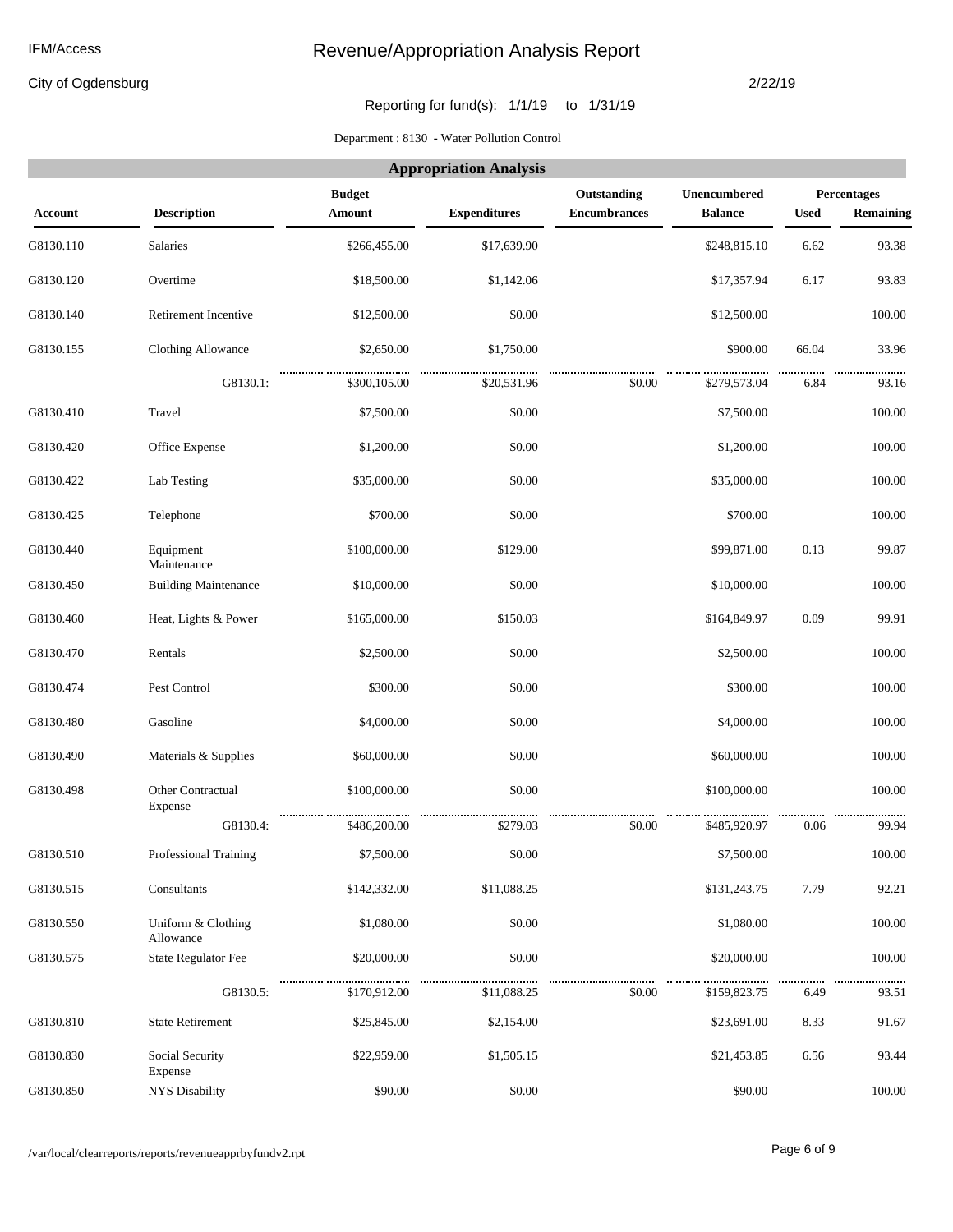| <b>IFM/Access</b>             |                          | Revenue/Appropriation Analysis Report      |            |                |          |           |
|-------------------------------|--------------------------|--------------------------------------------|------------|----------------|----------|-----------|
| City of Ogdensburg            |                          |                                            |            | 2/22/19        |          |           |
|                               |                          | Reporting for fund(s): 1/1/19              | to 1/31/19 |                |          |           |
|                               |                          | Department: 8130 - Water Pollution Control |            |                |          |           |
| G8130.860<br>Health Insurance | \$102,710.00             | \$6,505.22                                 |            | \$96,204.78    | 6.33     | 93.67     |
| G8130.8:                      | \$151,604.00             | \$10,164.37                                | \$0.00     | \$141,439.63   | <br>6.70 | <br>93.30 |
|                               | \$1,108,821.00<br>Total: | \$42,063.61                                | \$0.00     | \$1,066,757.39 |          |           |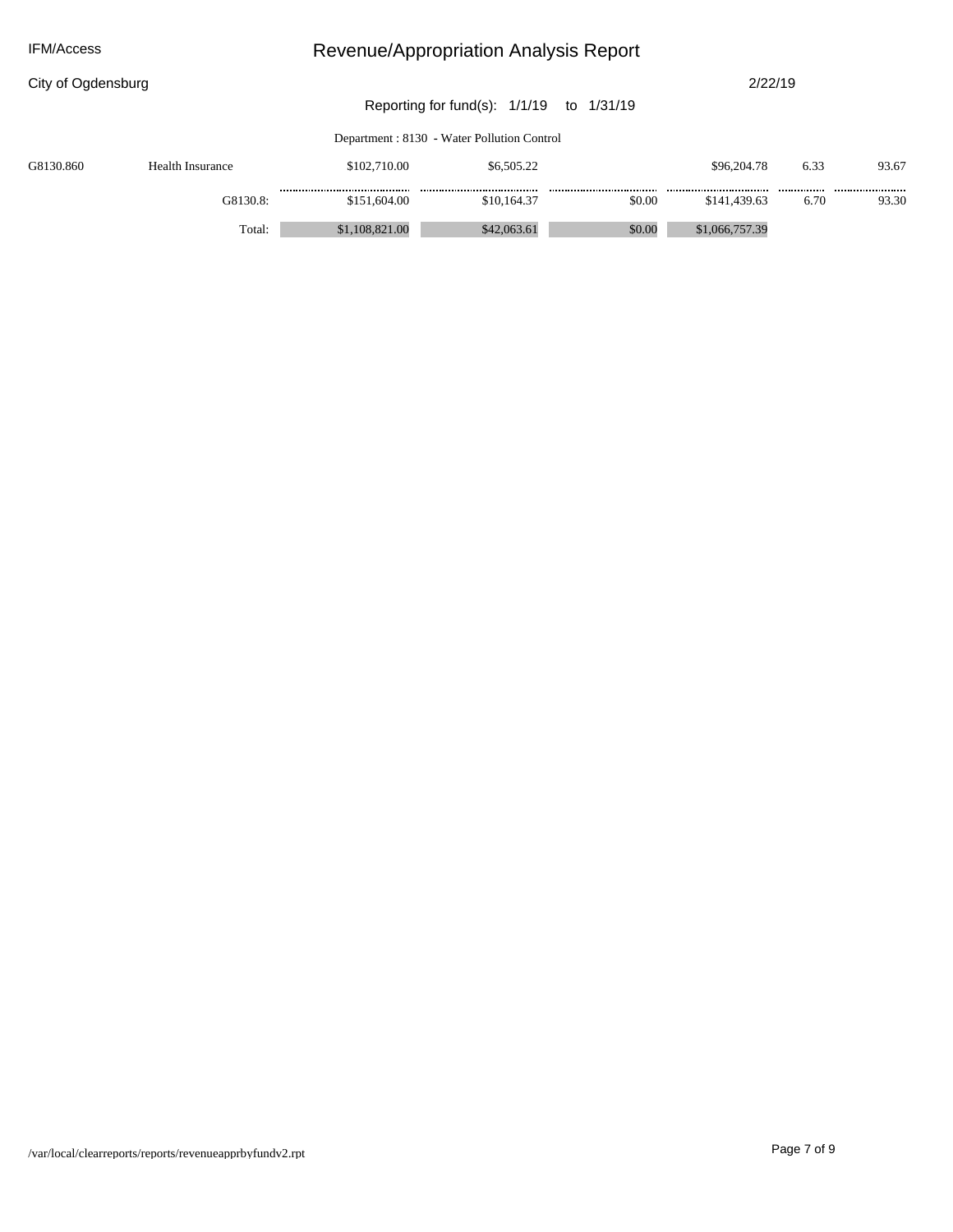City of Ogdensburg

2/22/19

### Reporting for fund(s): 1/1/19 to 1/31/19

Department : 9711 **-** Sewer Debt Service

| <b>Appropriation Analysis</b> |                             |          |                         |                     |                                    |                                                     |             |                                 |  |  |
|-------------------------------|-----------------------------|----------|-------------------------|---------------------|------------------------------------|-----------------------------------------------------|-------------|---------------------------------|--|--|
| Account                       | <b>Description</b>          |          | <b>Budget</b><br>Amount | <b>Expenditures</b> | Outstanding<br><b>Encumbrances</b> | <b>Unencumbered</b><br><b>Balance</b>               | <b>Used</b> | <b>Percentages</b><br>Remaining |  |  |
| G9710.600                     | Principal                   |          | \$244,850.00            | \$0.00              |                                    | \$244,850.00                                        |             | 100.00                          |  |  |
|                               |                             | G9710.6: | \$244,850.00            | <br>\$0.00          | <br>\$0.00                         | ,,,,,,,,,,,,,,,,,,,,,,,,,,,,,,,,,,,<br>\$244,850.00 | <br>0.00    | <br>100.00                      |  |  |
| G9710.700                     | Interest on<br>Indebtedness |          | \$42,611.00             | \$0.00              |                                    | \$42,611.00                                         |             | 100.00                          |  |  |
|                               |                             | G9710.7: | \$42,611.00             | <br>\$0.00          | \$0.00                             | <br>\$42,611.00                                     | <br>0.00    | <br>100.00                      |  |  |
|                               |                             | Total:   | \$287,461.00            | \$0.00              | \$0.00                             | \$287,461.00                                        |             |                                 |  |  |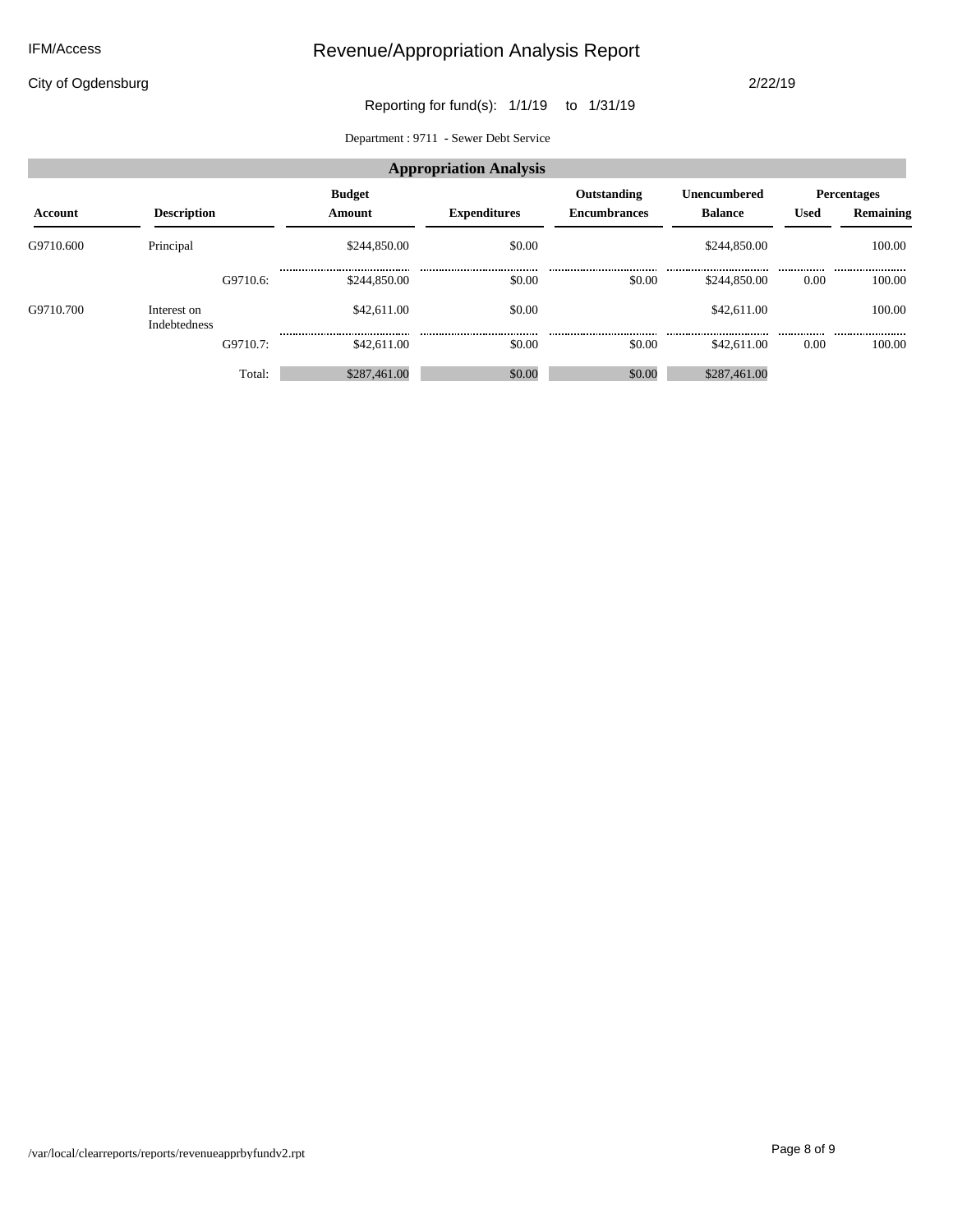City of Ogdensburg

# Revenue/Appropriation Analysis Report

2/22/19

Reporting for fund(s): 1/1/19 to 1/31/19

Department : 9711 **-** Sewer Debt Service

End of report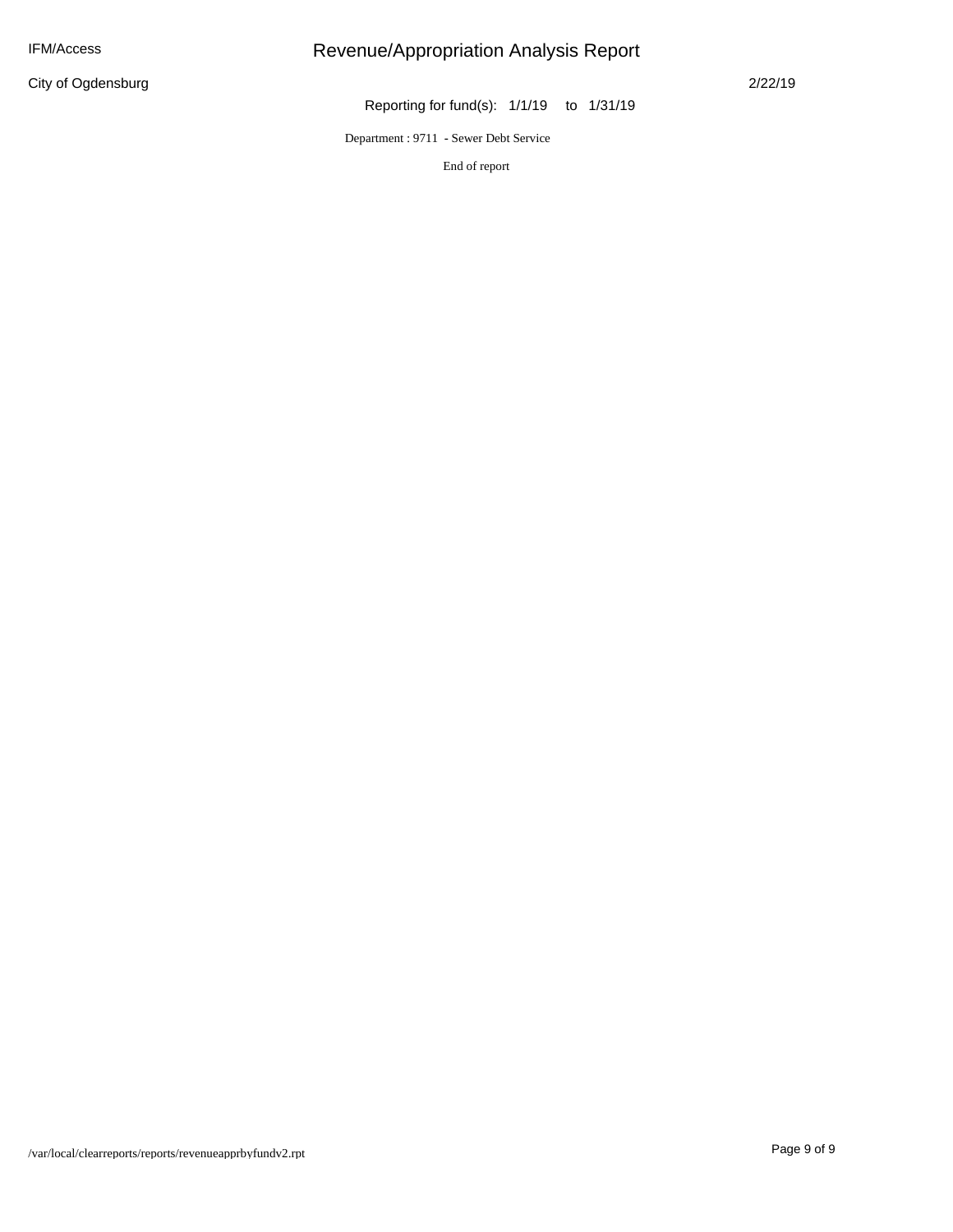City of Ogdensburg

#### 2/22/19

### Reporting for fund(s): 1/1/19 to 1/31/19

#### Department : 1901 **-** Water Department Revenues

| <b>Revenue Analysis</b>        |                                               |                |                 |        |                    |             |           |  |  |  |
|--------------------------------|-----------------------------------------------|----------------|-----------------|--------|--------------------|-------------|-----------|--|--|--|
|                                |                                               |                | Revenue         |        | <b>Percentages</b> |             |           |  |  |  |
| Account                        | <b>Description</b>                            | Revenue        | <b>Receipts</b> |        | Remaining          | <b>Rcvd</b> | Remaining |  |  |  |
| F <sub>2140</sub>              | Metered Water Sales                           | \$797,500.00   | \$116,668.47    |        | \$680,831.53       | 14.63       | 85.37     |  |  |  |
| F <sub>2</sub> 14 <sub>2</sub> | <b>Unmetered Water Sales</b>                  | \$1,519,000.00 | \$12,302.00     |        | \$1,506,698.00     | 0.81        | 99.19     |  |  |  |
| F <sub>2145</sub>              | Thawing Pipes                                 | \$266.00       | \$0.00          |        | \$266.00           |             | 100.00    |  |  |  |
| F <sub>2146</sub>              | Turn On & Off                                 | \$5,000.00     | \$0.00          |        | \$5,000.00         |             | 100.00    |  |  |  |
| F <sub>2147</sub>              | New Services                                  | \$10,000.00    | \$0.00          |        | \$10,000.00        |             | 100.00    |  |  |  |
| F2148                          | All Other<br>Miscellaneous                    | \$30,000.00    | \$0.00          |        | \$30,000.00        |             | 100.00    |  |  |  |
| F <sub>2149</sub>              | Interest & Penalties On<br><b>Water Rents</b> | \$40,000.00    | \$2,451.05      |        | \$37,548.95        | 6.13        | 93.87     |  |  |  |
|                                | Total:                                        | \$2,401,766.00 | \$131,421.52    | \$0.00 | \$2,270,344.48     |             |           |  |  |  |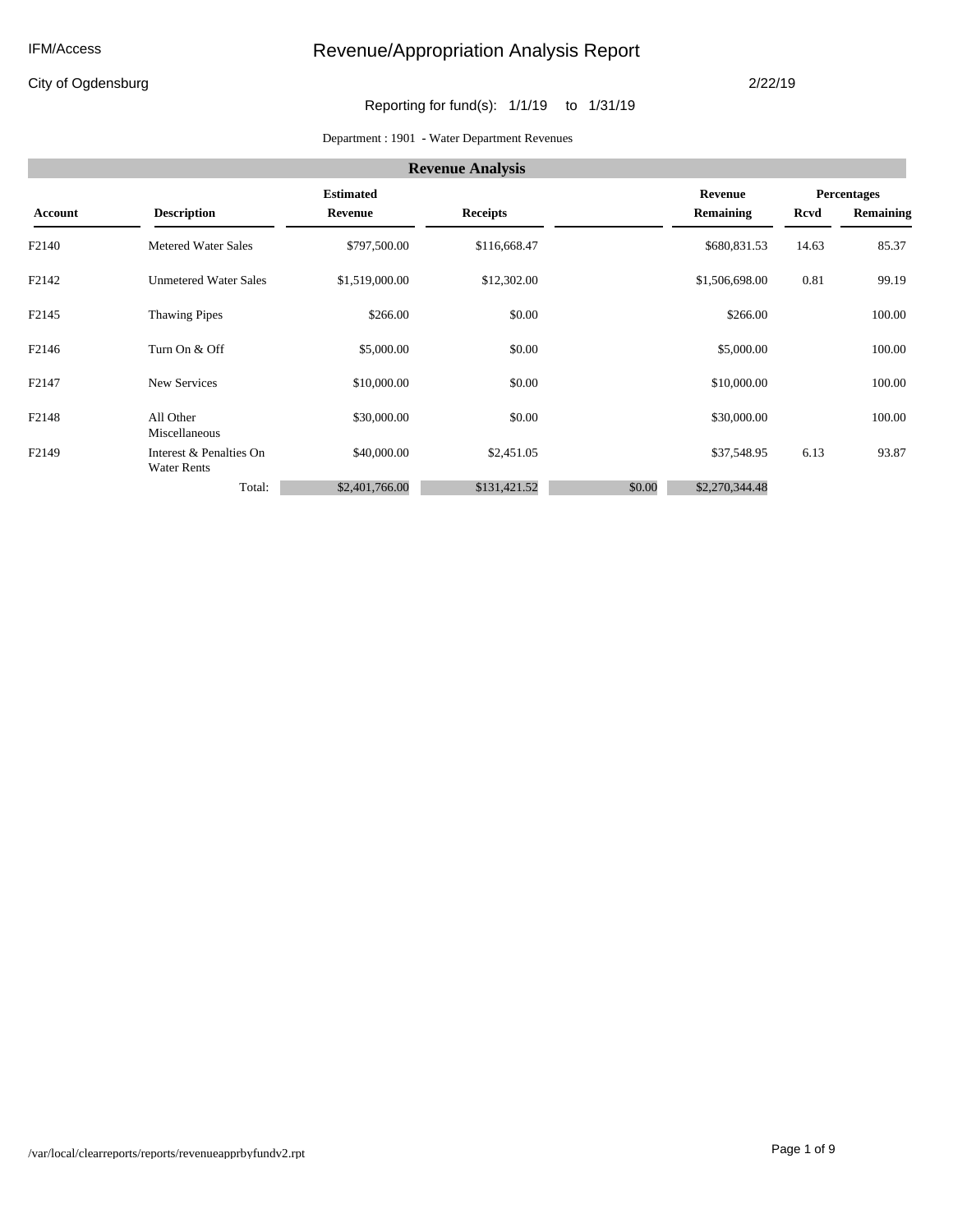City of Ogdensburg

2/22/19

### Reporting for fund(s): 1/1/19 to 1/31/19

Department : 1910 **-** Water General Insurance

| <b>Appropriation Analysis</b> |                    |                         |                     |                                    |                                |          |                                 |  |  |  |
|-------------------------------|--------------------|-------------------------|---------------------|------------------------------------|--------------------------------|----------|---------------------------------|--|--|--|
| Account                       | <b>Description</b> | <b>Budget</b><br>Amount | <b>Expenditures</b> | Outstanding<br><b>Encumbrances</b> | Unencumbered<br><b>Balance</b> | Used     | <b>Percentages</b><br>Remaining |  |  |  |
| F <sub>1910.520</sub>         | General Insurance  | \$85,000.00             | \$0.00              |                                    | \$85,000.00                    |          | 100.00                          |  |  |  |
|                               | F1910.5:           | \$85,000.00             | \$0.00              | <br>\$0.00                         | <br>\$85,000.00                | <br>0.00 | <br>100.00                      |  |  |  |
|                               | Total:             | \$85,000.00             | \$0.00              | \$0.00                             | \$85,000.00                    |          |                                 |  |  |  |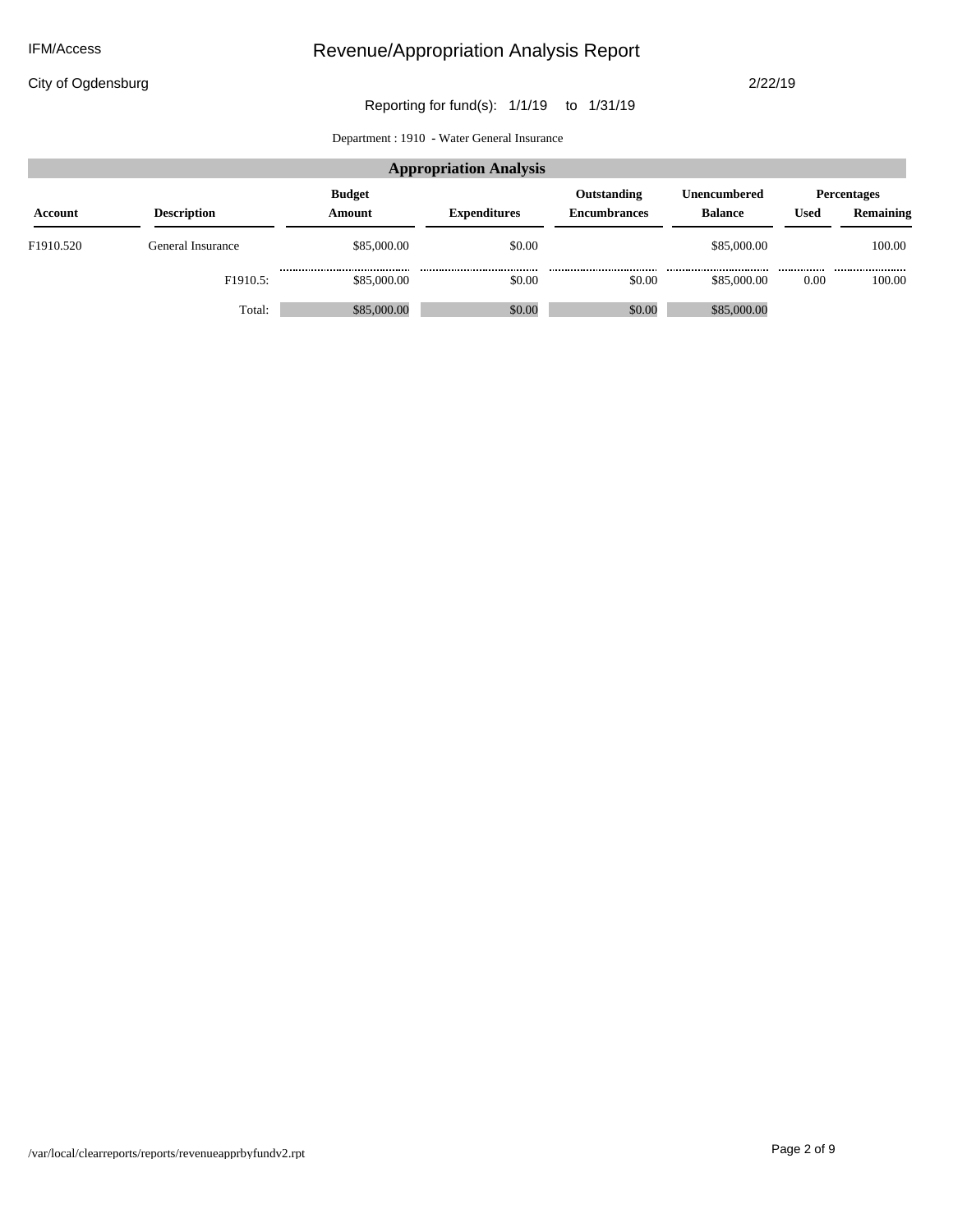City of Ogdensburg

#### 2/22/19

### Reporting for fund(s): 1/1/19 to 1/31/19

#### Department : 8310 **-** Water Department Administration

| <b>Appropriation Analysis</b> |                                 |                         |                     |                                    |                                |             |                          |  |  |  |
|-------------------------------|---------------------------------|-------------------------|---------------------|------------------------------------|--------------------------------|-------------|--------------------------|--|--|--|
| <b>Account</b>                | <b>Description</b>              | <b>Budget</b><br>Amount | <b>Expenditures</b> | Outstanding<br><b>Encumbrances</b> | Unencumbered<br><b>Balance</b> | <b>Used</b> | Percentages<br>Remaining |  |  |  |
| F8310.110                     | Salaries                        | \$126,290.00            | \$11,484.72         |                                    | \$114,805.28                   | 9.09        | 90.91                    |  |  |  |
| F8310.120                     | Overtime                        | \$4,140.00              | \$276.33            |                                    | \$3,863.67                     | 6.67        | 93.33                    |  |  |  |
| F8310.150                     | Longevity Incentive             | \$4,298.00              | \$0.00              |                                    | \$4,298.00                     |             | 100.00                   |  |  |  |
| F8310.155                     | Clothing Allowance              | \$413.00                | \$283.00            |                                    | \$130.00                       | 68.52       | 31.48                    |  |  |  |
|                               | F8310.1:                        | \$135,141.00            | \$12,044.05         | \$0.00                             | \$123,096.95                   | 8.91        | 91.09                    |  |  |  |
| F8310.220                     | Office Equipment                | \$1,000.00              | \$0.00              |                                    | \$1,000.00                     |             | 100.00                   |  |  |  |
|                               | F8310.2:                        | \$1,000.00              | \$0.00              | \$0.00                             | \$1,000.00                     | 0.00        | <br>100.00               |  |  |  |
| F8310.310                     | Capital Equipment               | \$5,000.00              | \$0.00              |                                    | \$5,000.00                     |             | 100.00                   |  |  |  |
|                               | F8310.3:                        | \$5,000.00              | \$0.00              | \$0.00                             | \$5,000.00                     | 0.00        | 100.00                   |  |  |  |
| F8310.410                     | Travel                          | \$1,000.00              | \$0.00              |                                    | \$1,000.00                     |             | 100.00                   |  |  |  |
| F8310.415                     | <b>Computer Expense</b>         | \$46,259.00             | \$0.00              |                                    | \$46,259.00                    |             | 100.00                   |  |  |  |
| F8310.420                     | Office Expense                  | \$1,500.00              | \$0.00              |                                    | \$1,500.00                     |             | 100.00                   |  |  |  |
| F8310.440                     | Equipment<br>Maintenance        | \$192,815.00            | \$0.00              |                                    | \$192,815.00                   |             | 100.00                   |  |  |  |
| F8310.490                     | Materials & Supplies            | \$500.00                | \$0.00              |                                    | \$500.00                       |             | 100.00                   |  |  |  |
| F8310.498                     | Other Contractual<br>Expense    | \$1,000.00              | \$0.00              |                                    | \$1,000.00                     |             | 100.00                   |  |  |  |
|                               | F8310.4:                        | \$243,074.00            | \$0.00              | \$0.00                             | \$243,074.00                   | 0.00        | 100.00                   |  |  |  |
| F8310.515                     | Consultants                     | \$158,703.00            | \$0.00              |                                    | \$158,703.00                   |             | 100.00                   |  |  |  |
| F8310.517                     | <b>Engineering Service</b>      | \$38,908.00             | \$0.00              |                                    | \$38,908.00                    |             | 100.00                   |  |  |  |
| F8310.519                     | Code Enforcement<br>Service     | \$88,463.00             | \$0.00              |                                    | \$88,463.00                    |             | 100.00                   |  |  |  |
| F8310.550                     | Uniform & Clothing<br>Allowance | \$180.00                | \$0.00              |                                    | \$180.00                       |             | 100.00                   |  |  |  |
| F8310.590                     | Contingency                     | \$297,234.00            | \$0.00              |                                    | \$297,234.00                   |             | 100.00                   |  |  |  |
|                               | F8310.5:                        | \$583,488.00            | \$0.00              | \$0.00                             | \$583,488.00                   | 0.00        | 100.00                   |  |  |  |
| F8310.810                     | <b>State Retirement</b>         | \$19,485.00             | \$1,623.00          |                                    | \$17,862.00                    | 8.33        | 91.67                    |  |  |  |
| F8310.830                     | Social Security<br>Expense      | \$10,339.00             | \$882.92            |                                    | \$9,456.08                     | 8.54        | 91.46                    |  |  |  |
| F8310.850                     | <b>NYS Disability</b>           | \$42.00                 | \$0.00              |                                    | \$42.00                        |             | 100.00                   |  |  |  |
| F8310.860                     | Health Insurance                | \$51,689.00             | \$4,828.28          |                                    | \$46,860.72                    | 9.34        | 90.66                    |  |  |  |
|                               | F8310.8:                        | \$81,555.00             | \$7,334.20          | \$0.00                             | \$74,220.80                    | 8.99        | 91.01                    |  |  |  |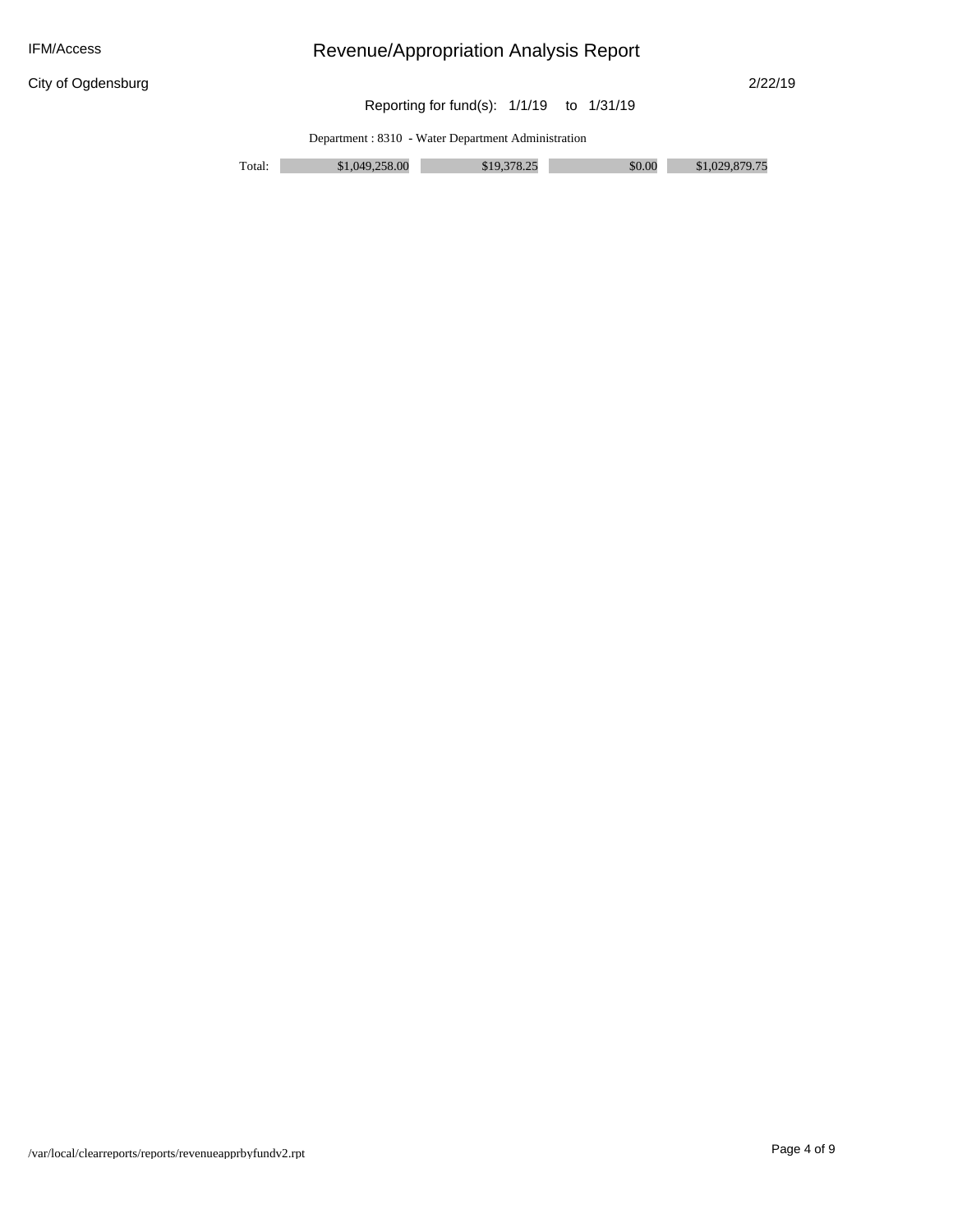City of Ogdensburg

#### 2/22/19

### Reporting for fund(s): 1/1/19 to 1/31/19

#### Department : 8320 **-** Water Supply, Power, & Pumping

|                |                                 |                         | <b>Appropriation Analysis</b> |                                    |                                |             |                          |
|----------------|---------------------------------|-------------------------|-------------------------------|------------------------------------|--------------------------------|-------------|--------------------------|
| <b>Account</b> | <b>Description</b>              | <b>Budget</b><br>Amount | <b>Expenditures</b>           | Outstanding<br><b>Encumbrances</b> | Unencumbered<br><b>Balance</b> | <b>Used</b> | Percentages<br>Remaining |
| F8320.110      | <b>Salaries</b>                 | \$221,457.00            | \$20,351.22                   |                                    | \$201,105.78                   | 9.19        | 90.81                    |
| F8320.120      | Overtime                        | \$2,800.00              | \$0.00                        |                                    | \$2,800.00                     |             | 100.00                   |
| F8320.155      | <b>Clothing Allowance</b>       | \$1,700.00              | \$2,100.00                    |                                    | $(\$400.00)$                   | 123.53      | $-23.53$                 |
|                | F8320.1:                        | \$225,957.00            | \$22,451.22                   | \$0.00                             | \$203,505.78                   | 9.94        | 90.06                    |
| F8320.240      | Specialized Equipment           | \$13,000.00             | \$0.00                        |                                    | \$13,000.00                    |             | 100.00                   |
|                | F8320.2:                        | \$13,000.00             | \$0.00                        | \$0.00                             | \$13,000.00                    | 0.00        | 100.00                   |
| F8320.330      | Capital Construction            | \$11,000.00             | \$0.00                        |                                    | \$11,000.00                    |             | 100.00                   |
|                | F8320.3:                        | \$11,000.00             | \$0.00                        | \$0.00                             | \$11,000.00                    | 0.00        | 100.00                   |
| F8320.410      | Travel                          | \$1,500.00              | \$0.00                        |                                    | \$1,500.00                     |             | 100.00                   |
| F8320.420      | Office Expense                  | \$2,000.00              | \$828.00                      |                                    | \$1,172.00                     | 41.40       | 58.60                    |
| F8320.422      | <b>Water Testing</b>            | \$15,000.00             | \$0.00                        |                                    | \$15,000.00                    |             | 100.00                   |
| F8320.425      | Telephone                       | \$2,500.00              | \$17.78                       |                                    | \$2,482.22                     | 0.71        | 99.29                    |
| F8320.430      | Printing $&$<br>Advertisement   | \$2,000.00              | \$0.00                        |                                    | \$2,000.00                     |             | 100.00                   |
| F8320.440      | Equipment<br>Maintenance        | \$30,000.00             | \$0.00                        |                                    | \$30,000.00                    |             | 100.00                   |
| F8320.450      | <b>Building Maintenance</b>     | \$10,000.00             | \$0.00                        |                                    | \$10,000.00                    |             | 100.00                   |
| F8320.460      | Heat, Lights & Power            | \$105,000.00            | \$609.77                      |                                    | \$104,390.23                   | 0.58        | 99.42                    |
| F8320.480      | Gasoline                        | \$1,500.00              | \$0.00                        |                                    | \$1,500.00                     |             | 100.00                   |
| F8320.490      | Materials & Supplies            | \$70,000.00             | \$142.75                      |                                    | \$69,857.25                    | 0.20        | 99.80                    |
| F8320.498      | Other Contractual<br>Expense    | \$18,000.00             | $(\$29.99)$                   |                                    | \$18,029.99                    | $-0.17$     | 100.17                   |
|                | F8320.4:                        | \$257,500.00            | \$1,568.31                    | \$0.00                             | \$255,931.69                   | 0.61        | 99.39                    |
| F8320.510      | Professional Training           | \$1,500.00              | \$0.00                        |                                    | \$1,500.00                     |             | 100.00                   |
| F8320.515      | Consultants                     | \$104,816.00            | \$3,416.67                    |                                    | \$101,399.33                   | 3.26        | 96.74                    |
| F8320.550      | Uniform & Clothing<br>Allowance | \$720.00                | \$0.00                        |                                    | \$720.00                       |             | 100.00                   |
|                | F8320.5:                        | \$107,036.00            | \$3,416.67                    | \$0.00                             | \$103,619.33                   | 3.19        | <br>96.81                |
| F8320.810      | <b>State Retirement</b>         | \$43,675.00             | \$3,640.00                    |                                    | \$40,035.00                    | 8.33        | 91.67                    |
| F8320.830      | Social Security<br>Expense      | \$17,286.00             | \$1,645.85                    |                                    | \$15,640.15                    | 9.52        | 90.48                    |
| F8320.850      | <b>NYS Disability</b>           | \$90.00                 | \$0.00                        |                                    | \$90.00                        |             | 100.00                   |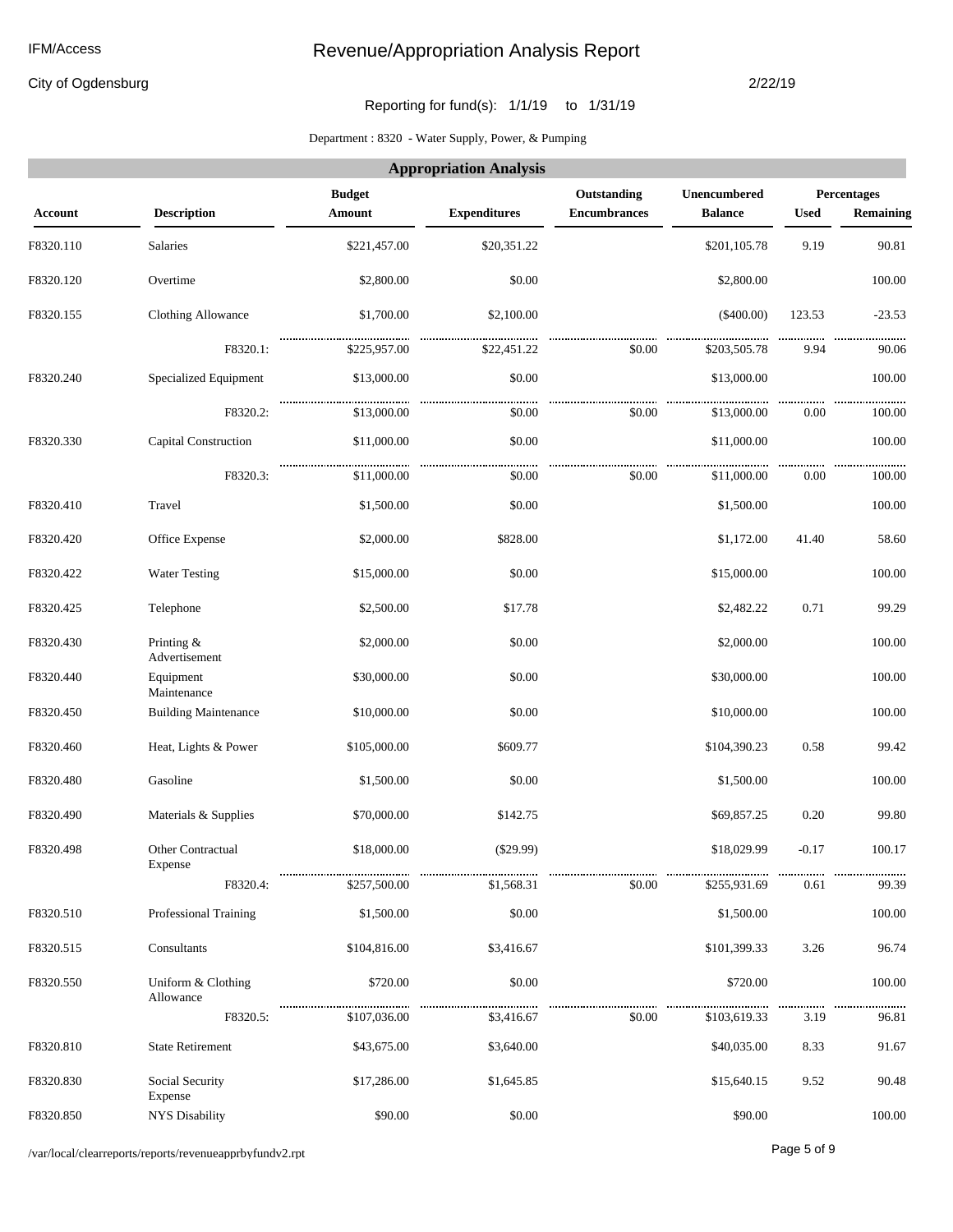| City of Ogdensburg |  |
|--------------------|--|
|--------------------|--|

2/22/19

### Reporting for fund(s): 1/1/19 to 1/31/19

Department : 8320 **-** Water Supply, Power, & Pumping

| F8320.860 | Health Insurance | \$125,251.00 | \$8,274.48  |            | \$116,976.52     | 6.61     | 93.39     |
|-----------|------------------|--------------|-------------|------------|------------------|----------|-----------|
|           | F8320.8:         | \$186,302.00 | \$13,560.33 | <br>\$0.00 | <br>\$172,741.67 | <br>7.28 | <br>92.72 |
|           | Total:           | \$800,795.00 | \$40,996.53 | \$0.00     | \$759,798.47     |          |           |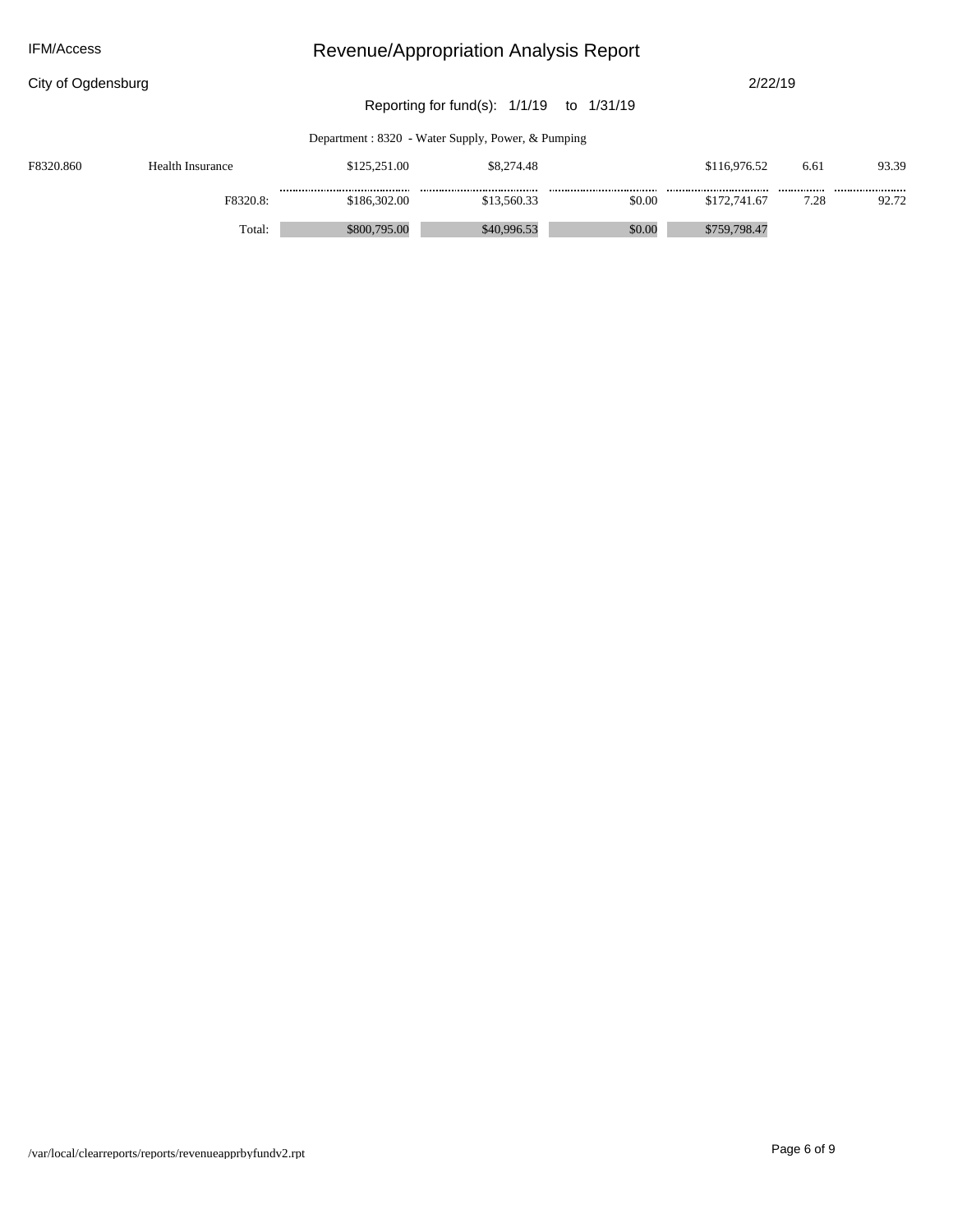City of Ogdensburg

#### 2/22/19

### Reporting for fund(s): 1/1/19 to 1/31/19

#### Department : 8340 **-** Water Transmission & Distribution

|                | <b>Appropriation Analysis</b>   |                         |                     |                                    |                                       |             |                          |  |  |  |  |
|----------------|---------------------------------|-------------------------|---------------------|------------------------------------|---------------------------------------|-------------|--------------------------|--|--|--|--|
| <b>Account</b> | <b>Description</b>              | <b>Budget</b><br>Amount | <b>Expenditures</b> | Outstanding<br><b>Encumbrances</b> | <b>Unencumbered</b><br><b>Balance</b> | <b>Used</b> | Percentages<br>Remaining |  |  |  |  |
| F8340.110      | <b>Salaries</b>                 | \$123,300.00            | \$21,219.56         |                                    | \$102,080.44                          | 17.21       | 82.79                    |  |  |  |  |
| F8340.120      | Overtime                        | \$16,500.00             | \$142.92            |                                    | \$16,357.08                           | 0.87        | 99.13                    |  |  |  |  |
| F8340.155      | Clothing Allowance              | \$3,600.00              | \$2,700.00          |                                    | \$900.00                              | 75.00       | 25.00                    |  |  |  |  |
|                | F8340.1:                        | \$143,400.00            | \$24,062.48         | \$0.00                             | \$119,337.52                          | 16.78       | <br>83.22                |  |  |  |  |
| F8340.240      | Specialized Equipment           | \$7,650.00              | \$0.00              |                                    | \$7,650.00                            |             | 100.00                   |  |  |  |  |
|                | F8340.2:                        | \$7,650.00              | \$0.00              | \$0.00                             | \$7,650.00                            | 0.00        | .<br>100.00              |  |  |  |  |
| F8340.310      | Capital Equipment               | \$76,533.00             | \$0.00              |                                    | \$76,533.00                           |             | 100.00                   |  |  |  |  |
| F8340.330      | Capital Construction            | \$14,000.00             | \$0.00              |                                    | \$14,000.00                           |             | 100.00                   |  |  |  |  |
|                | F8340.3:                        | \$90,533.00             | \$0.00              | \$0.00                             | \$90,533.00                           | 0.00        | 100.00                   |  |  |  |  |
| F8340.490      | Materials & Supplies            | \$45,000.00             | $(\$600.00)$        |                                    | \$45,600.00                           | $-1.33$     | 101.33                   |  |  |  |  |
| F8340.498      | Other Contractual<br>Expense    | \$1,500.00              | \$164.50            |                                    | \$1,335.50                            | 10.97       | 89.03                    |  |  |  |  |
|                | F8340.4:                        | \$46,500.00             | $(\$435.50)$        | \$0.00                             | \$46,935.50                           | $-0.94$     | 100.94                   |  |  |  |  |
| F8340.510      | Professional Training           | \$1,000.00              | \$0.00              |                                    | \$1,000.00                            |             | 100.00                   |  |  |  |  |
| F8340.550      | Uniform & Clothing<br>Allowance | \$1,440.00              | \$280.00            |                                    | \$1,160.00                            | 19.44       | 80.56                    |  |  |  |  |
|                | F8340.5:                        | \$2,440.00              | \$280.00            | \$0.00                             | \$2,160.00                            | 11.48       | 88.52                    |  |  |  |  |
| F8340.810      | <b>State Retirement</b>         | \$57,349.00             | \$4,779.00          |                                    | \$52,570.00                           | 8.33        | 91.67                    |  |  |  |  |
| F8340.830      | Social Security<br>Expense      | \$10,971.00             | \$1,763.97          |                                    | \$9,207.03                            | 16.08       | 83.92                    |  |  |  |  |
| F8340.850      | <b>NYS Disability</b>           | \$46.00                 | \$0.00              |                                    | \$46.00                               |             | 100.00                   |  |  |  |  |
| F8340.860      | <b>Health Insurance</b>         | \$43,926.00             | \$4,581.53          |                                    | \$39,344.47                           | 10.43       | 89.57                    |  |  |  |  |
|                | F8340.8:                        | \$112,292.00            | \$11,124.50         | \$0.00                             | \$101,167.50                          | 9.91        | 90.09                    |  |  |  |  |
|                | Total:                          | \$402,815.00            | \$35,031.48         | \$0.00                             | \$367,783.52                          |             |                          |  |  |  |  |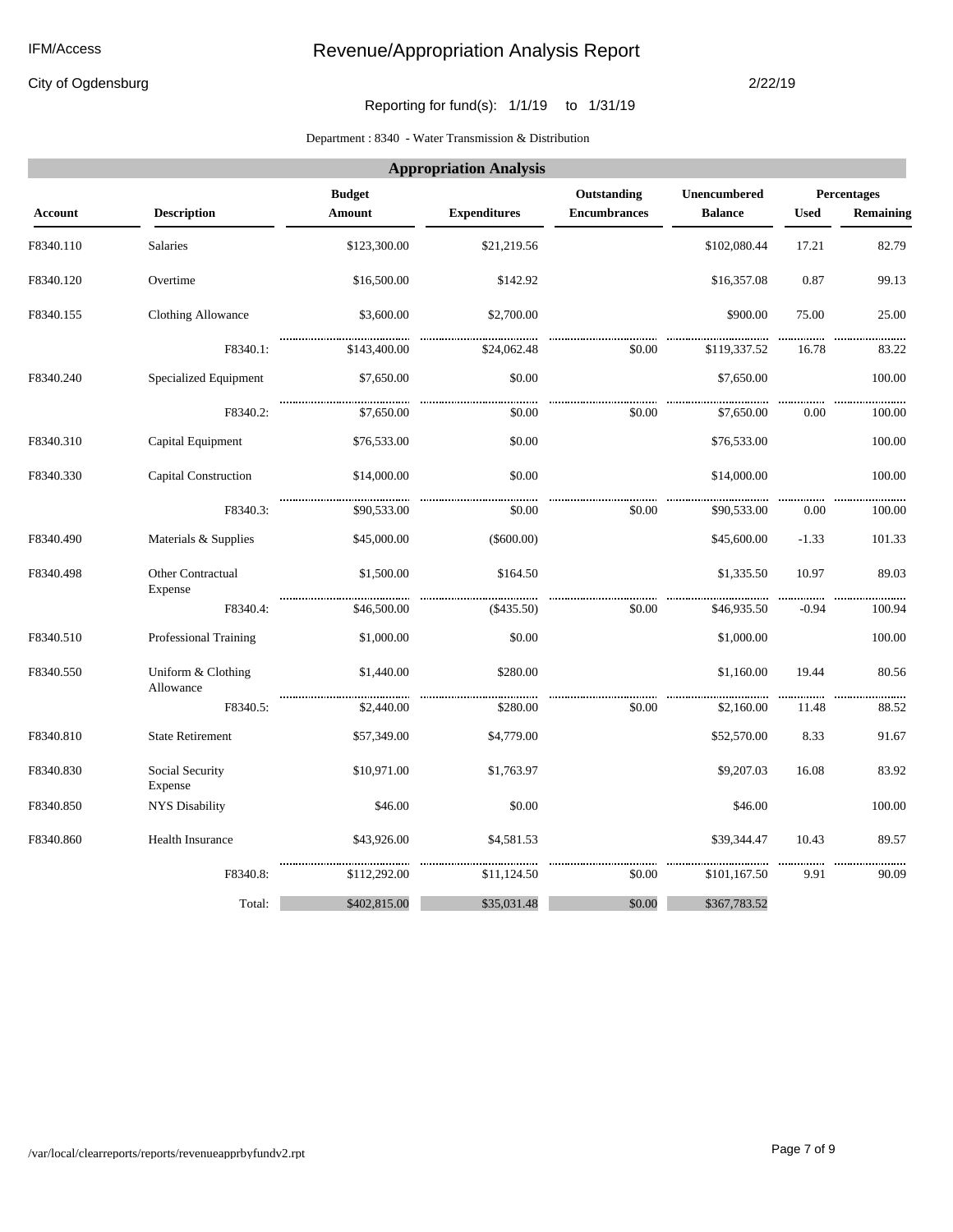City of Ogdensburg

2/22/19

### Reporting for fund(s): 1/1/19 to 1/31/19

Department : 9710 **-** Water Debt Service

| <b>Appropriation Analysis</b> |                             |          |             |                                                |                                    |                                       |             |                                 |  |  |
|-------------------------------|-----------------------------|----------|-------------|------------------------------------------------|------------------------------------|---------------------------------------|-------------|---------------------------------|--|--|
| Account                       | <b>Description</b>          |          |             | <b>Budget</b><br><b>Expenditures</b><br>Amount | Outstanding<br><b>Encumbrances</b> | <b>Unencumbered</b><br><b>Balance</b> | <b>Used</b> | <b>Percentages</b><br>Remaining |  |  |
| F9710.600                     | Principal                   |          | \$52,269.00 | \$0.00                                         |                                    | \$52,269.00                           |             | 100.00                          |  |  |
|                               |                             | F9710.6: | \$52,269.00 | \$0.00                                         | \$0.00                             | \$52,269.00                           | <br>0.00    | <br>100.00                      |  |  |
| F9710.700                     | Interest on<br>Indebtedness |          | \$11,629.00 | \$0.00                                         |                                    | \$11,629.00                           |             | 100.00                          |  |  |
|                               |                             | F9710.7: | \$11,629.00 | <br>\$0.00                                     | \$0.00                             | <br>\$11,629.00                       | <br>0.00    | <br>100.00                      |  |  |
|                               |                             | Total:   | \$63,898.00 | \$0.00                                         | \$0.00                             | \$63,898.00                           |             |                                 |  |  |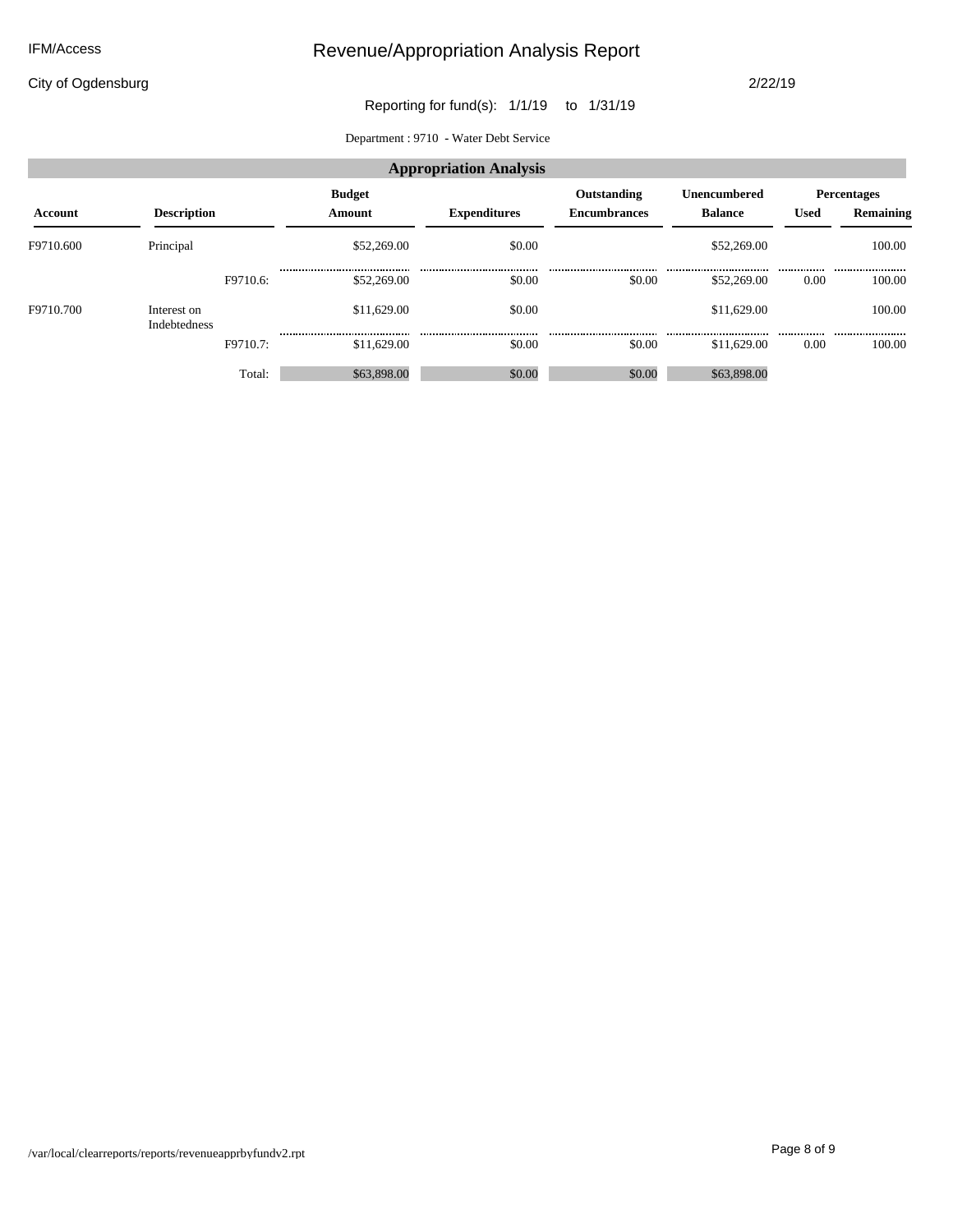City of Ogdensburg

# Revenue/Appropriation Analysis Report

2/22/19

Reporting for fund(s): 1/1/19 to 1/31/19

Department : 9710 **-** Water Debt Service

End of report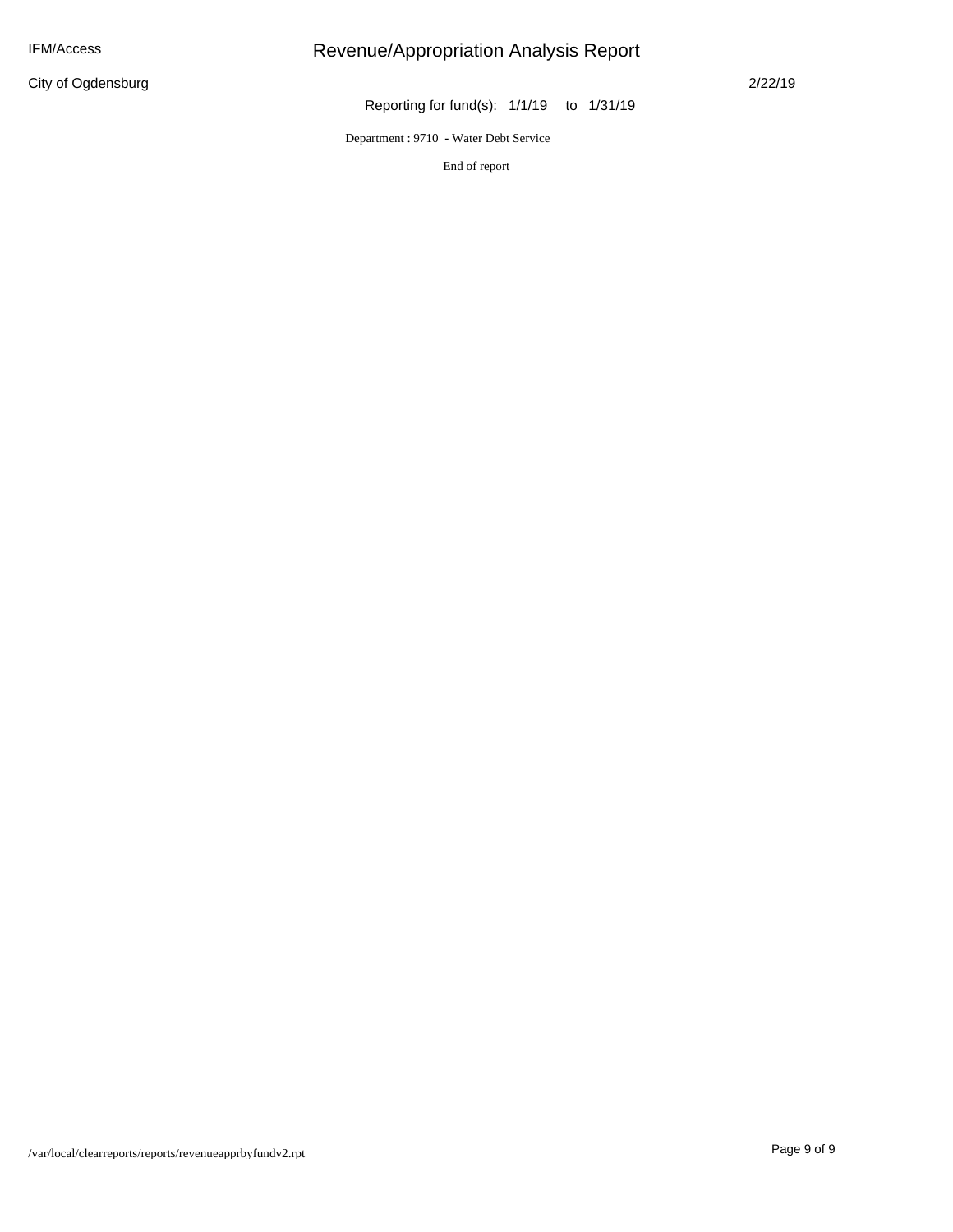City of Ogdensburg

#### 2/22/19

### Reporting for fund(s): 1/1/19 to 1/31/19

Department : 7410 **-** Public Library

| <b>Revenue Analysis</b> |                                    |                  |                 |                        |                    |           |  |  |  |  |
|-------------------------|------------------------------------|------------------|-----------------|------------------------|--------------------|-----------|--|--|--|--|
|                         |                                    | <b>Estimated</b> | Revenue         |                        | <b>Percentages</b> |           |  |  |  |  |
| <b>Account</b>          | <b>Description</b>                 | Revenue          | <b>Receipts</b> | Remaining              | <b>Rcvd</b>        | Remaining |  |  |  |  |
| L <sub>1001</sub>       | Library Taxes - School<br>District | \$125,000.00     | \$0.00          | \$125,000.00           |                    | 100.00    |  |  |  |  |
| L2082                   | <b>Library Charges</b>             | \$6,500.00       | \$0.00          | \$6,500.00             |                    | 100.00    |  |  |  |  |
| L2765                   | NCL System and Other               | \$3,500.00       | \$0.00          | \$3,500.00             |                    | 100.00    |  |  |  |  |
| L <sub>2800</sub> -7410 | Library Endowment<br>Income        | \$33,000.00      | \$0.00          | \$33,000.00            |                    | 100.00    |  |  |  |  |
| L2812                   | Appropriated Fund<br>Balance       | \$50,000.00      | \$0.00          | \$50,000.00            |                    | 100.00    |  |  |  |  |
| L5031-7410              | Library Contribution<br>From City  | \$300,000.00     | \$0.00          | \$300,000.00           |                    | 100.00    |  |  |  |  |
|                         | Total:                             | \$518,000.00     | \$0.00          | \$0.00<br>\$518,000.00 |                    |           |  |  |  |  |

#### **Appropriation Analysis**

|                |                                     | <b>Budget</b> |                     | Outstanding         | Unencumbered   | Percentages |            |
|----------------|-------------------------------------|---------------|---------------------|---------------------|----------------|-------------|------------|
| <b>Account</b> | <b>Description</b>                  | Amount        | <b>Expenditures</b> | <b>Encumbrances</b> | <b>Balance</b> | <b>Used</b> | Remaining  |
| L7410.110      | Salaries                            | \$269,700.00  | \$21,272.92         |                     | \$248,427.08   | 7.89        | 92.11      |
|                | L7410.1:                            | \$269,700.00  | \$21,272.92         | \$0.00              | \$248,427.08   | 7.89        | .<br>92.11 |
| L7410.250      | Library Books                       | \$9,000.00    | \$0.00              |                     | \$9,000.00     |             | 100.00     |
|                | L7410.2:                            | \$9,000.00    | \$0.00              | \$0.00              | \$9,000.00     | 0.00        | 100.00     |
| L7410.410      | Travel                              | \$1,030.00    | \$0.00              |                     | \$1,030.00     |             | 100.00     |
| L7410.420      | Office Expense                      | \$3,000.00    | \$0.00              |                     | \$3,000.00     |             | 100.00     |
| L7410.425      | Telephone                           | \$1,545.00    | \$0.00              |                     | \$1,545.00     |             | 100.00     |
| L7410.440      | Equipment<br>Maintenance            | \$4,770.00    | \$0.00              |                     | \$4,770.00     |             | 100.00     |
| L7410.450      | <b>Building Maintenance</b>         | \$3,090.00    | \$0.00              |                     | \$3,090.00     |             | 100.00     |
| L7410.460      | Heat, Lights & Power                | \$19,570.00   | \$932.97            |                     | \$18,637.03    | 4.77        | 95.23      |
| L7410.490      | Materials & Supplies                | \$3,000.00    | \$0.00              |                     | \$3,000.00     |             | 100.00     |
|                | L7410.4:                            | \$36,005.00   | \$932.97            | \$0.00              | \$35,072.03    | 2.59        | 97.41      |
| L7410.510      | Professional Training               | \$2,400.00    | \$0.00              |                     | \$2,400.00     |             | 100.00     |
| L7410.515      | Consultants                         | \$200.00      | \$0.00              |                     | \$200.00       |             | 100.00     |
| L7410.520      | General Insurance                   | \$4,223.00    | \$0.00              |                     | \$4,223.00     |             | 100.00     |
| L7410.522      | Audit                               | \$5,300.00    | \$0.00              |                     | \$5,300.00     |             | 100.00     |
| L7410.590      | Contingent (Library &<br>Remington) | \$8,663.00    | \$0.00              |                     | \$8,663.00     |             | 100.00     |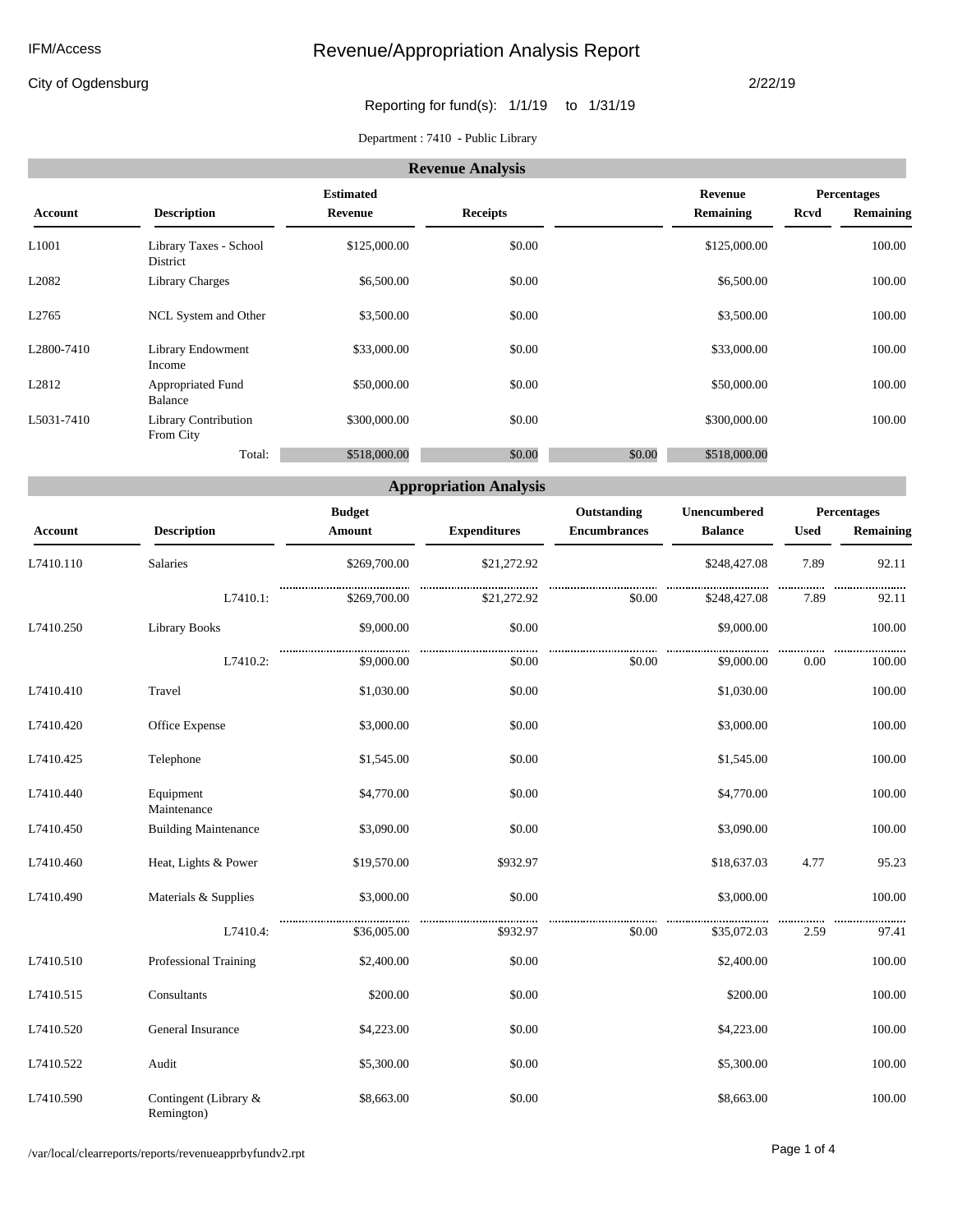### City of Ogdensburg

#### 2/22/19

# Reporting for fund(s): 1/1/19 to 1/31/19

|           |                             |          |              | Department: 7410 - Public Library |            |                 |          |            |
|-----------|-----------------------------|----------|--------------|-----------------------------------|------------|-----------------|----------|------------|
|           |                             | L7410.5: | \$20,786.00  | \$0.00                            | <br>\$0.00 | <br>\$20,786.00 | <br>0.00 | <br>100.00 |
| L7410.600 | Principal                   |          | \$4,000.00   | \$0.00                            |            | \$4,000.00      |          | 100.00     |
|           |                             | L7410.6: | \$4,000.00   | \$0.00                            | \$0.00     | \$4,000.00      | 0.00     | 100.00     |
| L7410.700 | Interest on<br>Indebtedness |          | \$5,936.00   | \$0.00                            |            | \$5,936.00      |          | 100.00     |
|           |                             | L7410.7: | \$5,936.00   | \$0.00                            | \$0.00     | <br>\$5,936.00  | <br>0.00 | <br>100.00 |
| L7410.810 | <b>State Retirement</b>     |          | \$40,807.00  | \$3,401.00                        |            | \$37,406.00     | 8.33     | 91.67      |
| L7410.830 | Social Security<br>Expense  |          | \$20,633.00  | \$1,559.47                        |            | \$19,073.53     | 7.56     | 92.44      |
| L7410.850 | <b>NYS Disability</b>       |          | \$216.00     | \$0.00                            |            | \$216.00        |          | 100.00     |
| L7410.860 | Health Insurance            |          | \$110,917.00 | \$9,078.20                        |            | \$101,838.80    | 8.18     | 91.82      |
|           |                             | L7410.8: | \$172,573.00 | \$14,038.67                       | \$0.00     | \$158,534.33    | 8.13     | <br>91.87  |
|           |                             | Total:   | \$518,000.00 | \$36,244.56                       | \$0.00     | \$481,755.44    |          |            |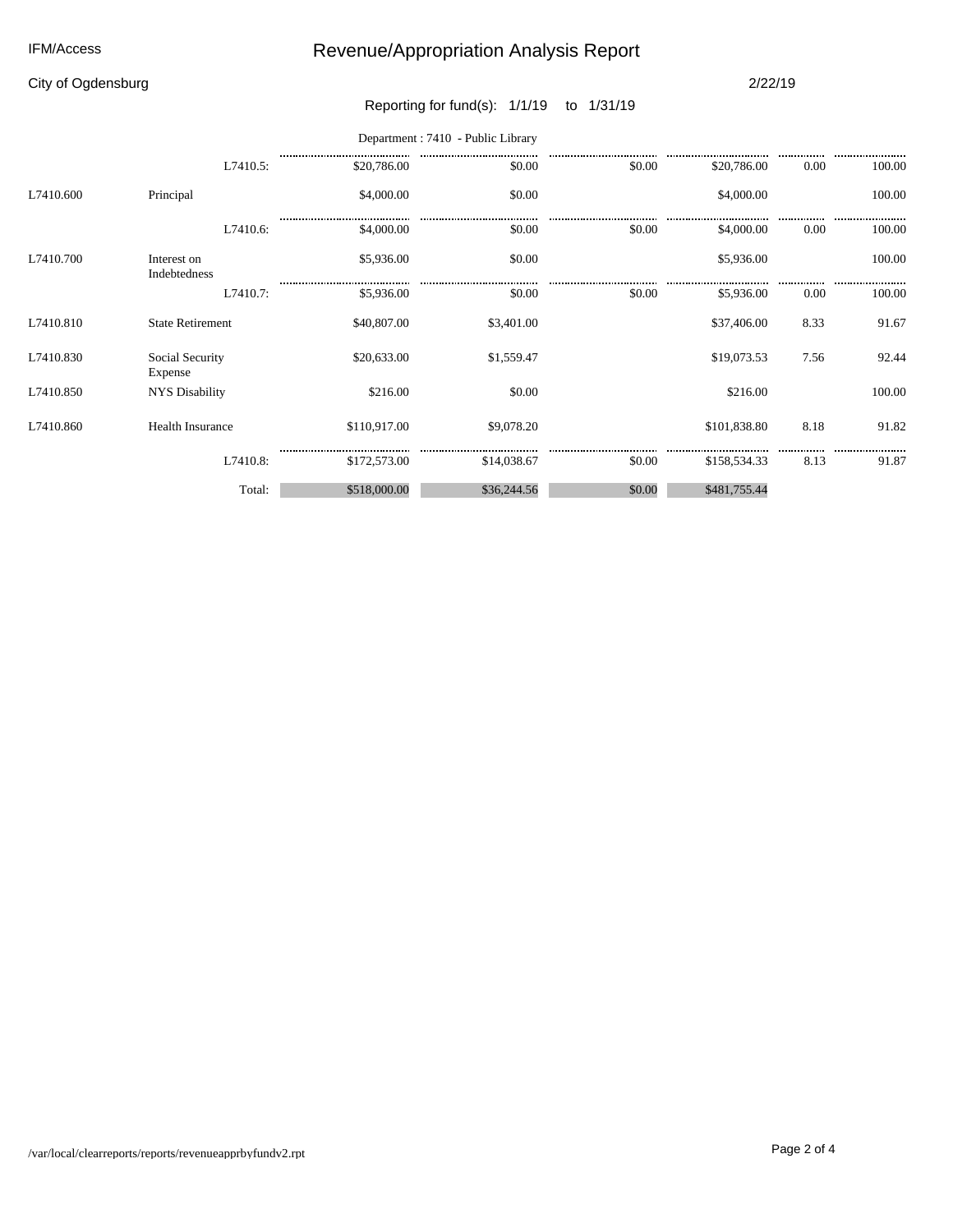City of Ogdensburg

2/22/19

# Reporting for fund(s): 1/1/19 to 1/31/19

Department : 7411 **-** Remington Museum

| <b>Revenue Analysis</b> |                                     |              |                 |        |                    |             |           |  |  |  |  |  |
|-------------------------|-------------------------------------|--------------|-----------------|--------|--------------------|-------------|-----------|--|--|--|--|--|
|                         |                                     |              | Revenue         |        | <b>Percentages</b> |             |           |  |  |  |  |  |
| Account                 | <b>Description</b>                  | Revenue      | <b>Receipts</b> |        | Remaining          | <b>Rcvd</b> | Remaining |  |  |  |  |  |
| L <sub>2762</sub>       | Grants\Education -<br>Remington     | \$236,087.00 | \$0.00          |        | \$236,087.00       |             | 100.00    |  |  |  |  |  |
| L2770                   | Gift Shop                           | \$89,000.00  | \$0.00          |        | \$89,000.00        |             | 100.00    |  |  |  |  |  |
| L2800-7411              | Remington Endowment<br>Income       | \$50,000.00  | \$0.00          |        | \$50,000.00        |             | 100.00    |  |  |  |  |  |
| L5031-7411              | Remington<br>Contribution From City | \$80,616.00  | \$0.00          |        | \$80,616.00        |             | 100.00    |  |  |  |  |  |
|                         | Total:                              | \$455,703.00 | \$0.00          | \$0.00 | \$455,703.00       |             |           |  |  |  |  |  |

| <b>Appropriation Analysis</b> |                                     |                         |                     |                                    |                                |             |           |  |  |  |  |  |
|-------------------------------|-------------------------------------|-------------------------|---------------------|------------------------------------|--------------------------------|-------------|-----------|--|--|--|--|--|
|                               | <b>Description</b>                  | <b>Budget</b><br>Amount | <b>Expenditures</b> | Outstanding<br><b>Encumbrances</b> | Unencumbered<br><b>Balance</b> | Percentages |           |  |  |  |  |  |
| Account                       |                                     |                         |                     |                                    |                                | <b>Used</b> | Remaining |  |  |  |  |  |
| L7411.110                     | Salaries                            | \$299,328.00            | \$23,073.99         |                                    | \$276,254.01                   | 7.71        | 92.29     |  |  |  |  |  |
| L7411.150                     | Longevity Incentive                 | \$1,250.00              | \$0.00              |                                    | \$1,250.00                     |             | 100.00    |  |  |  |  |  |
|                               | L7411.1:                            | \$300,578.00            | \$23,073.99         | \$0.00                             | \$277,504.01                   | 7.68        | 92.32     |  |  |  |  |  |
| L7411.590                     | Contingent (Library &<br>Remington) | \$7,214.00              | \$0.00              |                                    | \$7,214.00                     |             | 100.00    |  |  |  |  |  |
|                               | L7411.5:                            | \$7,214.00              | \$0.00              | \$0.00                             | \$7,214.00                     | 0.00        | 100.00    |  |  |  |  |  |
| L7411.810                     | <b>State Retirement</b>             | \$38,059.00             | \$3,172.00          |                                    | \$34,887.00                    | 8.33        | 91.67     |  |  |  |  |  |
| L7411.830                     | Social Security<br>Expense          | \$22,899.00             | \$1,691.50          |                                    | \$21,207.50                    | 7.39        | 92.61     |  |  |  |  |  |
| L7411.850                     | <b>NYS Disability</b>               | \$198.00                | \$0.00              |                                    | \$198.00                       |             | 100.00    |  |  |  |  |  |
| L7411.860                     | <b>Health Insurance</b>             | \$86,755.00             | \$7,222.69          |                                    | \$79,532.31                    | 8.33        | 91.67     |  |  |  |  |  |
|                               | L7411.8:                            | \$147,911.00            | \$12,086.19         | \$0.00                             | \$135,824.81                   | 8.17        | 91.83     |  |  |  |  |  |
|                               | Total:                              | \$455,703.00            | \$35,160.18         | \$0.00                             | \$420,542.82                   |             |           |  |  |  |  |  |